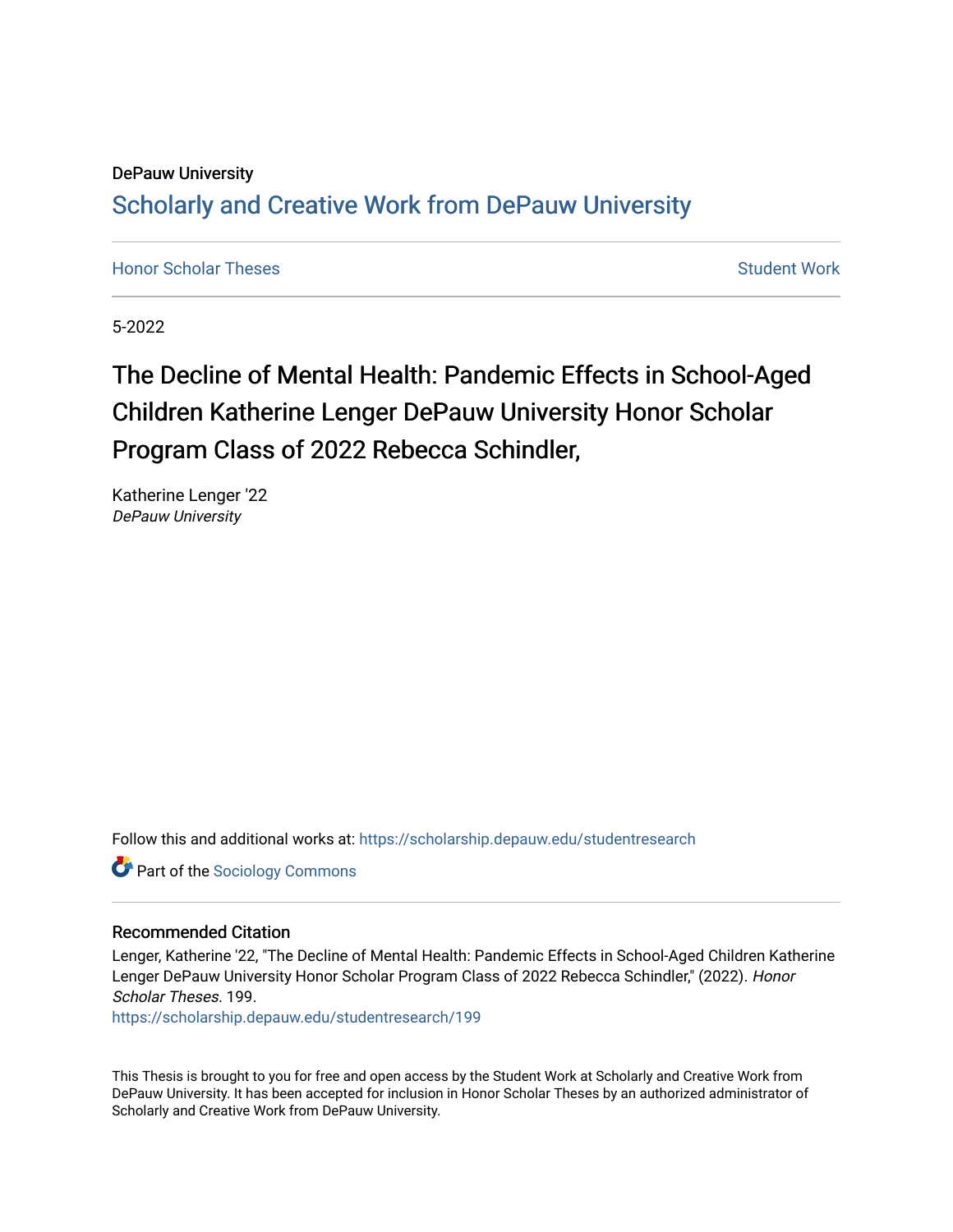**The Decline of Mental Health: Pandemic Effects in School-Aged Children**

**Katherine Lenger**

DePauw University Honor Scholar Program Class of 2022 Rebecca Schindler, Sponsor [Angela Castañeda](mailto:acastaneda@depauw.edu) , First Reader Caitlin Howlett, Second Reader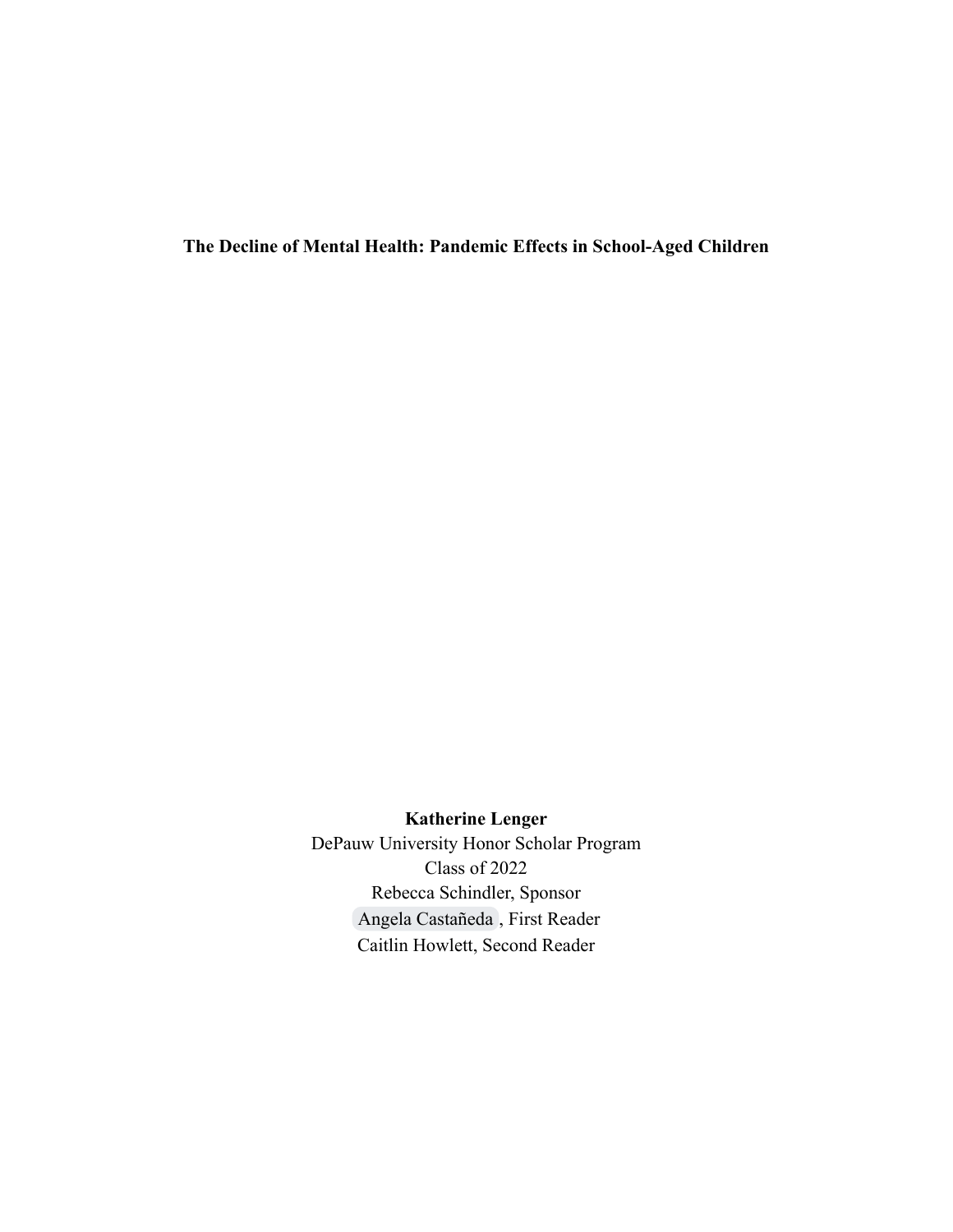#### **Abstract**

This research project examines the mental health impact of Covid-19 on children in primary school. When I first began this research project, there were not many reports on children's mental health in relation to the Covid-19 pandemic. There were already published studies about adult mental health, college students, and even teenagers, but not much about school-aged children. That is what prompted this study. Since I have begun my research, there have been a few more reports published, including some by the US Department of Education, that have drawn more attention to the current lack of sources available for younger children. This project aims to investigate the current mental health of children in the Greencastle, Indiana area by surveying teachers, interviewing non-profit counselors, and providing recommendations as given by professionals.

Through this research process, I have collected data from ten Greencastle school primary educators, resulting in findings of increased anxiety, restlessness, as well as diminished attention span, and difficulty meeting learning goals. This holds implications for the current growing generation in the coming years as it can be comparable to the collective trauma of gun violence Generation Z witnessed. The main goal of this study was to raise awareness and shed light on current mental health problems existing in our small community.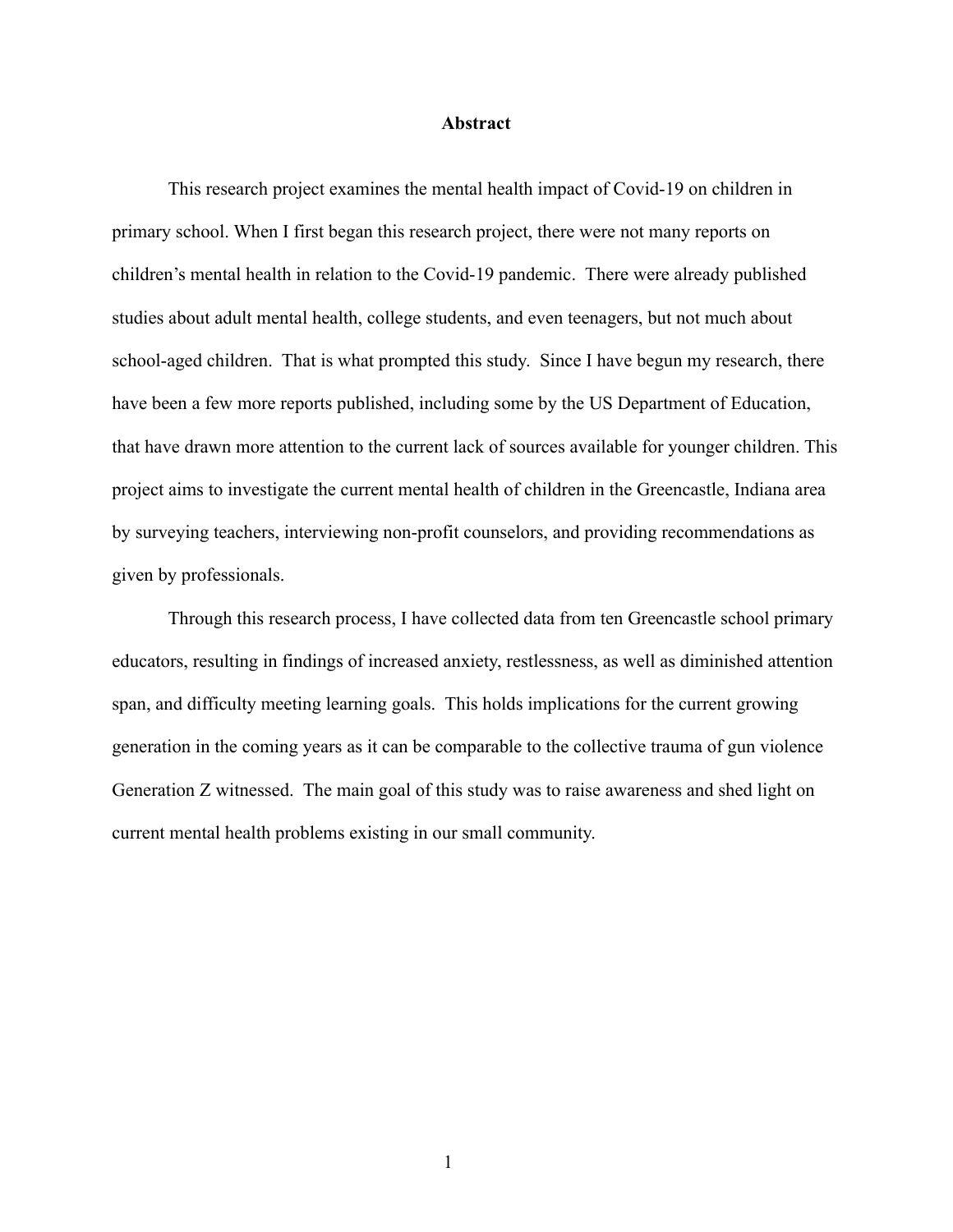In March of 2020, all 50 states in the United States of America closed their schools due to the worldwide pandemic of Coronavirus (Covid-19). These unexpected and immediate closures resulted in 223 million children being sent home and placed in front of a laptop screen for hours on end (US Department of Education 2021, 8). For all children, this meant their home was where they spent most of their time, whether it was a safe and nurturing environment or not, and they spent limited time with friends. This resulted in fundamental changes in how they learned and worked every day, furthermore, resulting in delays to their social and emotional learning.

My research addresses the mental health outcomes that followed this sudden change of everyday life. More specifically, I have attempted to assess the current mental health status of school-age students through surveying teachers and analyzing the results, in effort to provide recommendations on how to improve student well-being. As mentioned in David Leonhardt's *No Way to Grow Up,* the American Academy of Pediatrics, among other medical groups, has declared a "national state of emergency in children's mental health," and*,* the Covid-19 pandemic has impacted the lives of every child and every family, regardless of the severity (Leonhardt, 2022).

The past two years have been a string of traumatic events affecting every family in the country, and additional research is needed regarding children's experiences in pandemics. In October of 2021, The US Department of Education released a 60-page document entitled *Supporting Child and Student Social, Emotional, Behavioral, and Mental Health Needs*, in which the authors outline the potential effects of the pandemic as well as some symptoms they are already observing. The report states that "without question, for K–12 students and families the pandemic has been a traumatic event and a catalyst for further trauma including social isolation, financial insecurity, and death of family members and friends," (9). Children may be home alone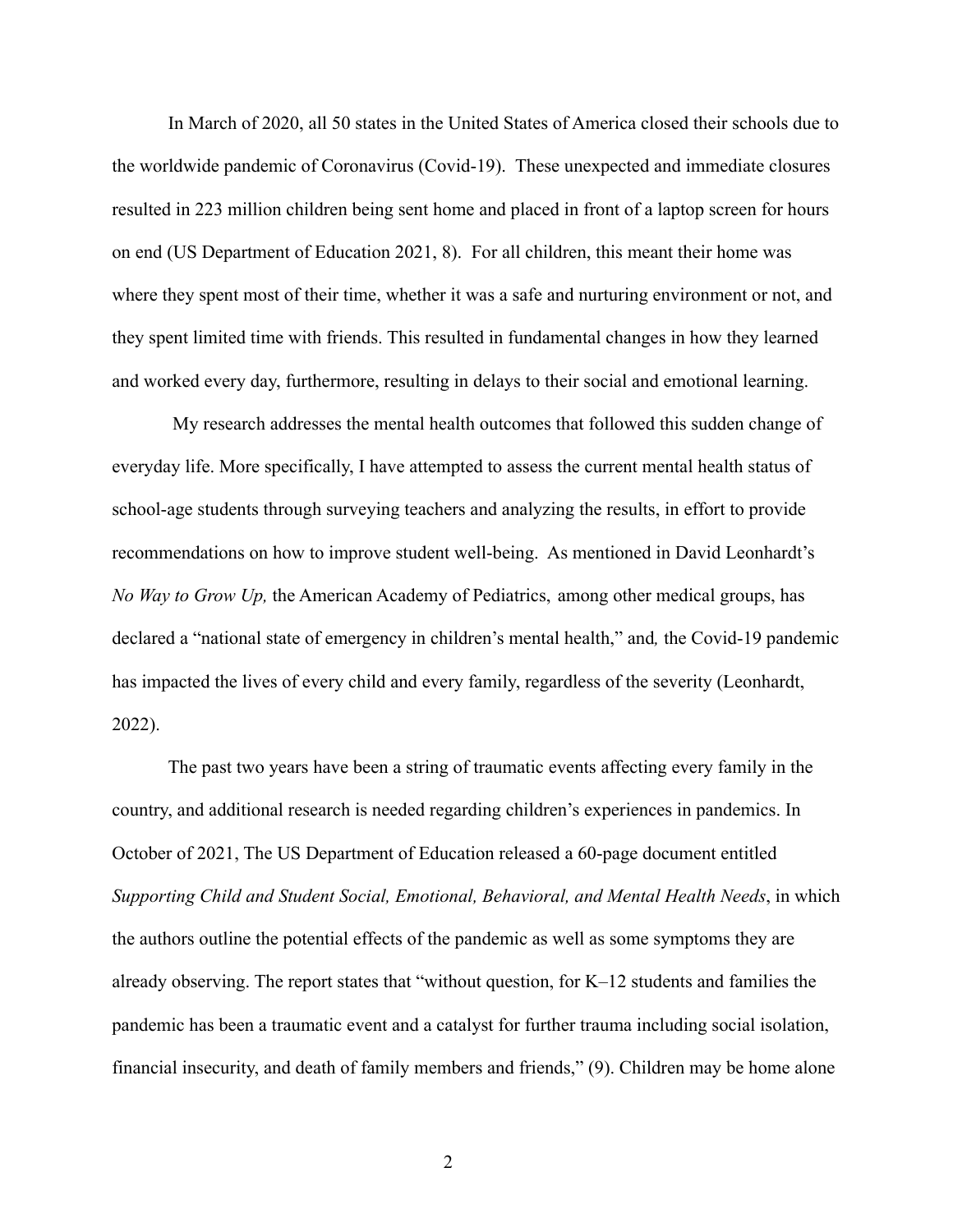all day, no longer socializing with their peers, which could potentially harm their psychosocial development (8). The US Department of Education also acknowledged that because of this quick and sudden adjustment in learning, children may have experienced conflict with caregivers, problems with internet access, difficulty understanding learning materials virtually, and could be more likely to experience mental health crises even if never experienced before (8).

One of the many reasons I chose this topic as my research is the compounded trauma Generation Z has already experienced following racial violence, 9/11, and school shootings. Speaking from experience, friends my age have endured collective trauma as a result of school violence. In my own life, I remember exactly where I was on the day of the Sandy Hook school shooting. At twelve years old, I was beyond shocked that the victims were not even mentioned or commemorated by the school officials in the following days. The collective trauma my entire generation has endured has resulted in anxiety and fear in public places, especially in school: looking for exit signs, sitting with our backs to the wall, participating in school shooting drills, or even feeling nauseous eating a meal at the high school lunch table.

In 2018, the American Psychological Association posted their annual survey results on "Stress in America." They found that of the population surveyed, 75 percent of Generation Z participants said that mass shootings were a cause of stress (Diaz, 2018). In comparison, only 58 percent of Baby Boomers agreed (Diaz, 2018). Even more evidence to suggest the trauma that Generation Z has incurred, 70 percent of Generation Z youth view depression and anxiety as a major issue in their friends' lives ("Most U.S. Teens See Anxiety, Depression as Major Problems," 2019). What makes this such an important point to me is that my generation, at least in my school district, never received help or assistance in coping with these difficult emotions. I want to make sure that the current generation, living through the after-effects of Covid-19,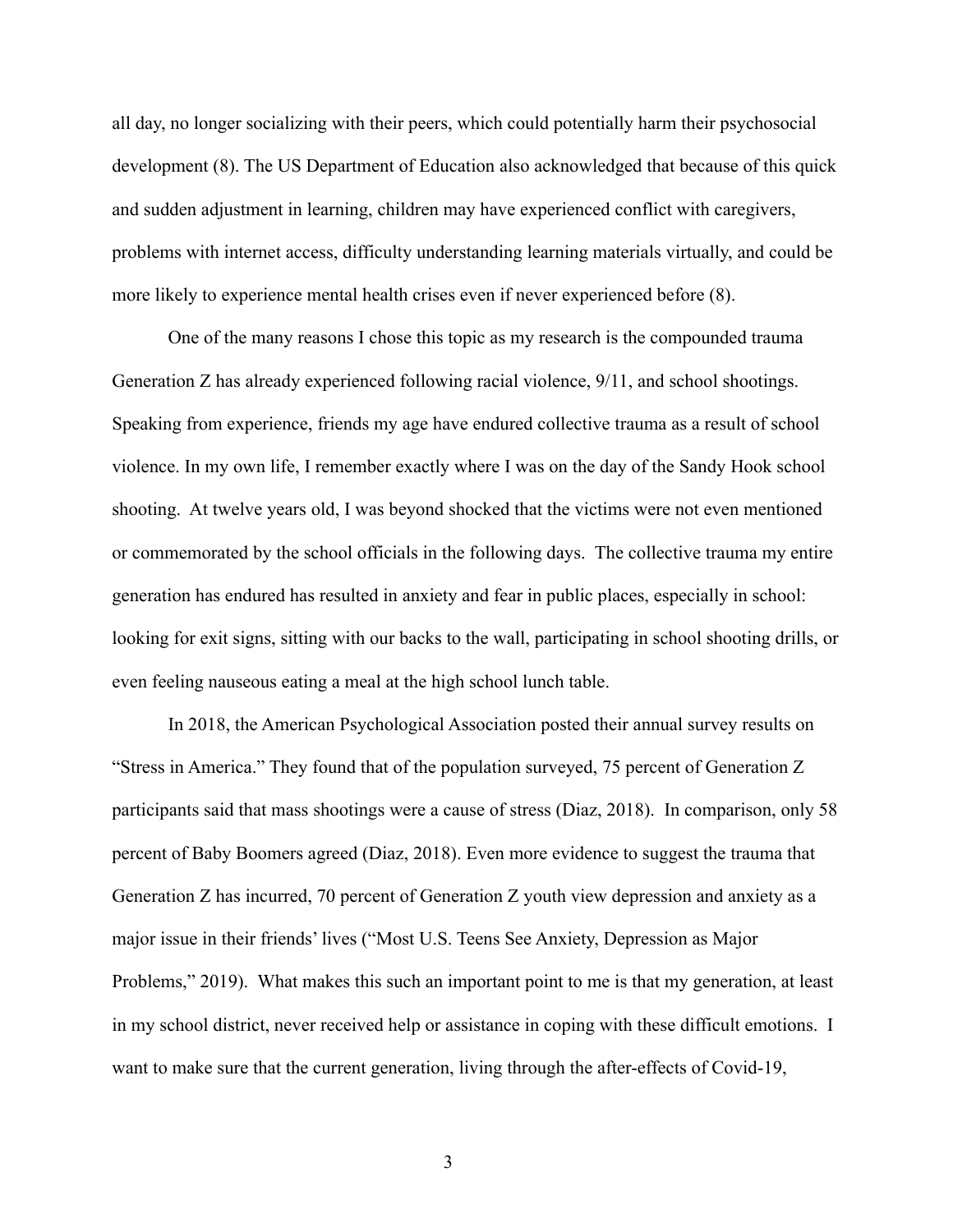receives the help they deserve. I know, with as much certainty as I know that there are hundreds of thousands of my generation traumatized, that the generation growing up in school at this very moment will experience similar effects. The link of two separate 'school-based traumas' here poses a relevant response to the negligence towards children's mental health today throughout the pandemic.

Before presenting the research I have completed, it is first important to define trauma itself and how I will be referring to it throughout this paper. According to the American Psychological Association (APA), trauma is defined as "an emotional response to a terrible event like an accident, rape or natural disaster." According to this definition, a school shooting or a global pandemic would qualify here as well. I use mass shootings here as a way to contextualize trauma inside a school setting. Although I am more than aware that this does not have the same effect nor impact, school-based violence is the only form of school-based trauma that has been consistently researched and could be comparable to the trauma students experienced from the global pandemic. "Excessive worry, school refusal, sleeplessness, nightmares, headaches or stomach aches, or loss of interest in activities'' are only a few symptoms that the APA cites children may experience in response to school-based violence. These reactions to school-based violence are some of the same symptoms that are cited in *For Whom the School Bell Tolls: Helping Youth During the Covid-19 Crisis* (11). Even when not being involved directly in a trauma, such as being a victim of collective Post Traumatic Stress, threats to security and safety will "put all children at risk of developing anxiety and mood disorders," (The Impact of Mass School Shootings, 2020). It is easy to assume then, that if safety and security are threatened in a school setting, that Covid-19 may affect children the same way and may place children at risk of developing mental health concerns.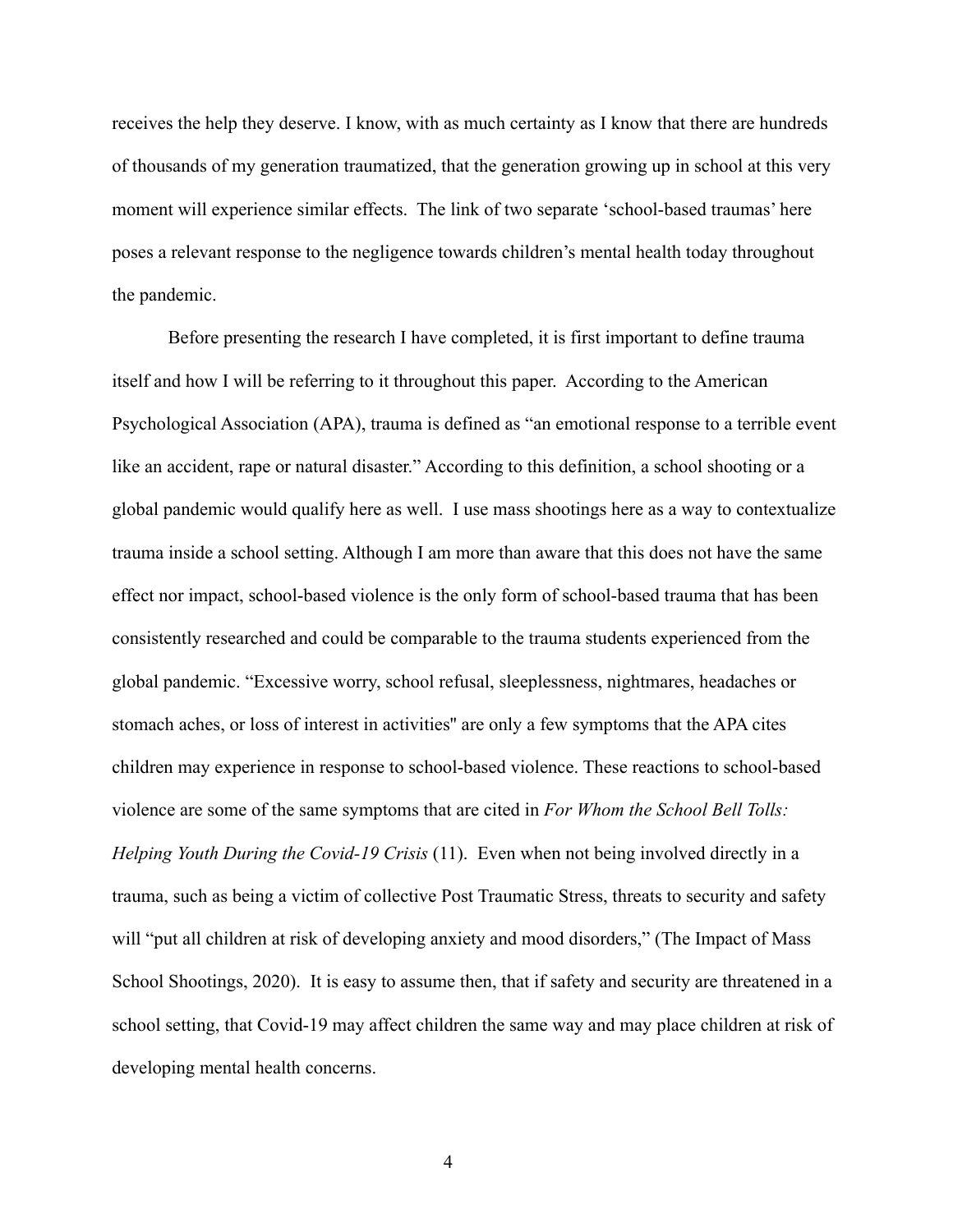Traumatic events affect every person involved in different ways. Such factors include the child's age, past history of traumatic events, outside support (such as family members), along with the type of trauma (Ohnogi and Drewes, 35). Due to the child's brain still developing, there are many different coping strategies that children employ. Major trauma responses discussed by Ohnogi and Drewes' are: trouble with concentration, learning and sleep difficulties, fear, withdrawn behavior, and extreme anxiety (34-35). Researchers further clarify that when adding in the possibility of losing a family member due to Covid-19, symptoms of grief, such as shock, confusion, age regression, inability to concentrate, and separation anxiety may also occur (American Academy of Adolescent Psychiatry, 2018). Based on these findings, it is evident that school-age children have the potential to be under large amounts of stress and, therefore, struggle with mental health.

Despite the pandemic not being classified as over—although as I write this, the statistics are quickly changing—the effects are already apparent in the current generation. In the *Psychiatric Times* article, "For Whom the School Bell Tolls: Helping Children During the Covid-19 Crisis*,*" the researchers discovered that 80% of children reported that their mental health was on the decline due to the effects of the pandemic. In addition, "about one-third (32%) of respondents said their mental health was "much worse" in March [2020]; this number increased to 41% in their summer [2020] follow-up survey" (12). Based on these findings alone, it is clear that this generation is already feeling the heavy burden of Covid-19 and its after-effects.

A more recent report released in January 2021 and published in the *Child and Adolescent Psychiatry and Mental Health* journal came to the same findings as the US Department of Education. In this study, the team of psychiatrists focused on a group of 128 children, aged 5-11,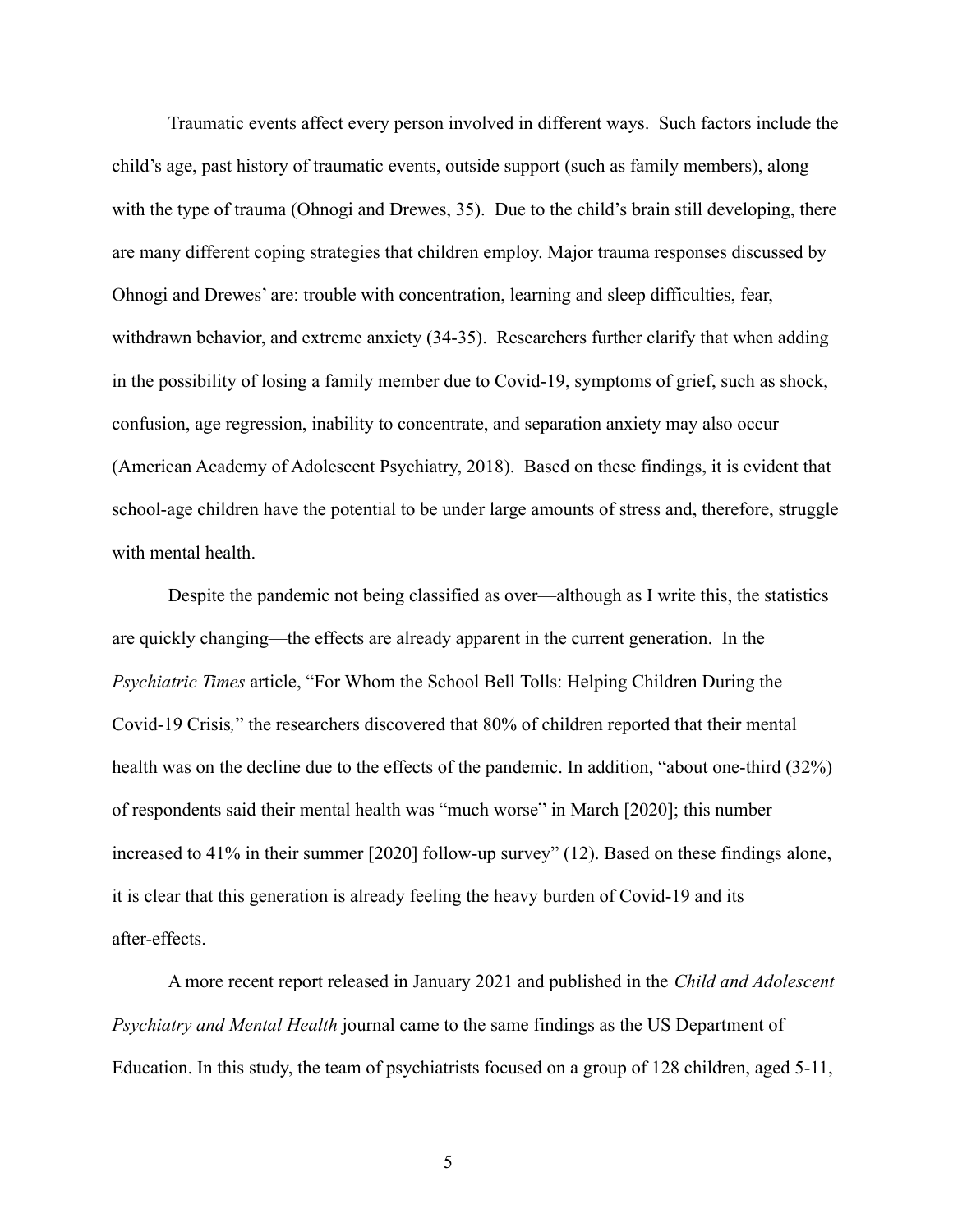who had previously been admitted to a pediatric care unit. These children were screened upon admission to the unit in 2019 for issues with their mental health. They then surveyed the same children at three different 'checkpoints' throughout the pandemic. The researchers found the following results: higher levels of emotional and behavioral symptoms when compared to pre-pandemic levels, a higher overall risk for mental health issues, and "significantly increased mental health problems—particularly depression and anxiety—during the first year of the COVID-19 pandemic, compared to the prior 6 months" (Spencer et al., *Changes in Psychosocial Functioning,* 1-8). When combined with the data above from the US Department of Education, it seems that mental health difficulties are already occurring in our schools today. In sum, professionals are stating that there is a significant concern about how professionals are going to meet the needs of children who are developing mental health conditions as a result of the pandemic (Spencer et. al.). In addition, doctors are concerned that "worsening child mental health could lead to a mental health crisis for an entire generation, including lifelong adverse consequences and increased rates of suicide," much as I hypothesized based on the collective trauma Generation Z experienced following witnessing school-based violence (Spencer et al., 2).

#### **FIELDSITE**

My fieldsite is the small, rural town of Greencastle, Indiana. Greencastle is about forty-five minutes by car from the major business hub of Indianapolis, Indiana. In 2019, the population of Greencastle was reported to be about 10,000 people. Greencastle is a college town, home to DePauw University, a liberal arts college that enrolls approximately 1,700 students each year. The median household income in 2019 was around \$47,000, although it is likely that this has changed since the pandemic, as a significant amount of people lost their jobs.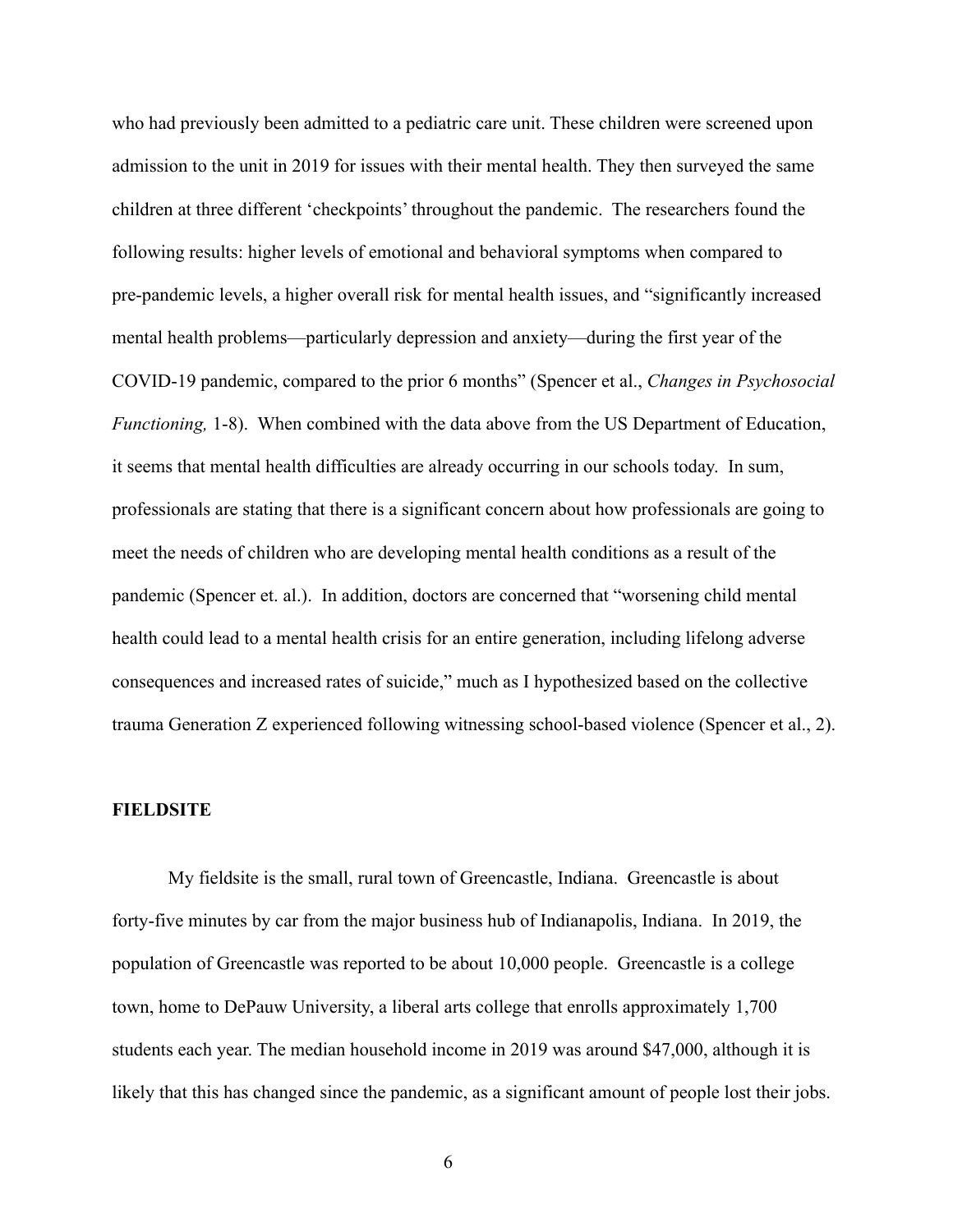Economics are important to consider when analyzing Greencastle because this loss of income likely put enormous amounts of stress on parents which, then observed by the child, puts them at risk for anxiety and depression as well. Eleven percent of the Greencastle population falls beneath the poverty line, which is not an alarming amount, but in combination with the median household income being classified as lower-middle-class, much of the population is either lower-class or lower-middle-class (US Census 2019). Eleven percent of the population falling below the poverty line is also lower than the national average of 12.3% (*Greencastle, IN | Data USA*, n.d.). According to data collected and organized by Data USA, the largest group living in poverty are "Males 6 - 11, followed by Females 6 - 11" (*Greencastle, IN | Data USA*, n.d.). Due to this poverty being experienced by children, it is highly likely that many students were not able to access their online classes at first, whether this issue was caused by lack of technology itself or inability to access the internet due to economic inequities; or not understanding technology in general. Although Greencastle students do have access to laptops or tablets, the likelihood of being able to access the internet could be low for some students.

Another important aspect to recognize when viewing Greencastle as a fieldsite is its political context. In the 2016 Presidential Election, 72.3% of the population voted for Republican nominee Donald Trump, and 22.8% of the population voted for Democratic nominee Hillary Clinton (Data USA). In addition, the two currently serving senators, Todd Young and Mike Braun are both conservatives. Although DePauw University's presence in Greencastle does add some liberal residents, the majority of the city is, according to data, Republican. This information is important to note because of the initial conversations surrounding Covid-19 when Donald Trump was President. As I will mention later in my methodology section, one of the implicating factors in my research is the political environment. This is because, when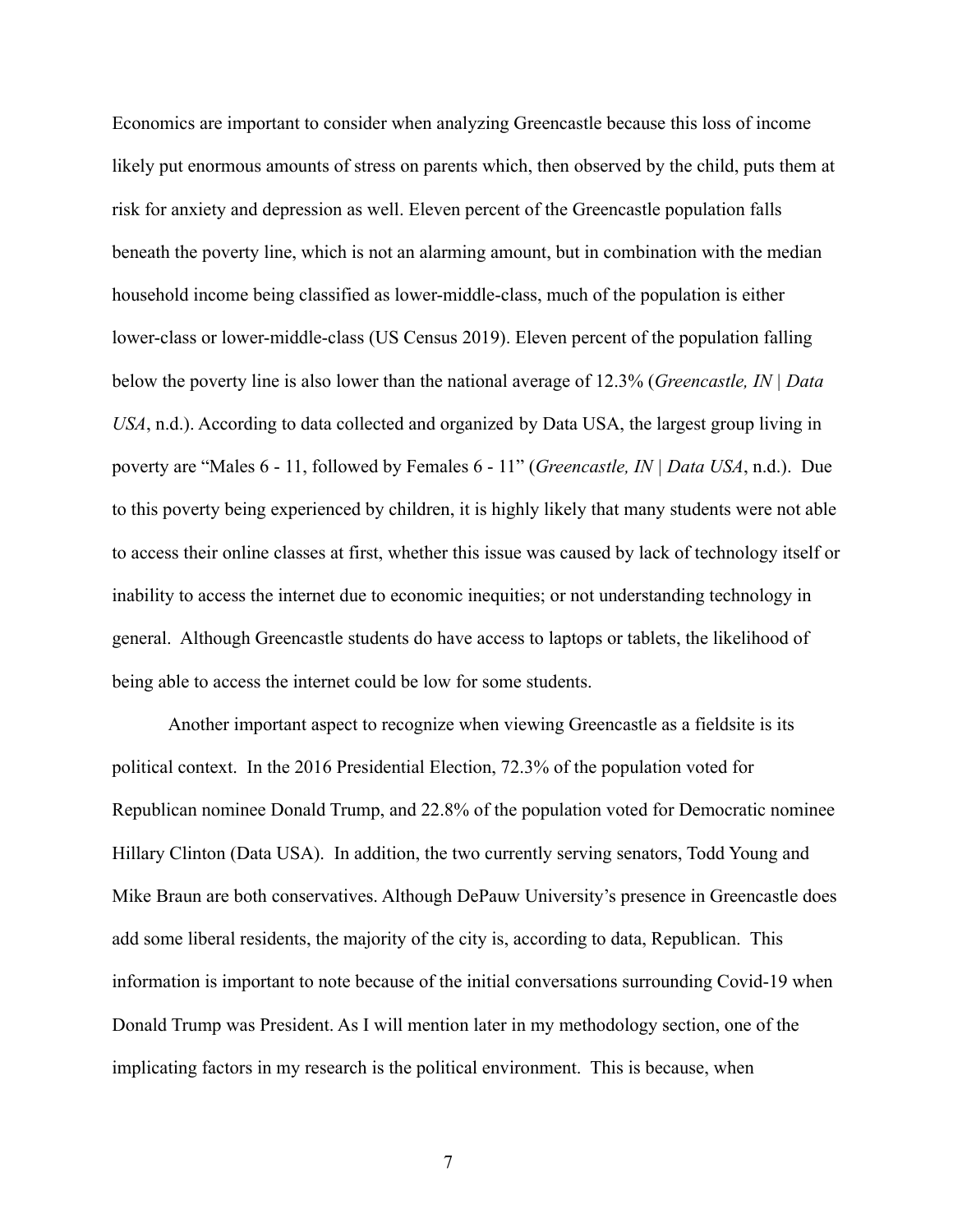considering the *general* attitude of those that are conservative, some tend to not take Covid-19 as seriously.

Given that the population of Greencastle is 87% white, race does not play a large role in my thesis. If I were to employ a more broad, statewide, or even nationwide perspective, race would become more prominent in my survey, interview, and results. However, because only two percent of the population is Black, as compared to Indianapolis in which 28% of the population is Black, I chose not to focus too heavily on this subject (US Census 2019). This is not to say that race is not a critical perspective to take when looking at the subject of mental health due to the Covid-19 pandemic, but it was not as relevant in my research.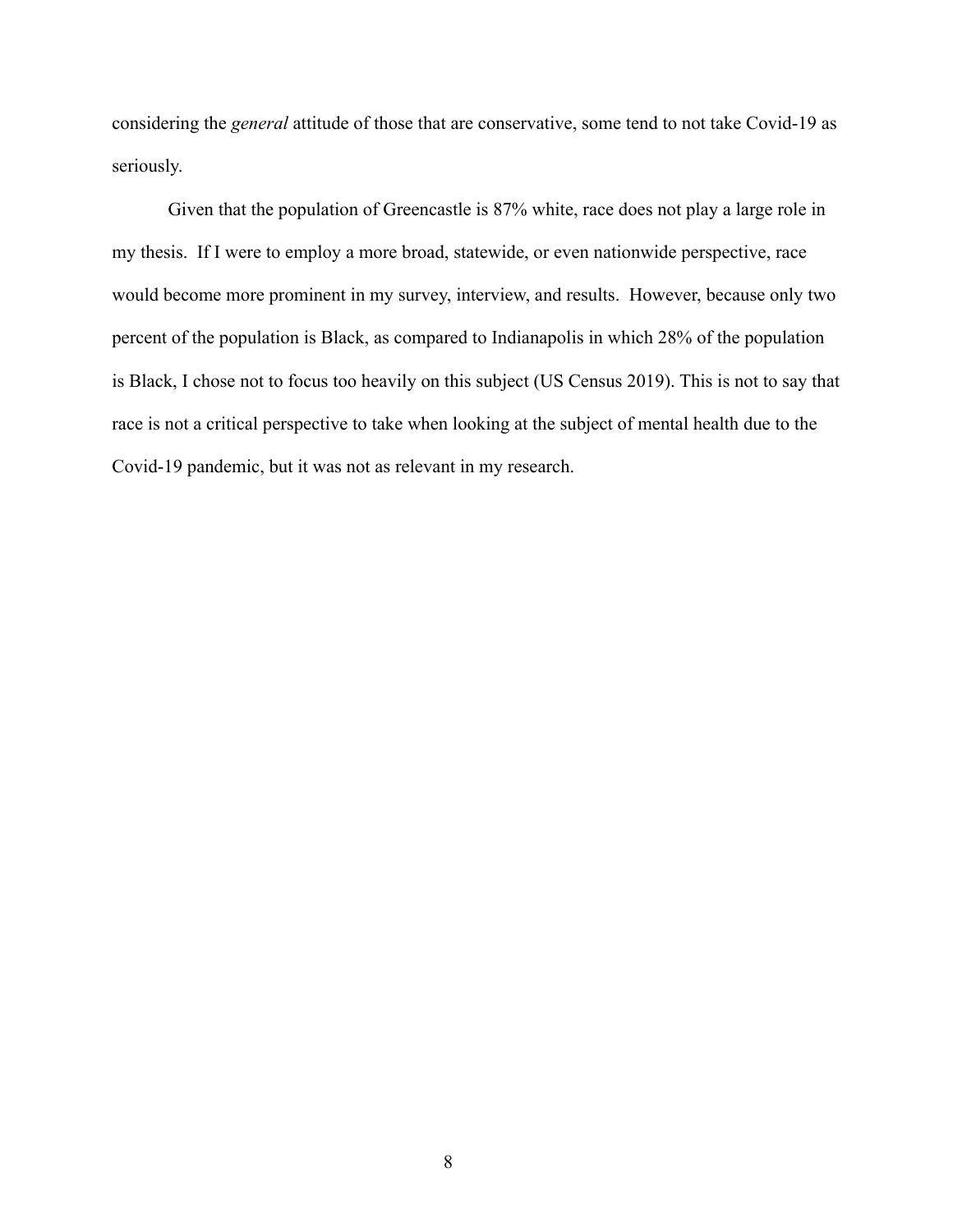#### **METHODOLOGY**

At the beginning of my research project, I aimed to survey and interview a group of children that attended public schools in Greencastle, Indiana. However, after a few weeks of contemplation with my committee, we decided this was not feasible. Compiling a survey to interview children would require a particular wording of questions and a harder interpretation process for which I have not been trained. Wording questions for children would require a different vocabulary that could lead to biased answers or answers that were simply hard to categorize due to the children being so young. So, I decided that this would be nearly impossible to complete and much more complicated than I could accomplish in two semesters. For a brief period, interviewing parents was also considered. I decided to stray away from this idea for a few reasons. First, asking teachers to hand out these surveys to families when they are already busy enough, teaching during a pandemic, felt wrong. It felt as though I would be ignoring the entire point of the survey - acknowledging mental health in schools. Secondly, I felt that because Greencastle is a politically conservative area, it was very likely that many parents might not view Covid-19 as significant. Finally, the third reason I decided against this route was because I was worried that I would not receive any surveys back, due to the fact that parents are busy, as well as the fact that some parents may not want to self-report their child's mental health struggles.

Instead of interviewing the children, I turned my attention to their teachers and counselors. I felt that this group would be able to center the student's emotions and behaviors in a way that interviewing parents would not. We also saw this as an opportunity to give back to the teachers and counselors by offering a Starbucks gift card raffle. My committee and I thought that this might be the only opportunity for the teacher's voices to be heard, and we wanted to center those voices. At this point, I decided that I wanted to approach this study differently than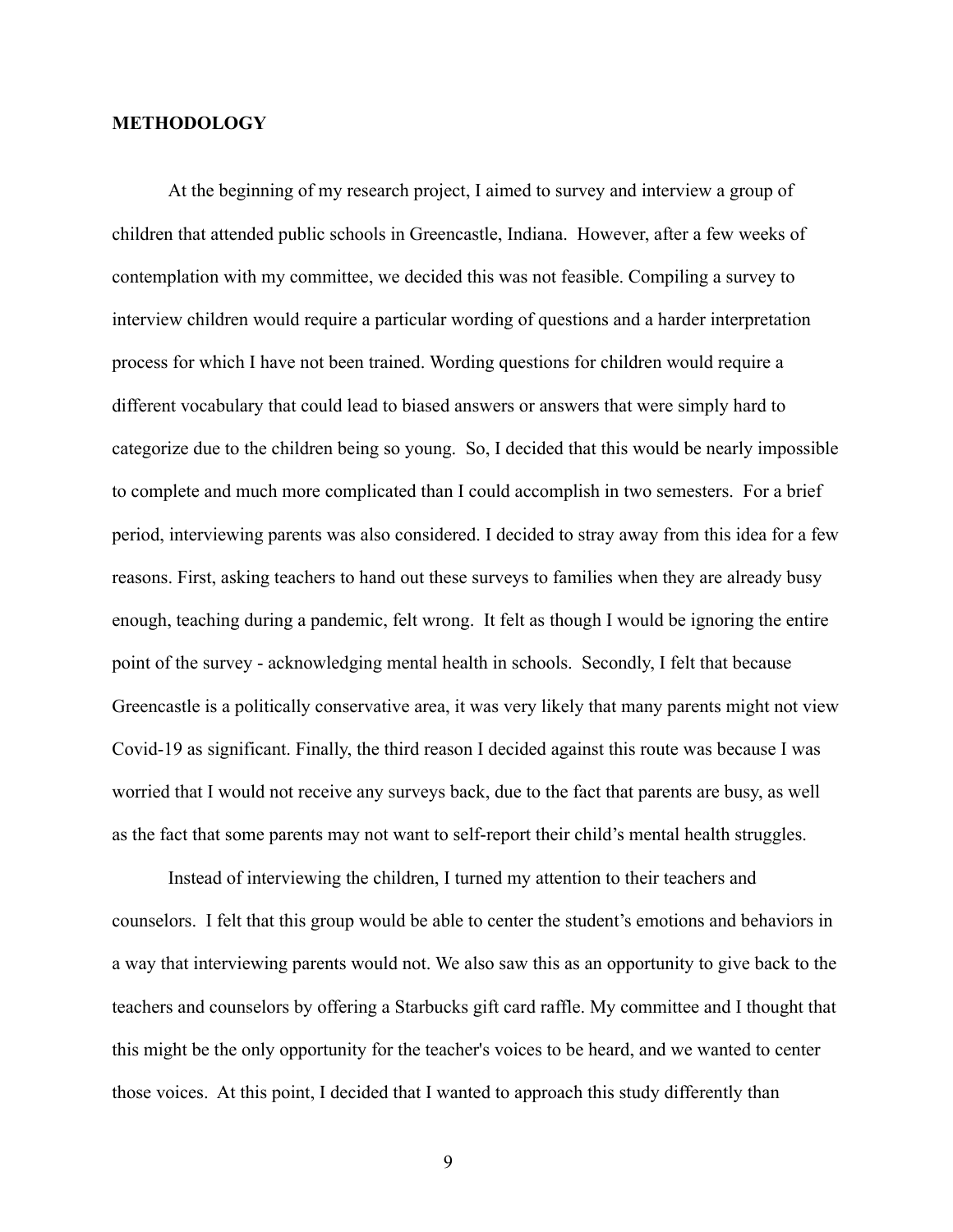originally intended. Instead of solely relying on surveys, I wanted to add an ethnographic interview to my data collection process. I am not trained in statistics or collecting and managing data, but I have been trained in an anthropological approach to research. It seemed foolish at this point to not rely on my strengths. With this idea in my head, I transformed the original survey from quantitative questions into qualitative questions<sup>1</sup>, with an opportunity for a follow-up interview. 2

The survey is split up into nine different areas, each section focusing on different categories of data and responses. For instance, Questions 1-7 gather demographic data, such as where the teacher/counselor works, how long they have been working at their grade level, as well as their school's response to Covid-19. Questions 8-16 collect information regarding the student's behavior. It is important to note that although there may be repeat questions, such as questions 11 and 15, they ask about symptoms of anxiety in different locations (virtual versus in-person classes). I compiled this list of symptoms based on the *Diagnostic Statistical Manual Volume 5*: Difficulty focusing on class assignments, restlessness, not eating lunch or snack multiple times on multiple occasions throughout the year, frustration over simple tasks, more reliance on fidget devices, outbursts of anger in typically calm students, an increase in complaining about headaches, and an increase in complaining about stomach aches. I followed the same format, pulling symptoms from the *DSM* 5, for depression: outbursts of sadness in typically calm students, "usually" social students withdrawing in social situations, increase in visits to the nurse due to tiredness, falling asleep in class, students appearing "tearful," less interest in daily activities. Although these symptoms are not exhaustive, I felt these were symptoms children were most likely to show in a school setting.

<sup>1</sup>See Appendix A, in which I include the survey questions that were asked of teachers and counselors in Greencastle primary schools.

<sup>2</sup>Appendix B includes the questions that were asked during follow-up interviews.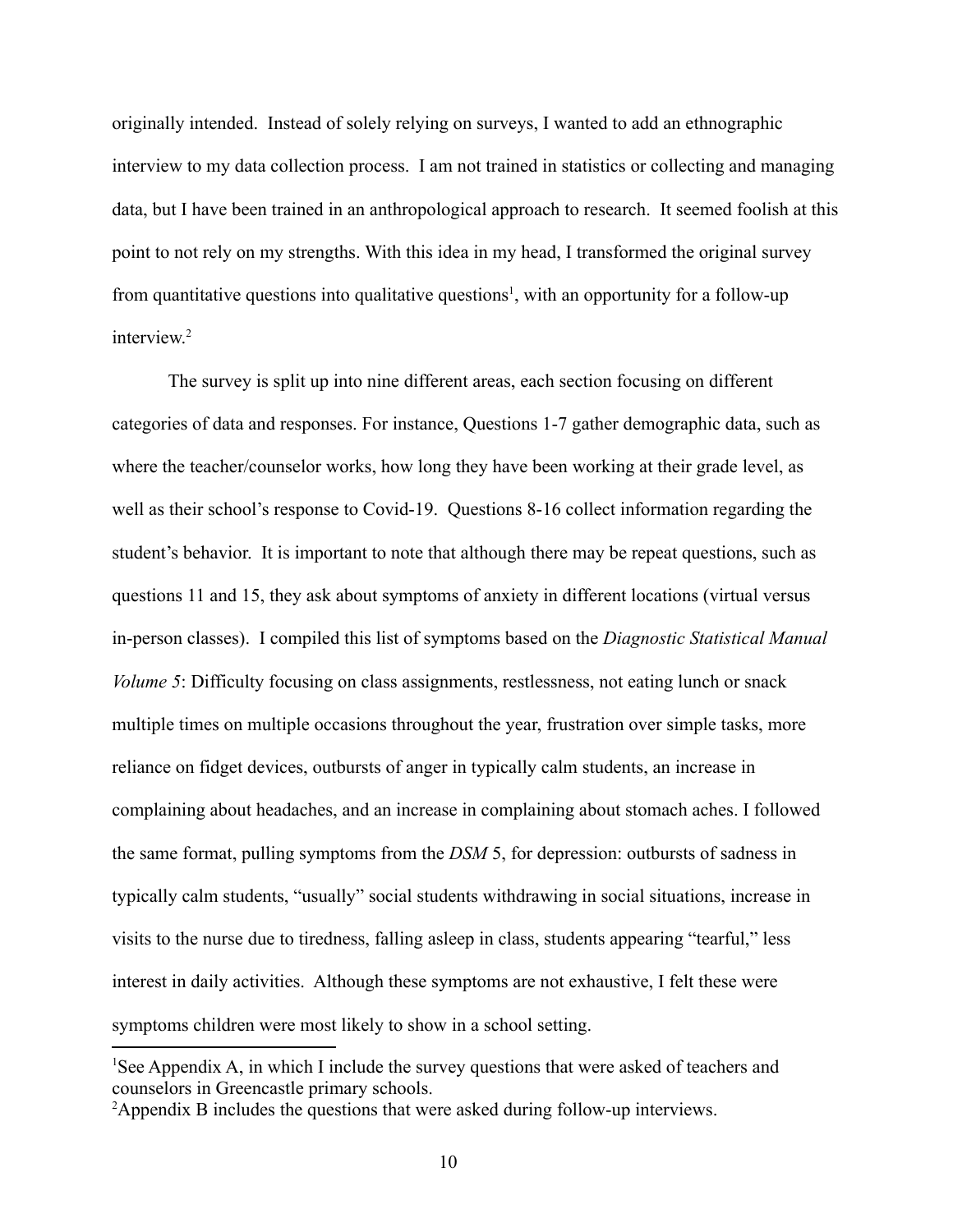Questions 18 and 29 are 'check' questions to make sure participants are reading the survey. If these questions were answered incorrectly, I threw out the data to make sure the data was consistent. Questions 20 through 21 ask about the current state of their school's policies and procedures through August of 2021. Questions 22 through 28 were again on the teacher/counselor's observations of students and their grades. Questions 30 and 31 were aimed to see if there are any other underlying sources of anxiety such as mask wearing or vaccination status. Finally, questions 31 through 34 were aimed at teachers/counselors to assess their own mental health and the resources they are receiving to help themselves and the students. Lastly, questions 35 and 36 were added as an opportunity for follow-up interviews. I collected the counselors' and teachers' contact information through public records online, via the school's websites. In total, thirty-seven emails were sent out across Deer Meadow Primary and Ridpath Primary schools, and I received six responses in the initial batch sent out.

Due to the formatting of the Google Form, I know that everyone that clicked on the link intended to take the survey. I know this information due to how I formatted the Google Form. This was done by providing the interviewees with an informed consent sheet before ever viewing or answering any questions.<sup>3</sup> After reading the informed consent sheet, I formatted the Google Form in such a way that to continue the survey, you had to either select "Yes" or "No." I know that all participants that clicked on the link for my survey were willing to share their thoughts because I had no results of anyone refusing the informed consent agreement.

<sup>3</sup> See Appendix C to view the informed consent sheet.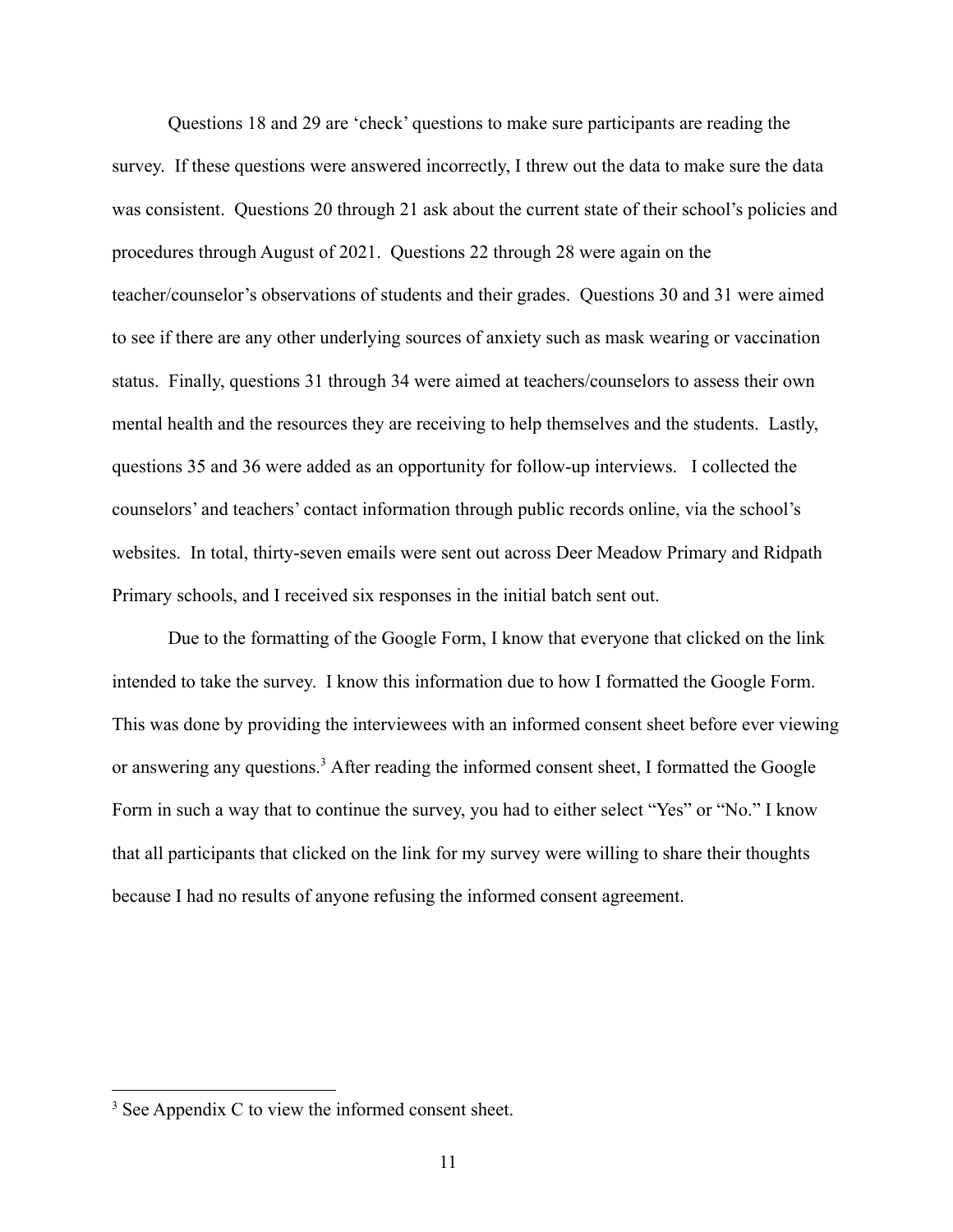#### *Limitations*

There are a few limitations that have affected my study and its reach. First, as I mentioned previously in the Fieldsite section, the majority of the Greencastle population is white. Because of this demographic information, I did not go into detail about race and how Covid was affecting minoritized populations. If the demographics had been different, I would have included questions on the survey and the follow-up interview that highlighted the differing impacts Covid has had on African Americans and Asian Americans. This also means that by not including this data this thesis is not as applicable to other locations. The data might be similar and could be applied to other locations similar to Greencastle - small, rural, and predominantly white, but would not serve as a representation of the United States as a whole. However, given that the goal of this study was to attempt to collect data and distribute recommendations based on that data, I would say this study is complete. If I were to extend this study to a wider population or conduct it in a different city, I would focus more on the implications Covid-19 has had on people of color.

Another implication of this study that I wish to address is that I only received survey responses and interviewed women. Given that teaching and counseling is, statistically speaking, a predominantly female field, this bias was shown here. I do not consider this a negative aspect of my study, because I believe that women's voices should be heard and uplifted, but it does create a bias. I do not know if male teachers would have said anything differently, or if administrators would have provided more information on this topic, but having only women participants is something to point out.

I initially sent out an email with the survey link to 37 participants across two schools. On this first batch of surveys, I received a total of six responses. I later sent out a second email to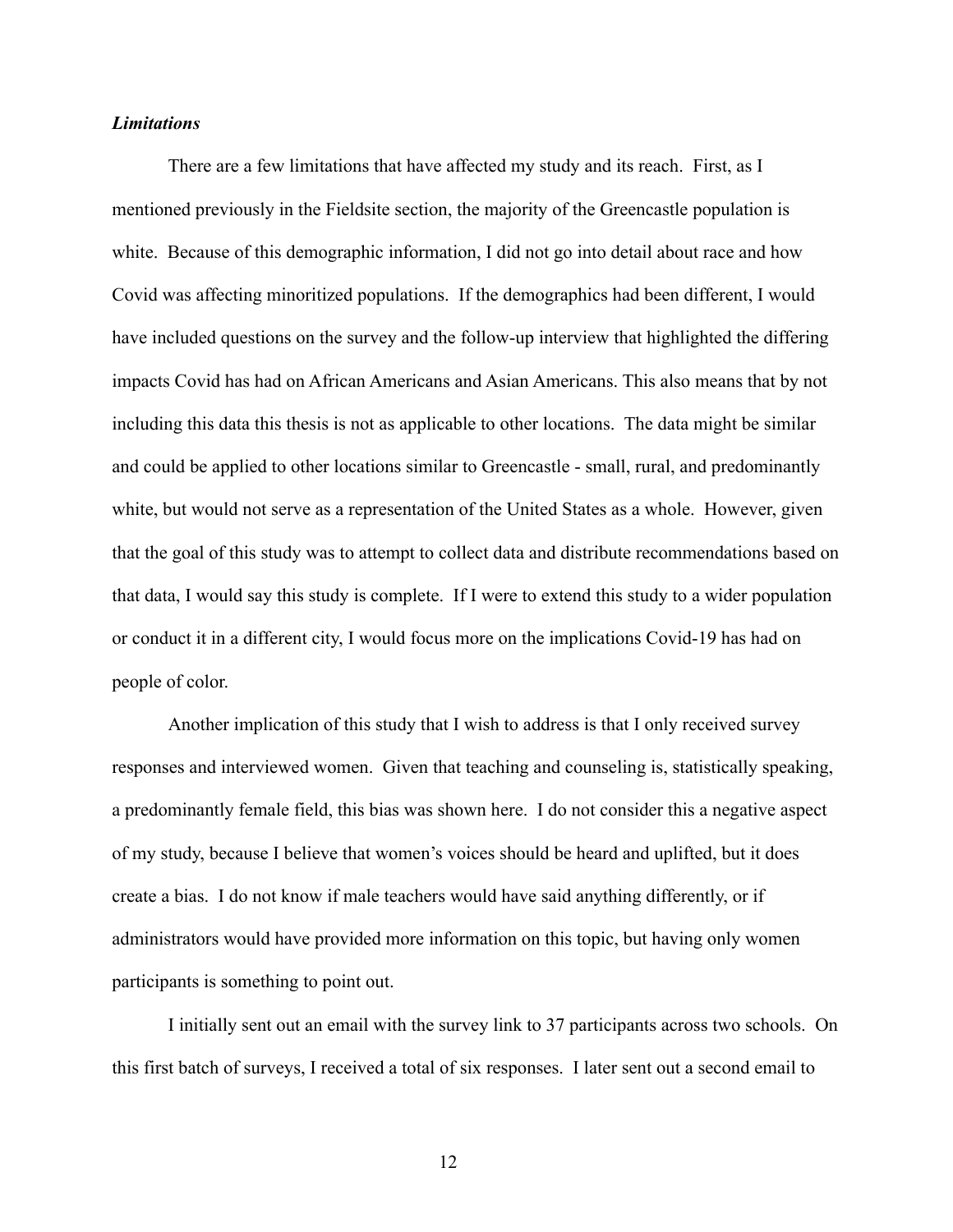remind teachers and counselors of the work that I am doing and ask for their input. I received 2 additional responses. Upon interviewing an old co-worker in February of 2022, which I will detail more later, I received three additional responses due to her spreading word about my project. In total, I received ten responses to my survey.

As I set out on the process to conduct participant interviews, I was optimistic. I was excited to hear what teachers were feeling and their first-hand experiences of how the students were *really* doing. However, my hopes quickly came to a halt within the first few days of attempting to set up interviews. Only two teachers agreed to participate in interviews in the first round of emails I sent out in November 2021. I cannot blame them because they have become incredibly overwhelmed and overworked since March 2020.

The second woman I attempted to interview seemed thrilled at first, yet we were never able to meet or schedule an interview session. The first time we set up an interview, she had to cancel due to an immediate meeting with the principal. This was during the emergence of the Omicron variant in early January, a highly contagious, although a less 'serious' version of the original Covid-19 virus. The second time, we had to reschedule due to her catching Covid-19. I was frustrated at first, and then I realized I should include this in my thesis paper. I found myself asking questions and doubting myself of how I was going to finish this paper, and if I could even do it. Were people going to be willing to meet with me? Why aren't more people interested? However, I then realized that this frustration and miscommunication was likely the product of Covid-19. This interview process would go smoothly if it weren't for the very topic of the thesis itself - Covid-19 and its effect on youth and teachers. Covid has interrupted everything in our daily lives, and it was rearing up for another round with the January surge of the Omicron variant. This frustration continued until the end of my research project in April of 2022.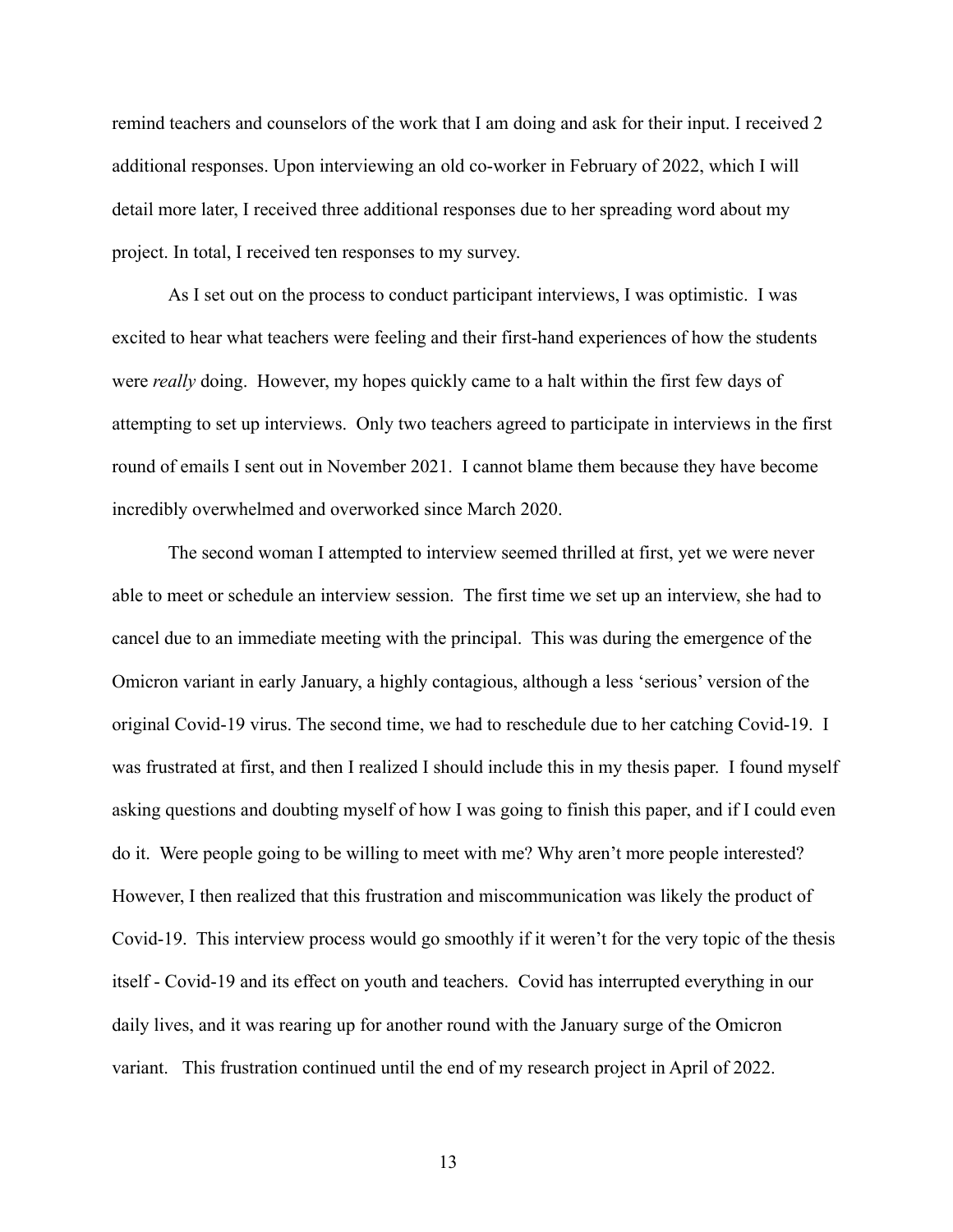I also want to note that I experienced a lot of difficulties identifying correct news information while writing this thesis. As everyone has witnessed over the past two years, regarding Covid-19, there is constantly false information, new variants, and new recommendations. Because of such a fast-paced news cycle, I struggled to keep up with what data was the most accurate. When I started this thesis in August, we did not know of the Omicron Variant surge that would make itself known in January 2022, and we did not know that we were gearing up for a few more rounds of high infection rates and many deaths. This unpredictability made research and communication more difficult.

I also want to acknowledge my positionality in writing this paper, as it might influence my viewpoint or how I make sense of the data I have collected. I am a straight, cisgender white woman from a lower-middle-class background. I have access to higher education, and neither of my parents lost their jobs during Covid-19. I also did not lose any close family members or friends to the pandemic. I have attempted to approach this thesis in the least non-biased way, utilizing cultural relativism at every turn.

#### *Measuring Data*

To measure my data, I am using a technique I observed through a webinar I attended in August 2021. It was hosted by the Indiana Youth Institute, and the data they discussed was specific to the state. The webinar was open to youth workers, including social workers, teachers, and counselors. The main speaker for the event was Dr. Paul Cruz, a Professor of Educational Practice at the University of Texas at Austin. Due to the event being held during the back-to-school season, back-to-school anxiety during the time of Covid-19 was Dr. Cruz's main focus. He discussed how students this year are experiencing much more stress than in prior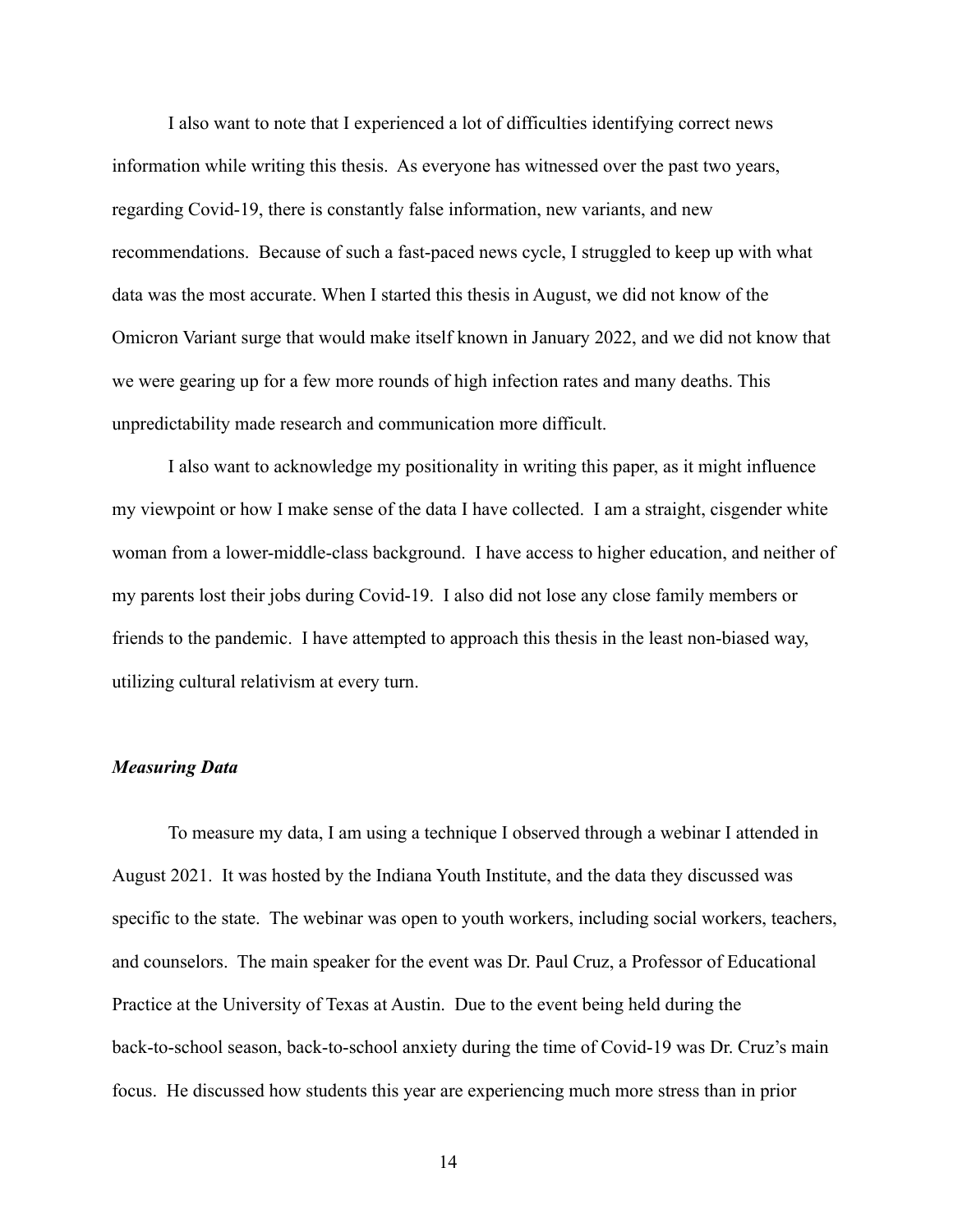back-to-school seasons, which, in a normal year, evokes stress responses from some students. Dr. Cruz remarked that the normal student worries about things such as who they are going to sit with at lunch, what they will wear, and what their class schedule will be. However, this has now been altered to reflect these same worries *and* more. Children are now worrying about whether or not they will contract Covid-19, mask usage, different scheduling, and lunches than they are used to; on top of everything else they are already concerned about.

To round out the discussion, he created a poll in the Zoom meeting and asked attendees to respond. I do not remember the number of attendees, but I know it was between thirty and forty people. Sixty nine percent of the attendees reported that they noticed their students were feeling "ambivalent, curious, sensitive, skeptical, worried." Dr. Cruz also discussed a strategy that was previously created for the safe opening of schools after the initial wave of Covid-19 in August of 2020. However, he also stated that this could apply at the time of his presentation, in August of 2021. In my opinion, this chart remains true, and that is while I will be using it. The "Reunite, Renew, and Thrive: Social and Emotional Learning (SEL) Roadmap for Reopening School - July 2020" follows four distinct pillars: take, design, create, and use. I will be using this model later to measure and reflect upon all that I have learned during my surveys and interviews with teachers and counselors.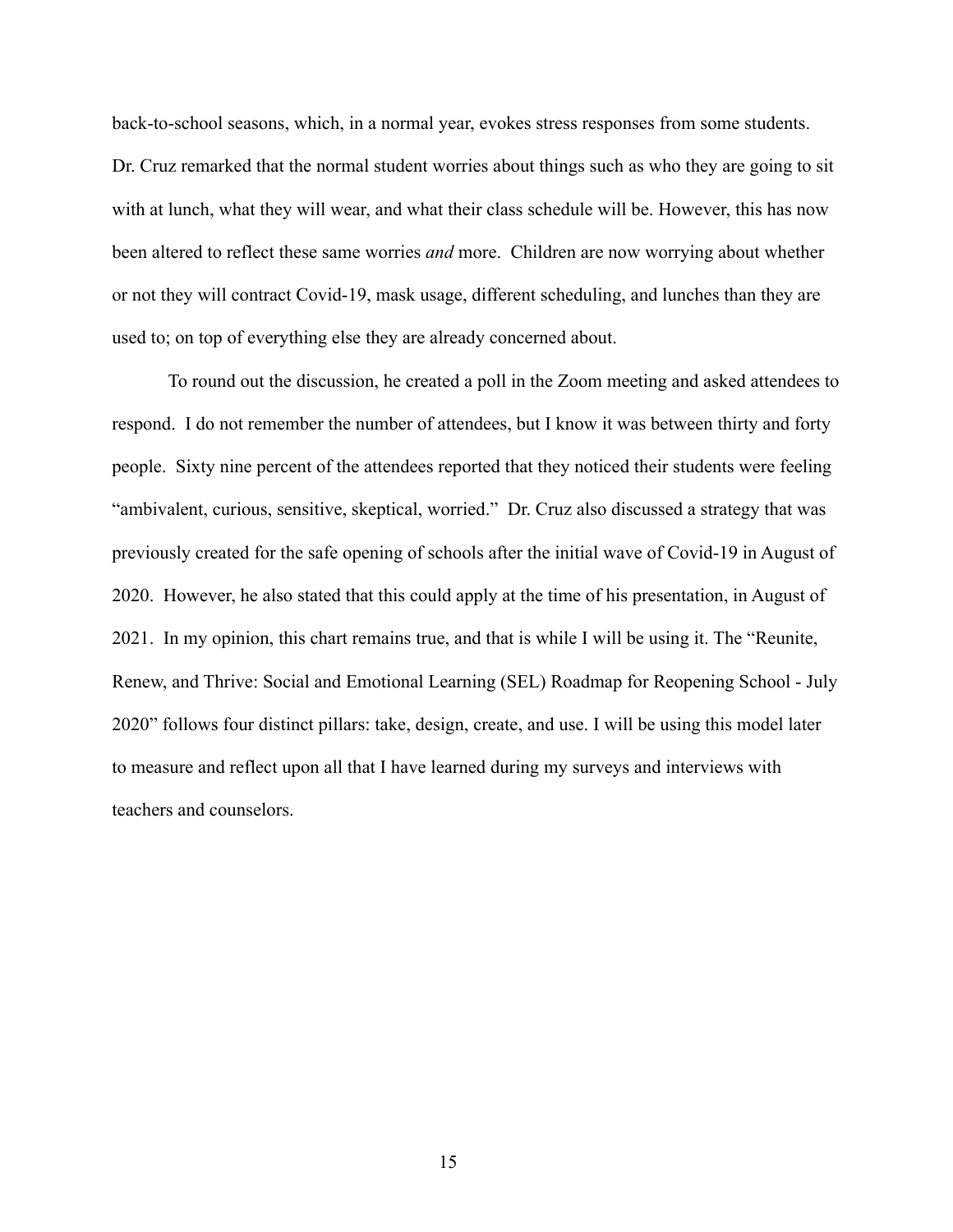

Indiana Youth Institute Webinar: Back to School Time: focus on Social Emotional Learning, August 18, 2021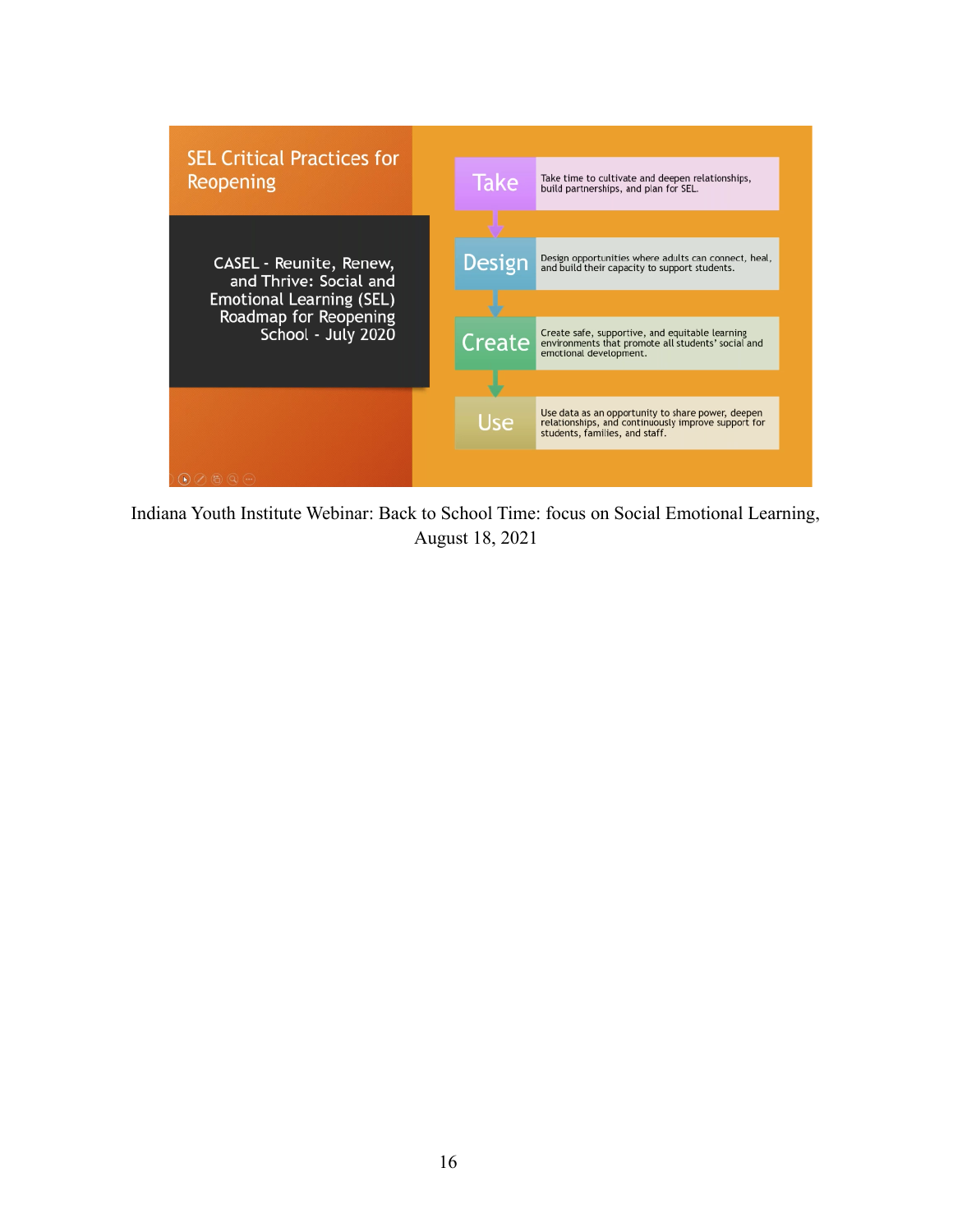#### **DATAANALYSIS**

#### *Demographics*

Figure A1 shows those surveyed and their role in the school. Of ten people that filled out the form, I received responses from two counselors, one preschool teacher, one pre-kindergarten teacher, one second grade teacher, one reading specialist, one kindergarten teacher, and one speech-language therapist. I also received responses from two teachers who noted their position as "K-2." Please note here, for data representation accuracy, that I had two responses from someone that taught 'K-2,' and so I placed an extra teacher in each spot for kindergarten, first grade, and second grade. I do find it odd here that only two counselors responded to the questionnaire, as they most likely work with children that have been affected by the pandemic and are most likely more aware of emotional triggers in students. However, it is possible that because counselors are more likely to be working with the children that are heavily affected by the pandemic, they are experiencing more burnout and, therefore, did not have the time or energy to participate in the survey. As presented in Figure A2, I also collected how long they had been working in a school setting, whether it was teaching or counseling. The answers were across the board, but three of the ten participants have been teachers for sixteen to twenty years.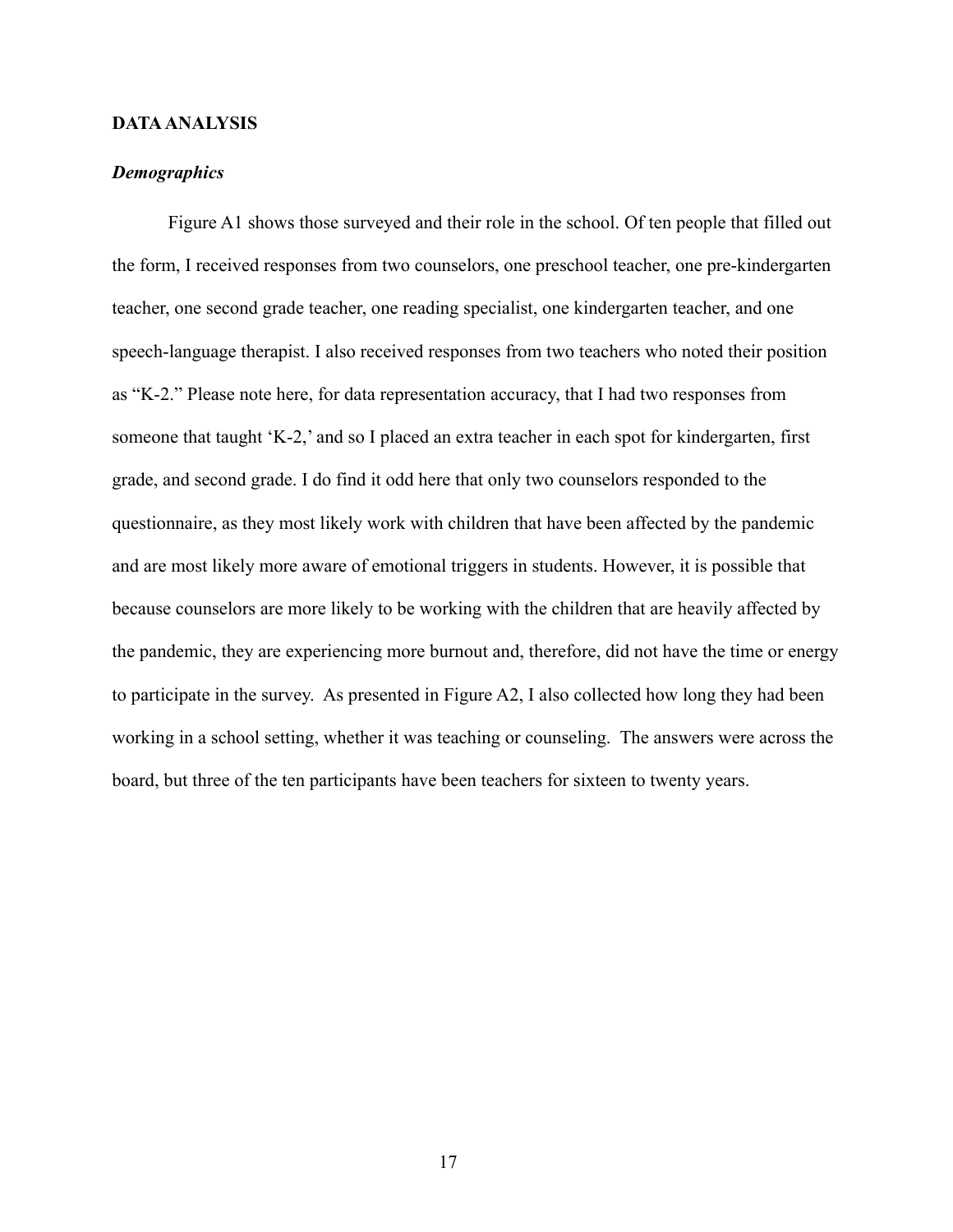

Figure A1

How long have you been teaching? (Figure A2)



Figure A2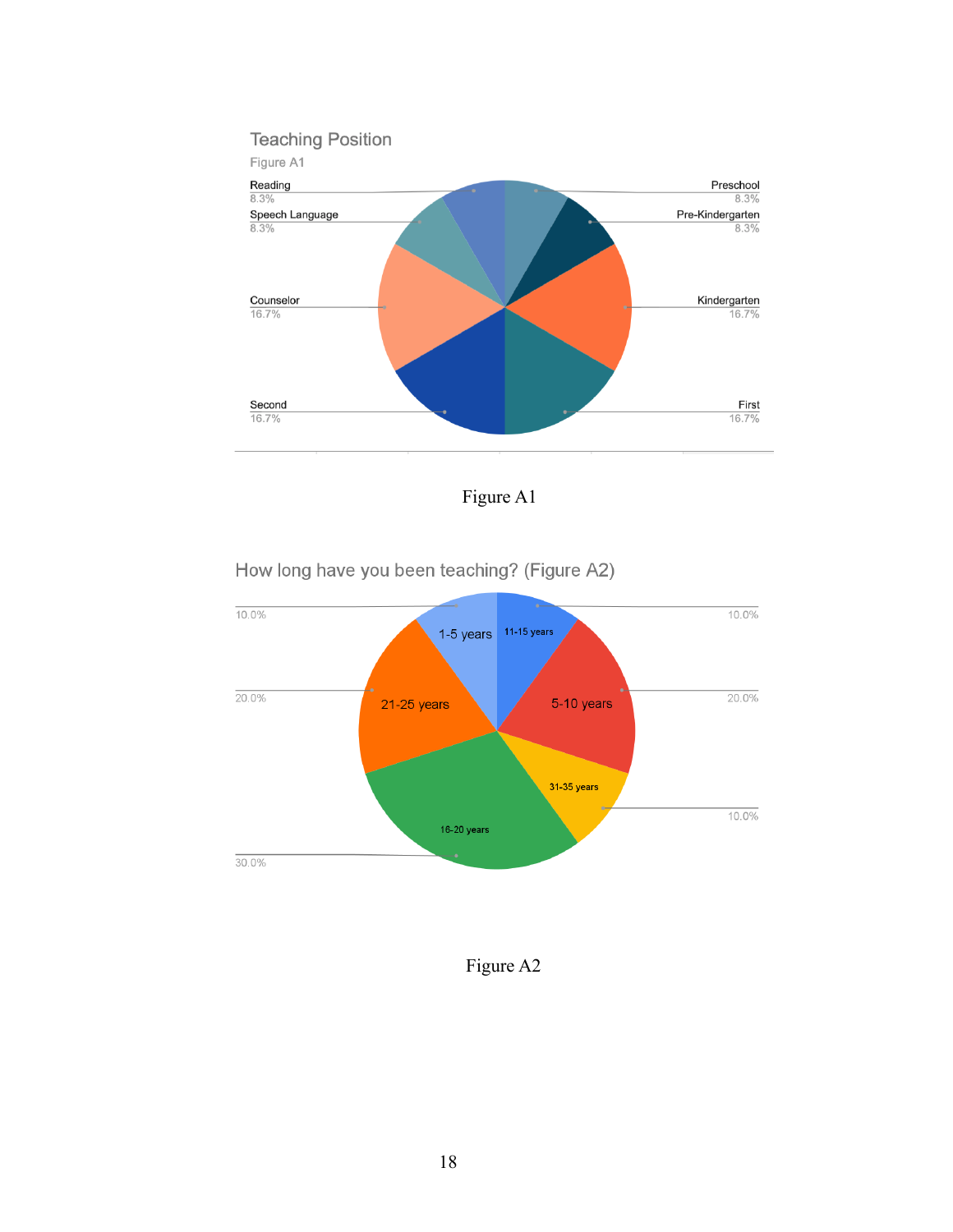Of the ten teachers that responded to the survey, five teachers stated that they held online classes only from March 2020 to May 2020, four said that they did a combination of in-person and online learning, and one stated that they did not have classes at all. There is data inconsistency here in that I only surveyed two primary schools, yet I received responses that indicated three different paths of hybrid/in-person/combination learning were taken. I am not sure why the data did not add up here, perhaps the question was not worded clearly, or a participant misunderstood the time frame in which they were asked. Some of the teachers opted to write in a response instead of answering from the drop-down list. One of the teachers stated that while they did a mixture of both in-person and online learning, they "saw students via Google Meets; through phone calls; provided packets for those with limited access to the internet and consulted with families via phone and email." When asked what the school did from August 2020 until the present, all teachers answered that they did a combination of online and in-person learning.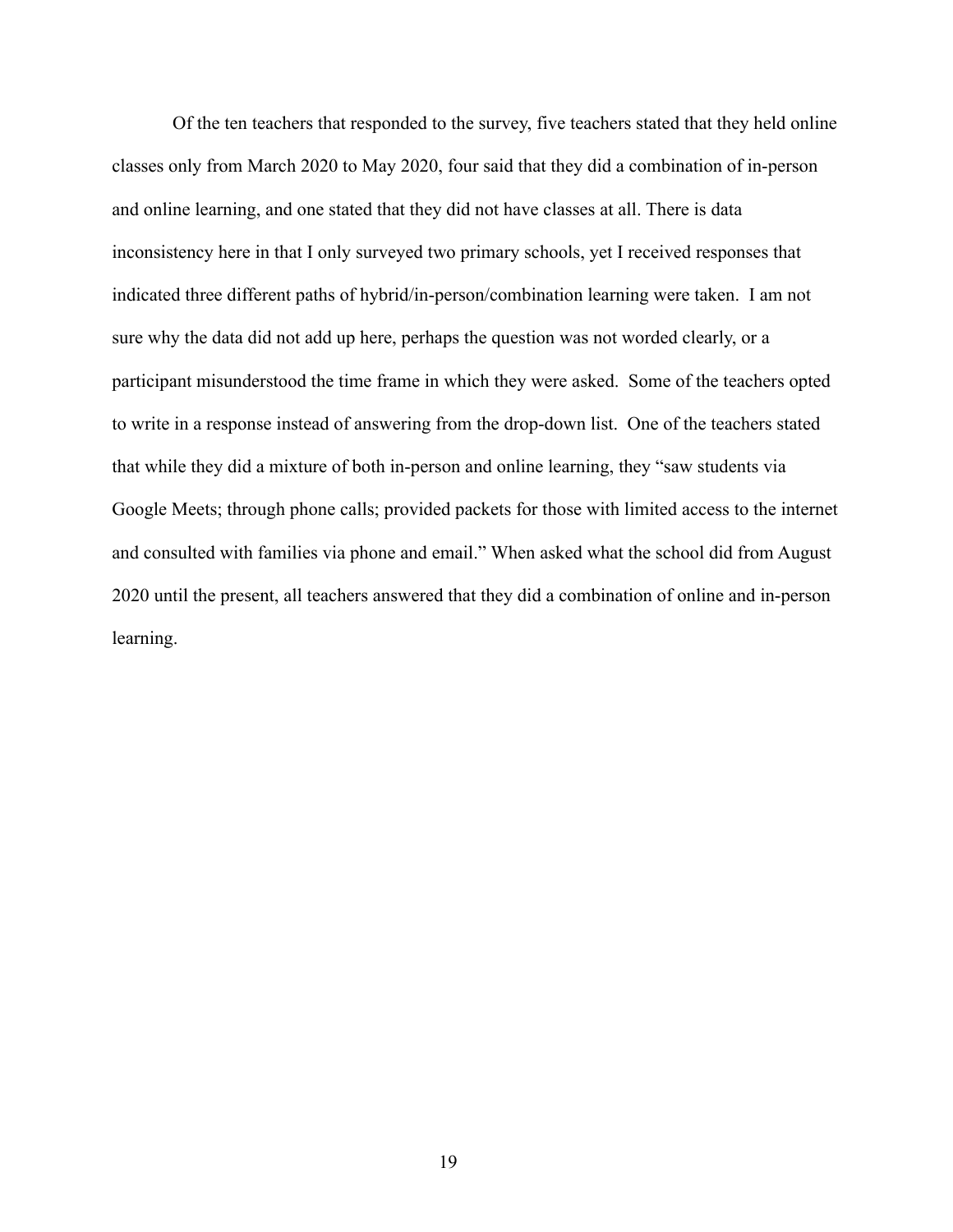#### *Virtual Learning Results*

After completing the demographic and introductory questions, teachers responded to a few questions designed to analyze students' *behavior* through virtual classes. Aside from one teacher reporting that the students behaved very well for their age and two teachers choosing to not answer the question, the others had similar thoughts on the experience. For example, one wrote:

It could be difficult to get students to focus without someone assisting them (be it a parent, babysitter, or older sibling). They also required a variety of activities each session to keep them engaged. I had a lot of refusal to participate from students who I don't have that issue with in-person. They also struggled with more whining behaviors and 'I can't do it.'

While another teacher was conducting a mixture of in-person and online classes, they wrote that they only had around one-third of their class in person, and it seemed those students who were online were either completely unengaged or were adapting well to virtual class:

The kids would walk around with their tablet, talk over me, watch TV, yelling/fighting with their siblings or sit so quietly and just wait to be called on.

There did not seem to be a happy medium.

Based on these two answers alone, it is clear that some of these teachers were struggling

immensely with the adjustment to online classes and were having a difficult time keeping their

students engaged.

The next question was in the same category, virtual learning, and focused on learning

*habits* they observed in their students. All teachers had a very similar response to how difficult it

was. Two teachers chose not to answer the question, so there are only eight responses in total.

These are the responses I received, and they speak for themself:

"Virtual learning was difficult for most primary students."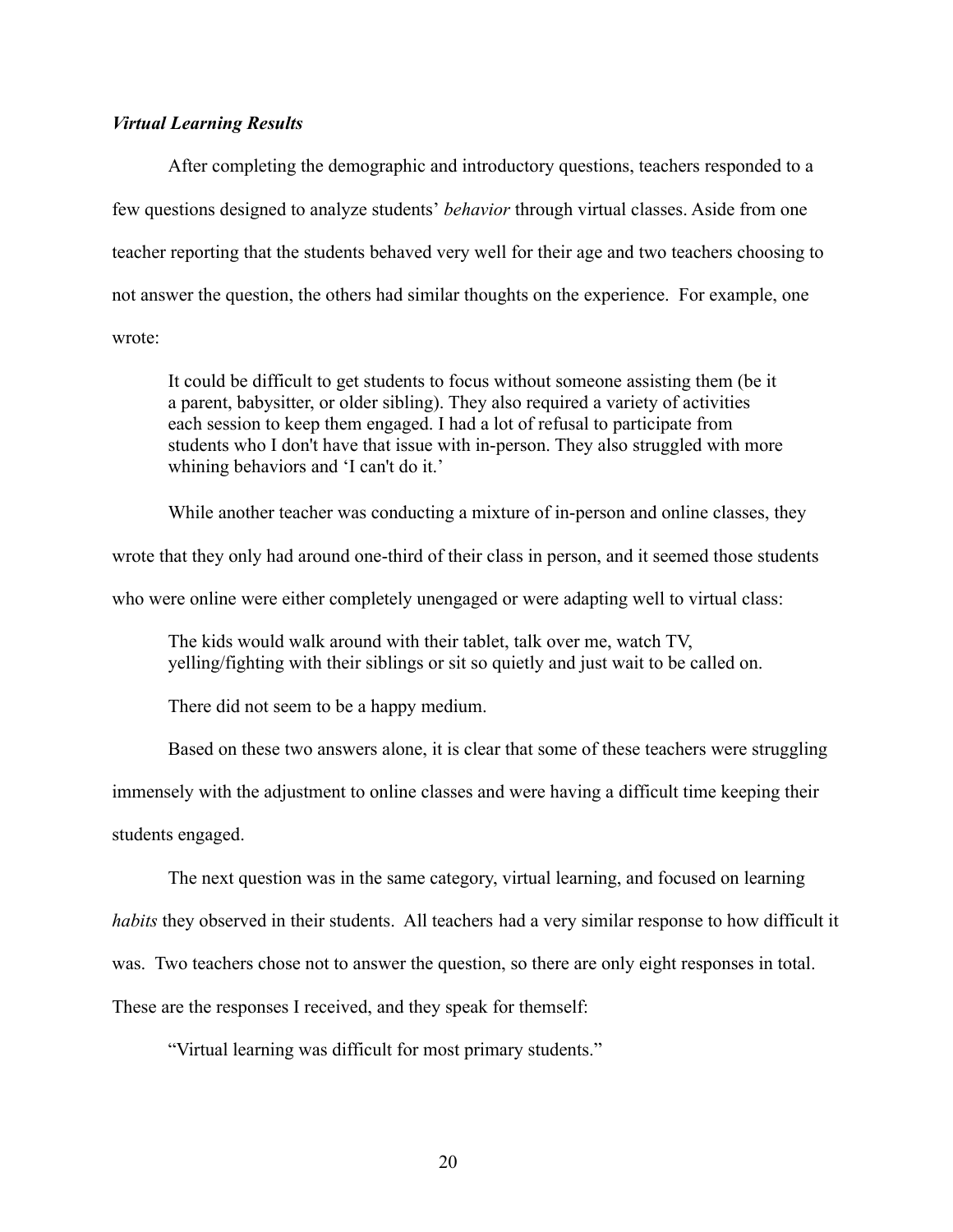"We did not make as much progress towards goals as we would have done in person. Virtual therapy can be very effective if you have the right platforms. But the platforms were by and large developed over the course of the 2020-2021 school year. The end of the year was better progress wise than the start was. Consistent participation was an issue as well."

"Some were more consistent than others at attending virtually and completing work. I was disappointed in the number of students that attended."

"Unpredictable."

"Poor!"

"Some were eager to see others and learn, others were easily distracted by home environment, and some never made contact."

"Didn't turn in as much work."

It is clear, as expected and mentioned in the earlier literature review, that students *and* educators were struggling with this shift. Children were overstimulated, distracted, and unwilling to participate. It is very likely that these children are also now behind on their learning goals from the past few years that they had to participate in online classes. According to a research study done by NWEA, "Among third through eighth graders, math and reading levels were all lower than normal this fall (...) The shortfalls were largest for Black and Hispanic students, as well as students in schools with high poverty rates (Leonhardt, *No Way to Grow Up* 2022). Not only are students struggling with their mental health but, as these teachers pointed out, learning goals were missed, and, nationally, grades started dropping. I do not have the exact specifics nor measurements of this data for Greencastle, but judging by the National statistics alleging that grade drops were more frequent in low-income areas, I expect that students at Greencastle schools struggled (NWEA).

Following the category discussing virtual classes and virtual learning, the teachers answered questions about the students' emotional state while doing online classes. All nine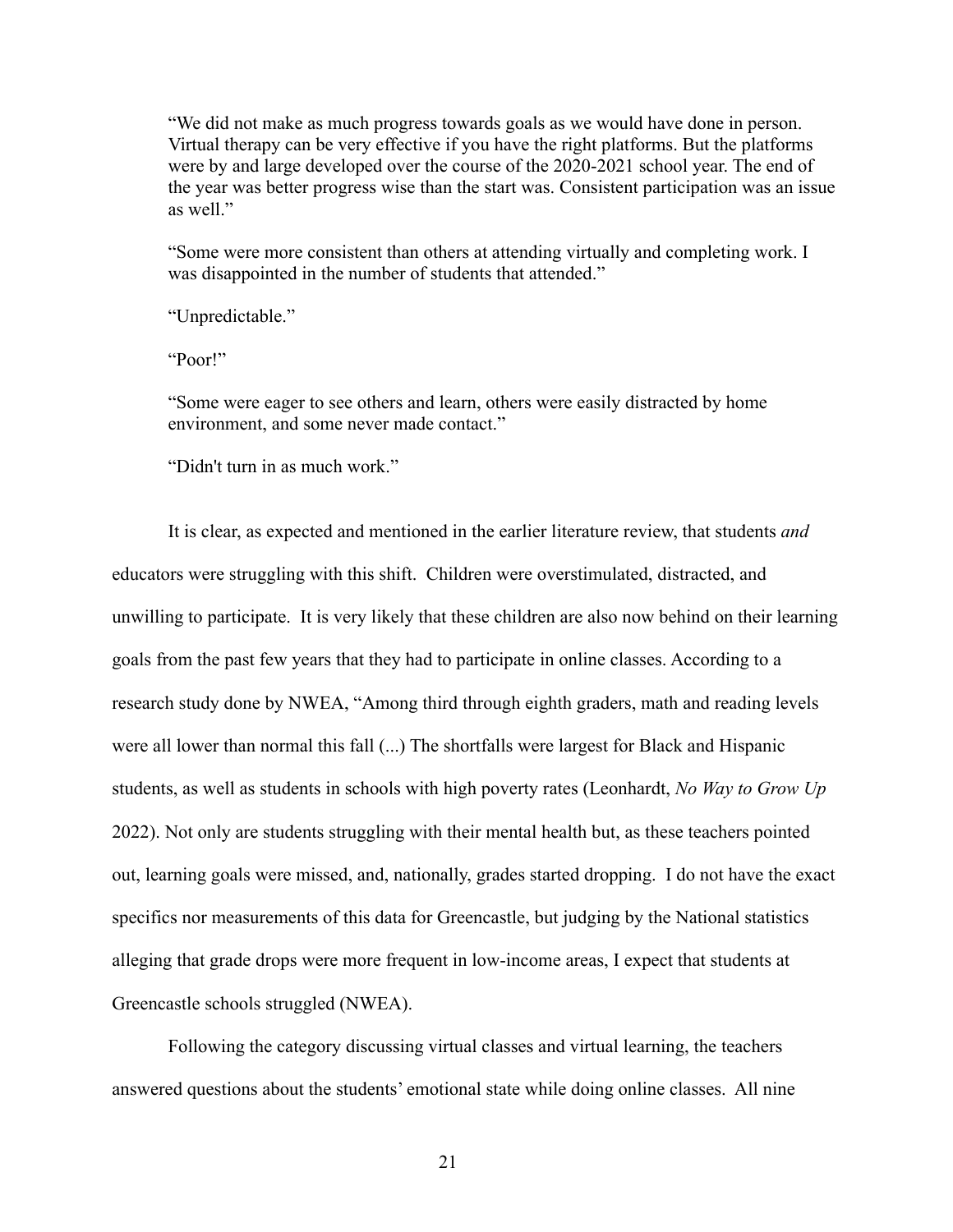teachers apart from one reported negative emotions from their students. One kindergarten teacher chose not to answer this question because they did not teach any virtual classes. Another teacher mentioned that the students were "sad, disengaged," another that she saw increased markers of anxiety and defiance towards authority. Some students were quiet and concerned, and another teacher reported that their emotions were all over the place. One teacher reported that the students were happy to see them, as well as their friends. I am by no means discrediting this statement, and so I am choosing to include it in the results, but I do find it hard to believe that seven of the eight teachers stated that they saw negative emotions from their students, and only one saw their students as happy. I think it is more likely that those students were upset, as well, but the teacher did not pick up on those markers. This could potentially provide evidence for another viewpoint that there is a lack of understanding about children's mental health in education, but I am not going to be expanding on this any further.



Have you noticed any of the following behavioral changes in your students during virtual classes? (Check all that apply).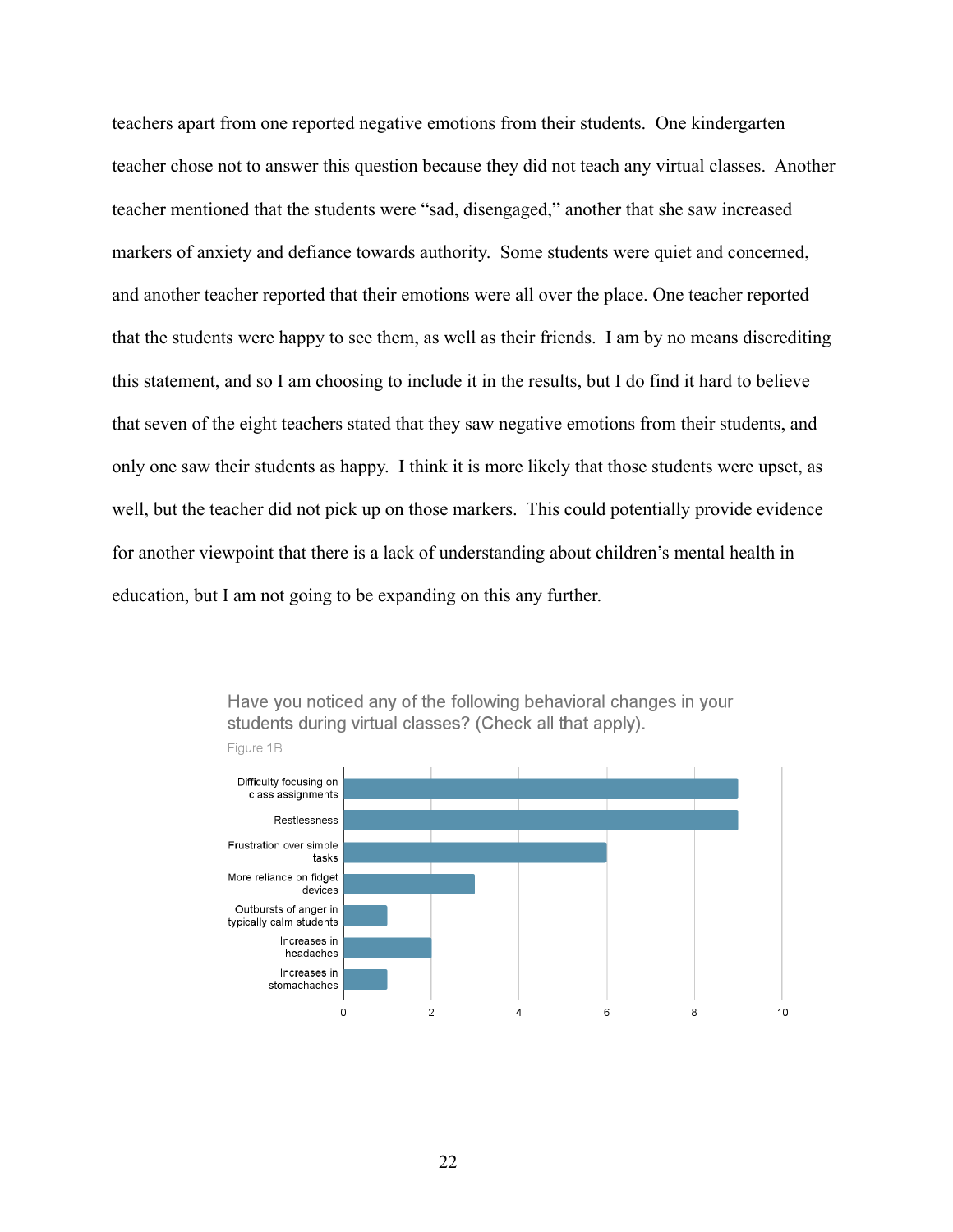Figure 1B represents a question that also covered behavior during virtual classes. These questions focused on common symptoms of *anxiety* in students, all gathered from the *Diagnostic Statistical Manual, Volume 5*: difficulty focusing, restlessness, frustration, outbursts of emotion, headaches, and stomachaches. I added in reliance on fidget devices because of their emergence in popularity in the last few years, as seen through slime, Pop-Its, and squishy toys. There seems to be a commonality that many students, in both schools, are having difficulty focusing on class assignments. This could be because virtual classes were much shorter, and they could not have required as long of an attention span as in-person classes do. On the other hand, these could also be a symptom of anxiety and could be children focusing on other things that are worrying them. Restlessness is commonly observed in children with ADHD and anxiety, and it is the inability to sit still (*DSM* 5). Of course, restlessness could be just children being children, as many say, but it also could be a coping mechanism for anxiety. It is also important to note that this question was focused on behavioral *change*, meaning that teachers had not seen restlessness as much as prior to online classes. More reliance on fidget devices was selected three times, indicating students most likely had bottled up energy they were not used to containing or were overtly anxious. In contrast, the increase of fidget devices could be because of their burst in popularity during the pandemic. However, the question did ask if there was an increase in *reliance* on fidget devices.

Outbursts of anger in typically calm students and an increase in stomachaches were selected once, suggesting that at least one teacher is seeing all of these increases in their students. It is important to note that an increase in headaches could be due to the screen time the children are participating in, which was selected twice. However, there also is the possibility that the headaches were tension headaches, caused by anxiety and stress. It also should be clear that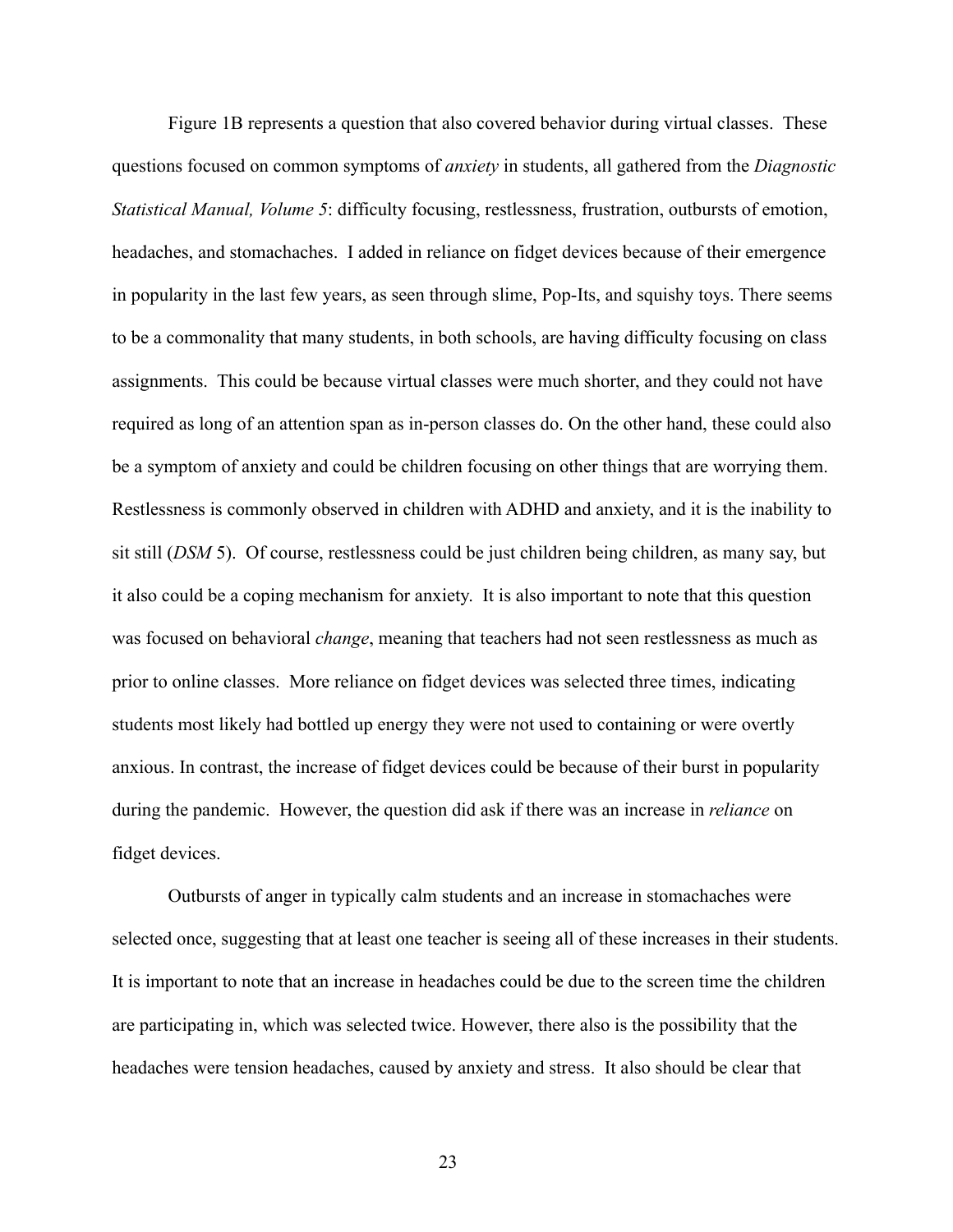teachers selecting these symptoms are not representative of just one child. These are behaviors teachers are seeing in at least a handful of children. In all, with the first three symptoms, I would say it is obvious that some kids were certainly dealing with anxiety during virtual classes.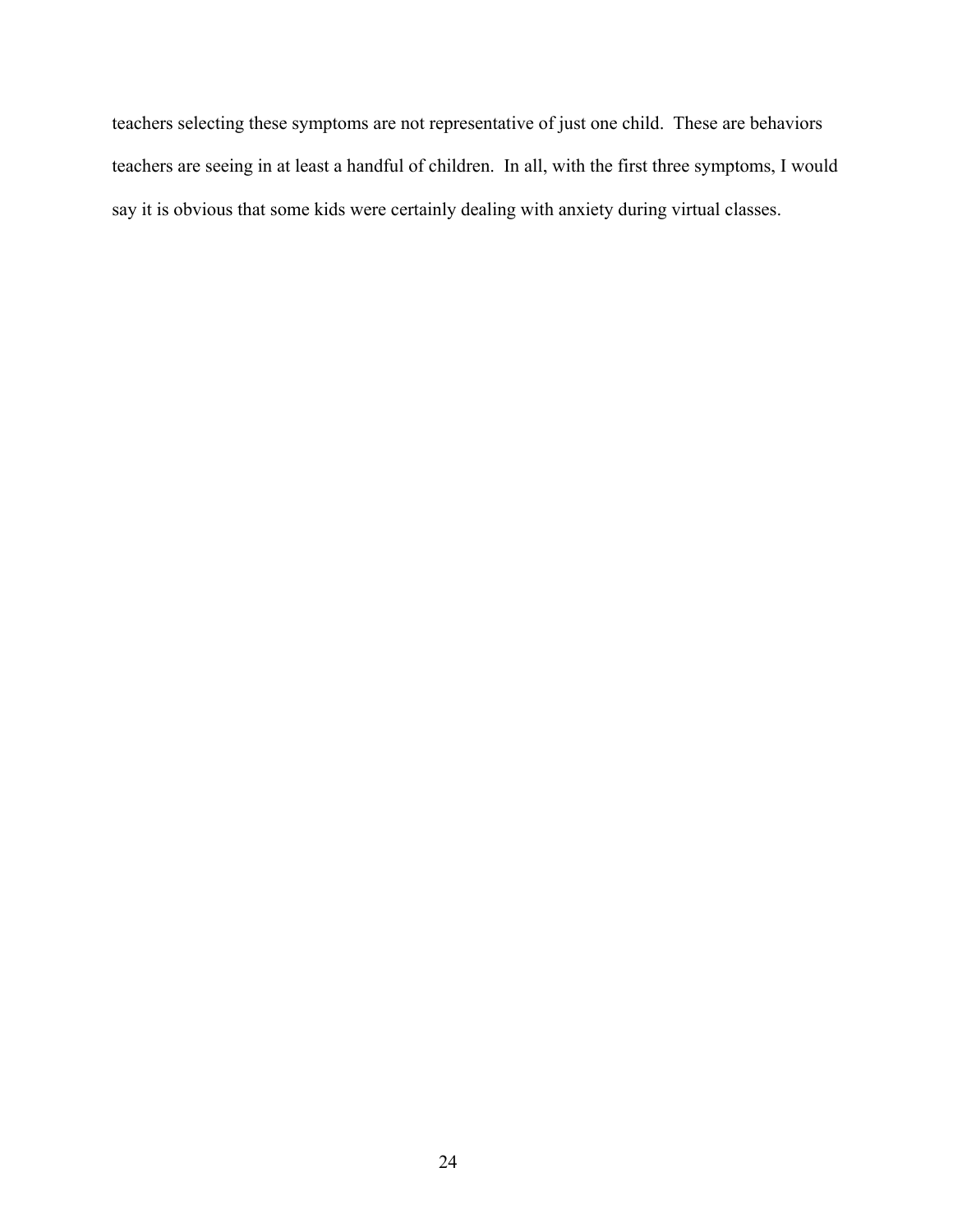## *In-Person Learning Results*

In addition to the section of questions about virtual learning, I added another section

about in-person learning. The first few questions were centered around rates of *anxiety in school.*

In an open-ended question, I asked teachers if they had seen rates of anxiety go up in their

students upon returning to in-person classes. This is what the teachers had to say:

"Coming back to in-person learning in Aug. 2020 was difficult and students struggled with behaviors. 2021 has been even worse."

"It's been a challenge these past two years. We have increased our numbers of behavior plans in IEPs significantly. We have students physically lashing out at staff far more frequently than in the past. Students also have difficulty focusing, difficulty with transitions, and difficulty with stamina regarding lengths of time they can work on academic tasks before needing a break."

"Typical behavior. Some are easily distracted and some are engaged in learning."

"Distracted."

"Very patient."

"Several of my students seemed to be 'on edge' and were more likely to have meltdowns [corrected for spelling]."

"Some students seemed fine, while others had trouble focusing."

"Immature, difficulty focusing, not working at grade level."

"Better than virtual"

"All over the place, some act out, others withdraw, immature, unable to cope, lack self-help skills, always tired, can't focus, don't want to be at school and learn, some enjoy being here but I work with at-risk students and they are going through a lot at home that we have no control over so you don't know what their behavior will be like the next day."

Again, in these responses, it is not only clear that the students are struggling, but the

teachers also are. The last response stood out to me as it encompassed everything that sounds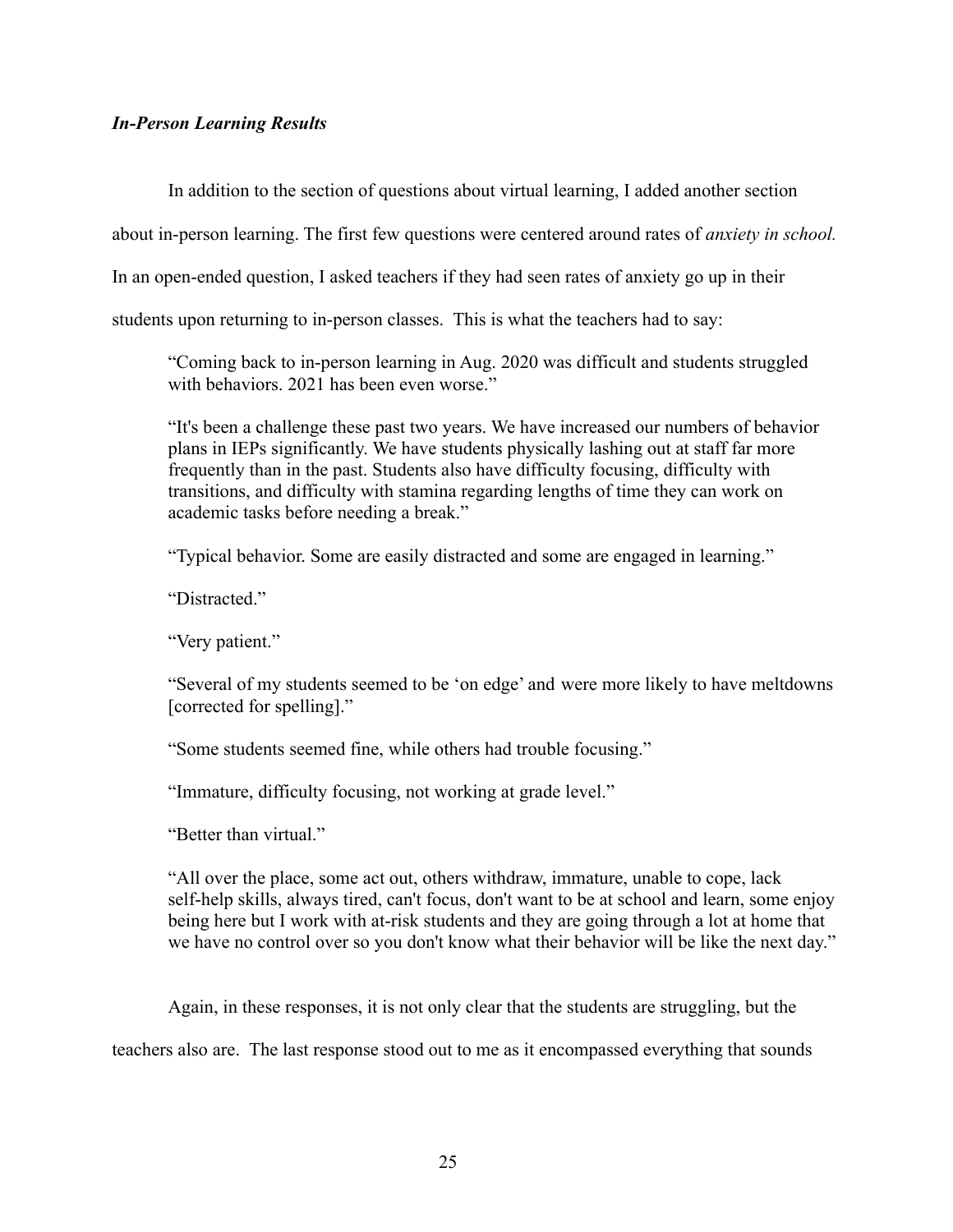like classic anxiety to me (*DSM* 5). These children, even though they are already at risk, are very obviously struggling to cope with extreme amounts of stress.

The next few questions asked about the learning habits and emotional status of the students. The majority of the teachers agreed that the children were lacking social skills, were anxious and worried, and were defiant towards teachers. In addition, they noted that some children were easily frustrated over classwork. Here are the responses from both questions asking about learning habits, as well as students' emotional status:

"We have had to transition to materials that aren't shared or are literacy based so learning has definitely changed. We still try to keep it play based, but COVID restrictions took some of their favorite activities out of rotation."

"Far more anxious by and large."

"Students are frustrated easily, do not want to work for extended periods of time, help from grown-ups at home is little to non-existent."

"Anxious, lacking social skills, defiant, etc."

"More engaged than online."

"Typical behaviors for children. Nothing out of the ordinary."

"Hard to see continuity."

"Glad to be back - but still worried at times."

"They wanted to interact with each other and we had to keep everyone apart and it was so hard"

"I felt like my class last year were SO patient. They had so much grace and understanding."

"More difficult with attention spans."

"'On edge,' and more likely to have temper tantrums over insignificant events."

"Some seemed eager to learn while others were apathetic."

"Some seemed fine and others seemed distant."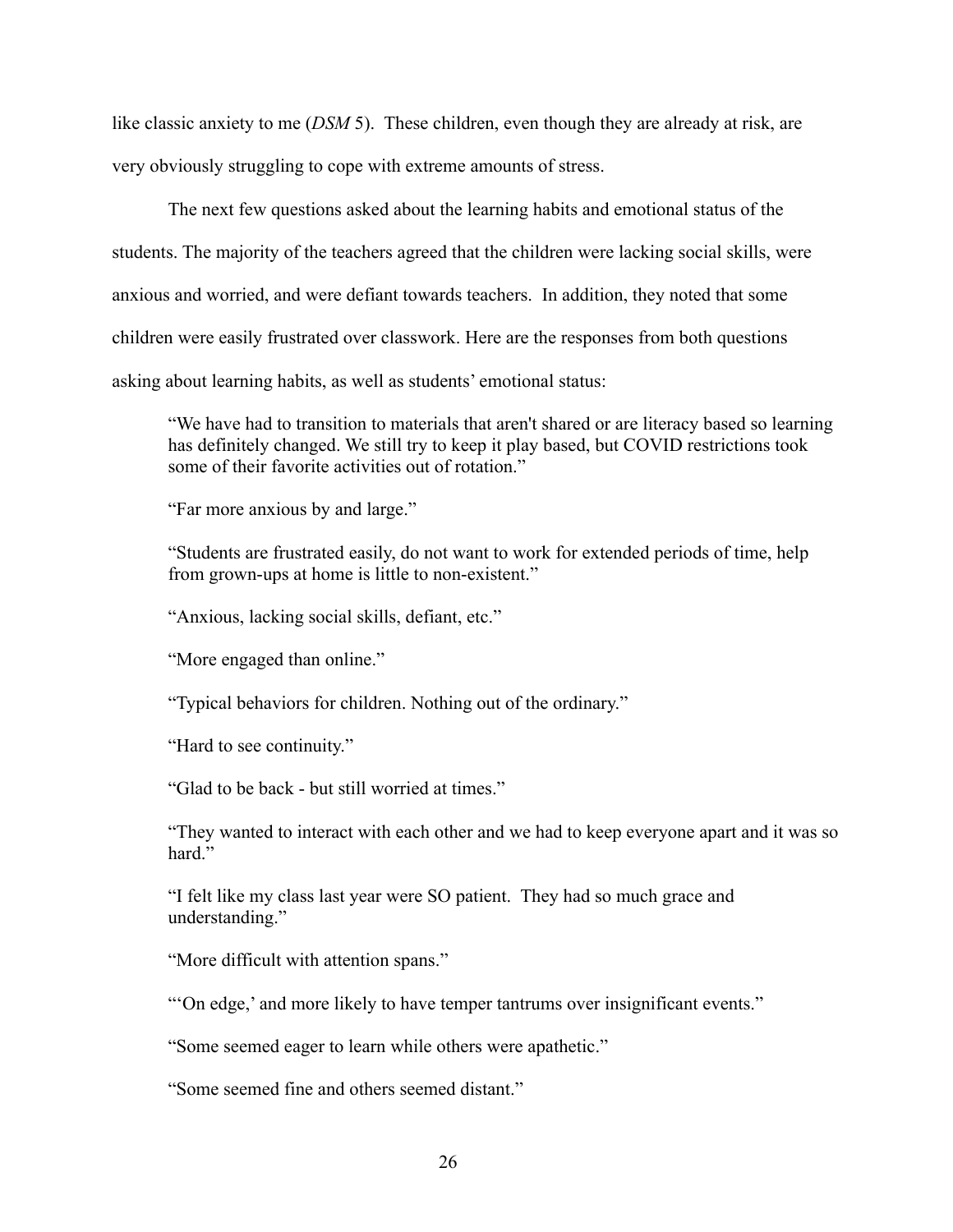"Difficulty focusing, not working at grade level."

"Emotions elevated. Needed a lot of reassurance."

"Better-able to talk in complete confidence."

"Poor, two years behind where they usually are as far as routines, socially, emotionally, we keep taking steps back every time they are missing from school, it's hard to keep them in a routine after we have learned and worked on it."

"All over the place, lots of trauma at home, up and down emotionally."

The major recurring themes here are changes in attention spans, increased emotional instability, and higher levels of frustration. There are also a few teachers who state that their student's emotions are hard to read, and they are 'up and down' or 'on edge'. I am still noticing the same repetition in one of the teachers that they have not picked up on any emotions or behaviors that are out of the ordinary for their students. Perhaps this is true, and their class is very well adjusted, but I feel that with as many responses noted below, it is highly unlikely that their students are doing as well as they state they are, yet I have decided to include it in my results to offer two perspectives.

The next two questions highlighted anxiety and depression symptoms seen in school-aged children. The teachers selected which behaviors they had seen an *increase* in once returning to school. Judging by the data, it is clear to see that many students are struggling with anxiety after returning to school (Figure C1).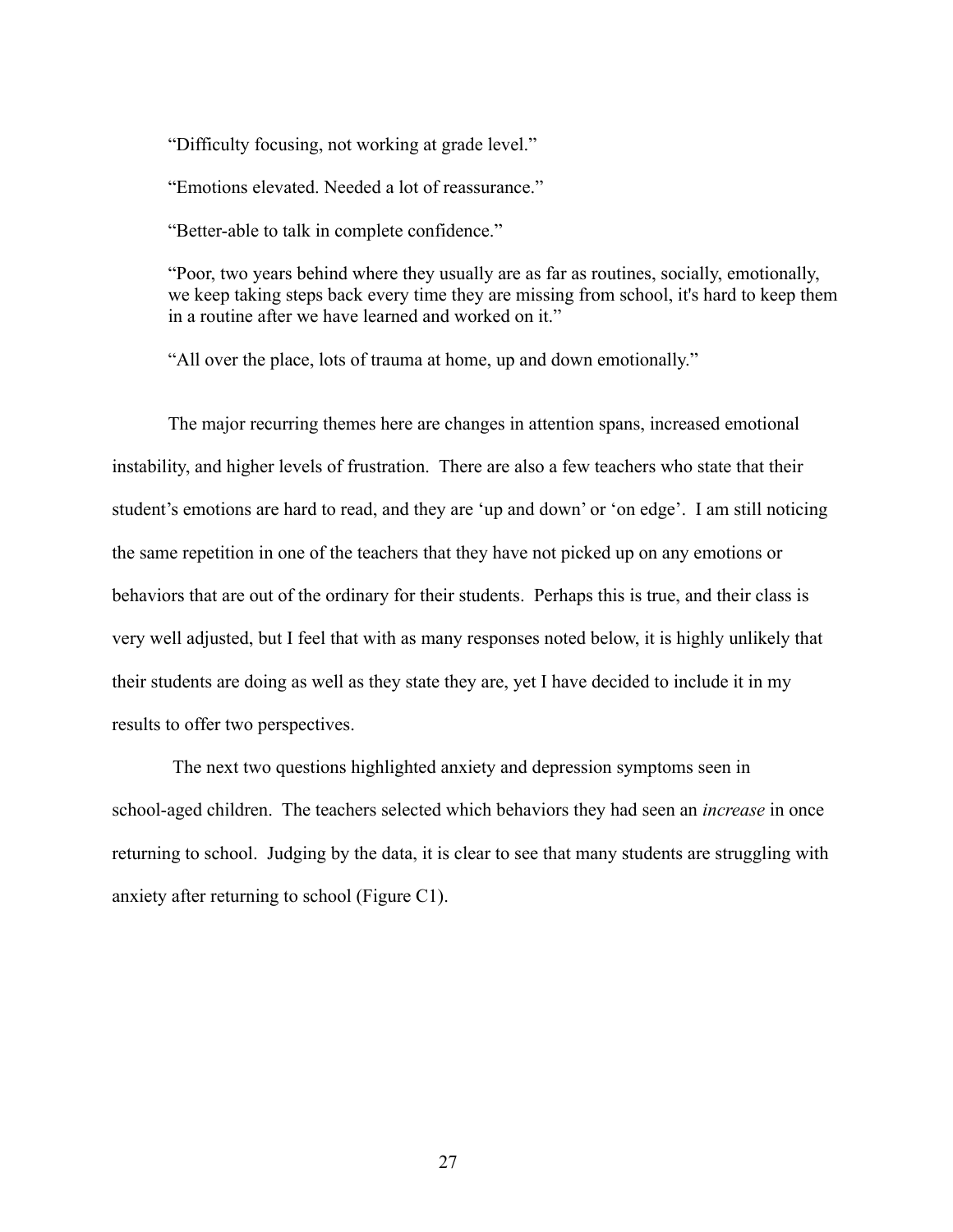

Nine of the ten teachers indicated that they saw difficulty focusing on class assignments.

Eight teachers observed frustration over simple tasks, restlessness, and an increase in separation anxiety from caregivers. In addition, five of the ten teachers observed an increase in outbursts of anger, five stated there was an increase in visits to the nurse due to increased complaints of headaches, seven teachers noting complaints of stomach aches.

> Have you noticed any of the following behavioral changes in any of your students after returning to in-person classes?



Depression Symptoms - Figure C2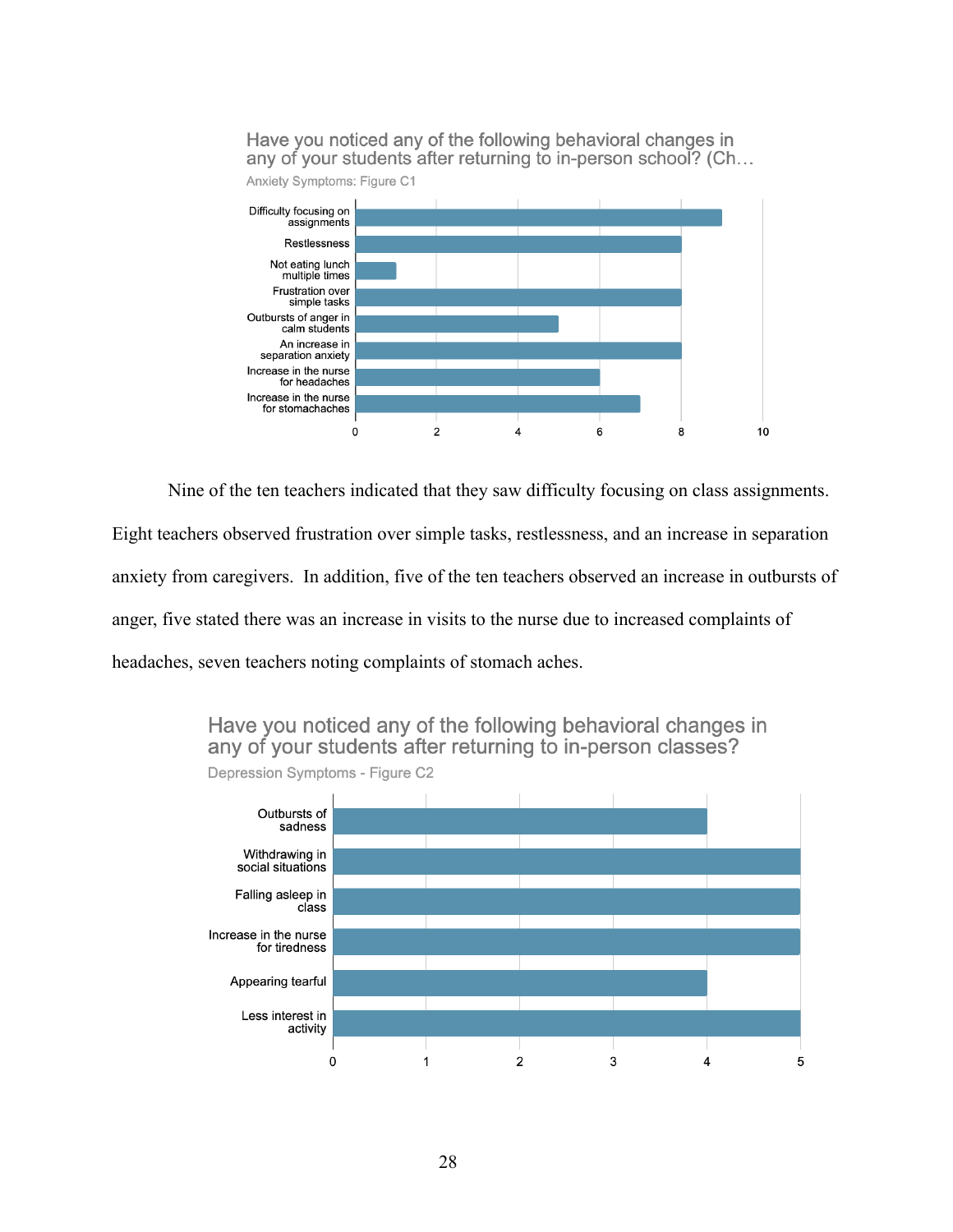Figure C2 highlights the same question but focuses on symptoms of *depression* observed in young children. Depression does not appear to be as prevalent in these young children as anxiety and may be more prevalent in middle or high school settings, but these increases still raise alarm. The most commonly seen sign of depression is less interest in daily activities. This is followed by four of the ten teachers reporting outbursts of sadness, five noting withdrawing in social situations *and* falling asleep in class, as well as five teachers again observing children visiting the nurse because they are tired. Again, these were the symptoms listed as commonly seen in children in the *DSM* 5.

#### *Student's Behavior in the 2021-2022 School Year*

Following the section about in-person learning, I included a section for questions dedicated to the student's emotional and learning behaviors *after* returning to school during the 2021-2022 school year. Given that the school year is not over, and the majority of this data was collected in early November, this data is only accurate enough to represent the months of August 2021 until at the latest February 2022, when I stopped collecting data. I also want to acknowledge that because this survey was taken over such a long time frame due to not much interest in participating, it is likely that the occurrence of these symptoms have changed or the frequency has increased with the emergence of the Omicron Variant in January 2022.

While I was reviewing this data, I decided to test a hypothesis I had. One of the two schools shut down for about a week in Fall of 2020. What were the attitudes of the children at the school that did shut down? Did this second lockdown cause increased anxiety markers? I reviewed the data and found out that it did. Of course, this data is not representative of every child at Greencastle schools, nor is it representative of the single school itself. I only received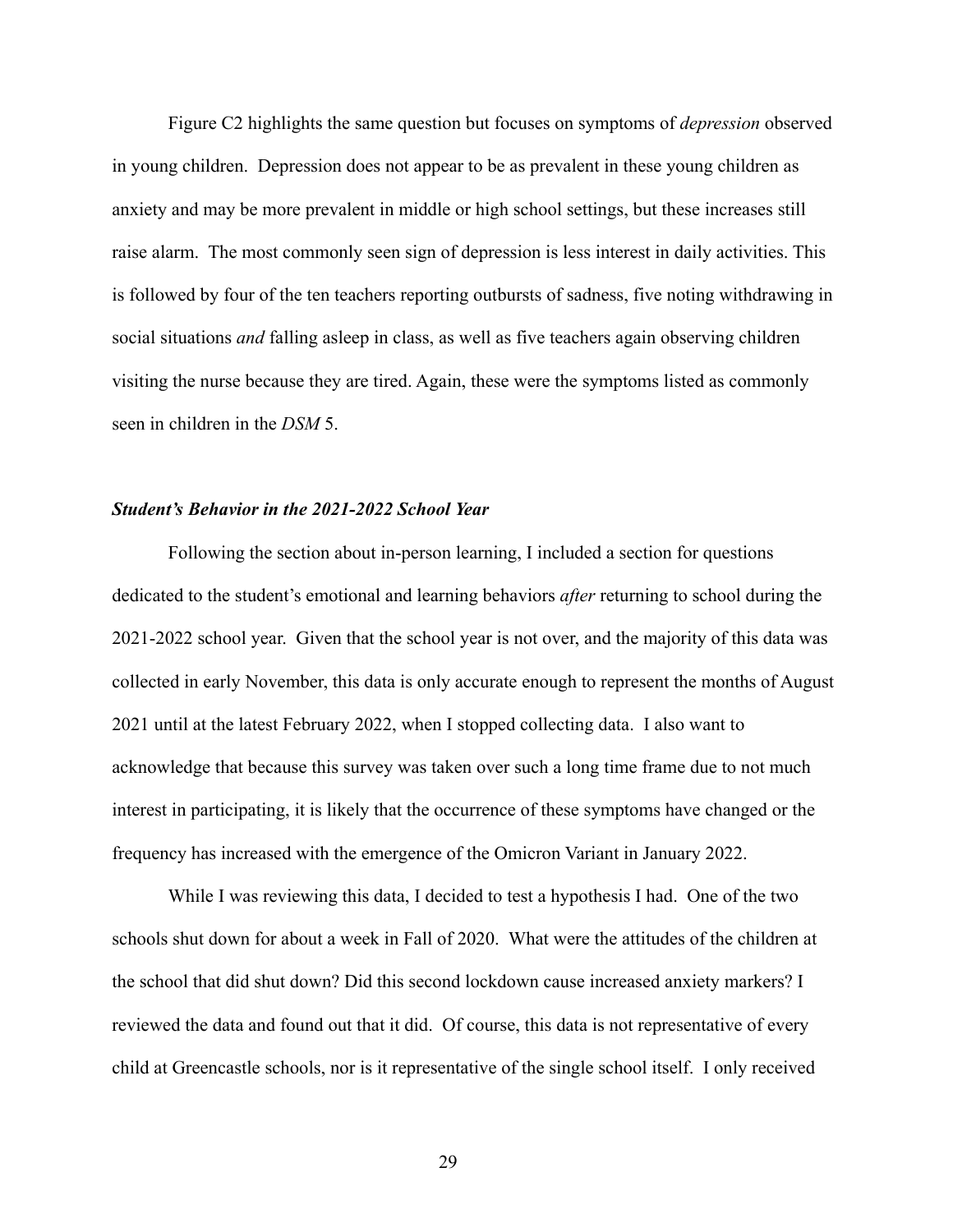ten total responses, but of those responses, it is clear that teachers at that school noticed increased anxiety. In contrast, teachers at the other schools that did not close after the initial March 2020 lockdown were either less aware of the anxiety in their students, or did not comment on it at all. For instance, eight of the ten teachers I surveyed stated that their school closed. Of those eight teachers, each reported significantly increased anxiety. Below are their responses as this was an open-ended question, followed by an indication of if they shut down at all:

"Yes, primarily fear of the unknown; not knowing what to expect, when/if things will change." - Shut Down, Fall 2020

"Yes. It's still increased the same as last year. They are more fidgety. They struggle with routines." - Shut Down, Fall 2020

"Some students had a hard time adjusting being away from parents." - Shut Down, Fall 2020

"Yes - less eager to share behind a mask" - Shut Down, Fall 2020

"So many kids say they want their mom/dad/grandma, and that they don't feel good and need to lay down. This hurts, that hurts, call my guardian…" - Shut Down, Fall 2020

"There are more meltdowns [sp]." - Shut Down, Fall 2020

"Some students seem to be more anxious." - Shut Down, Fall 2020

"Yes, they need a lot of reassurance about schedules, events and activities happening at school. Afraid they are going to be in trouble if they don't have their mask on and afraid to sit too closely to other students that they will be in trouble because of protocols." - Shut Down, Fall 2020

"Yes-needing more sensory breaks. Fear of the unknown for them-will we be sent home again?"<sup>4</sup> - Shut Down, Fall 2020

"In some students." - *Did not report a shutdown*

<sup>&</sup>lt;sup>4</sup> Note that this response was given in early February 2022, in the middle of the Omicron Variant.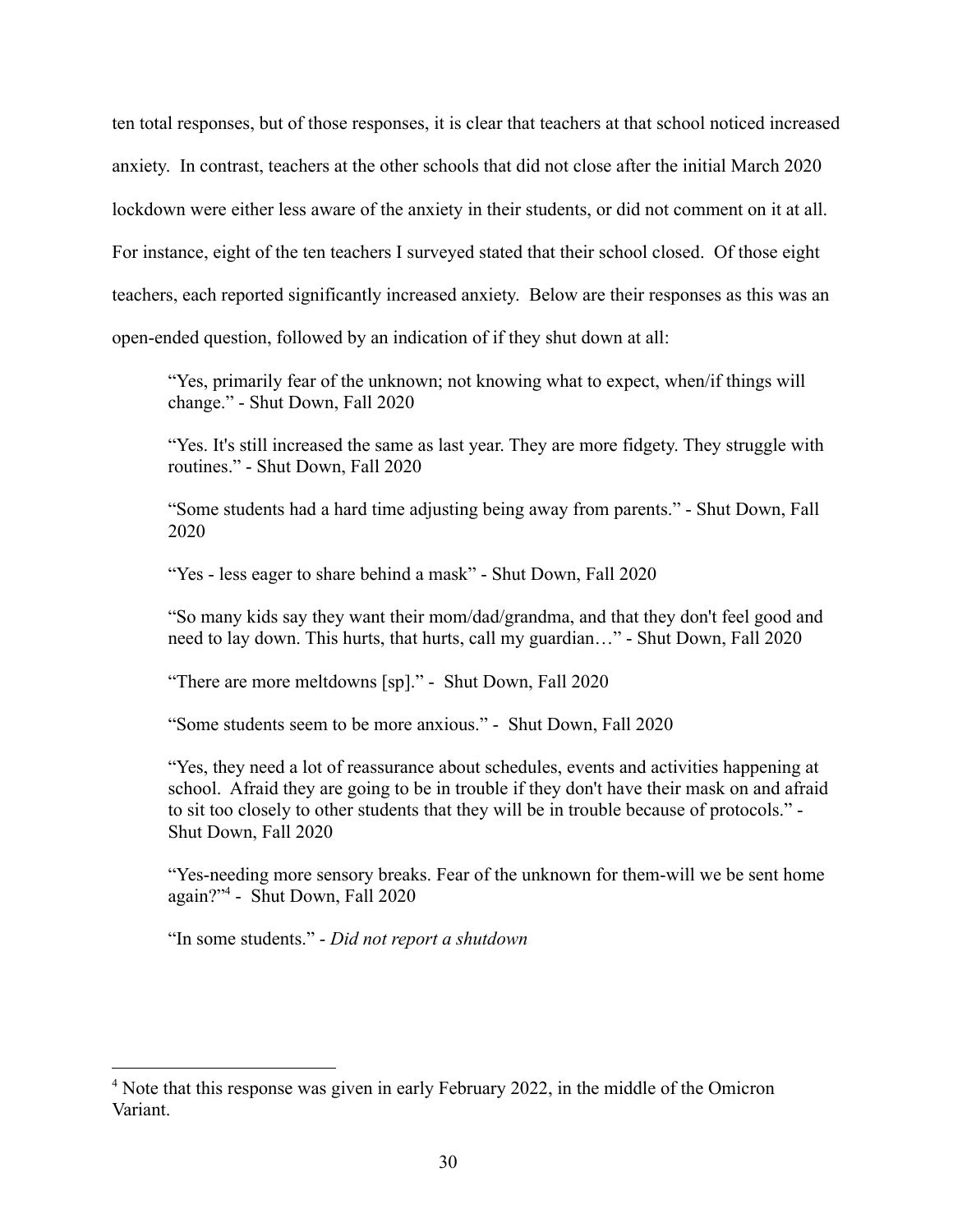At the time of this survey, Covid-19 has been considered a global pandemic for almost two years. Perhaps this is what is causing increased anxiety. The last two years have been anything but normal. I was expecting this data to show decreases in levels of anxiety, as I was hypothesizing that perhaps the children had gotten used to the way things were as much as they could, "a new normal," as we like to call it. The separation anxiety is evident in the teacher's quote about missing their guardian, and it is clear that they are suffering from headaches and stomachaches, similar to the questions about their behavior when they first initially returned to school. The symptoms here seem to have gotten worse. When asked about depression, the teachers said that they did not see as many symptoms of depression as they did anxiety, although another teacher wrote that they did see depression through symptoms of exhaustion and lack of interest in activities.

#### *Social Emotional Learning*

I want to circle back to the resources given to counselors when I attended the Indiana Youth Institute's Webinar on mental health during Covid and examine the four pillars in relation to what I learned when surveying teachers and counselors through the process of social emotional learning (SEL). Social emotional learning is described by CASEL as:

"The process through which all young people and adults acquire and apply the knowledge, skills, and attitudes to develop healthy identities, manage emotions and achieve personal and collective goals, feel and show empathy for others, establish and maintain supportive relationships, and make responsible and caring decisions" (*Fundamentals of SEL*, CASEL Website).

According to research, the social emotional learning approach to teaching has shown positive outcomes in aspects of student's grades, relationships with friends and family, and mental health.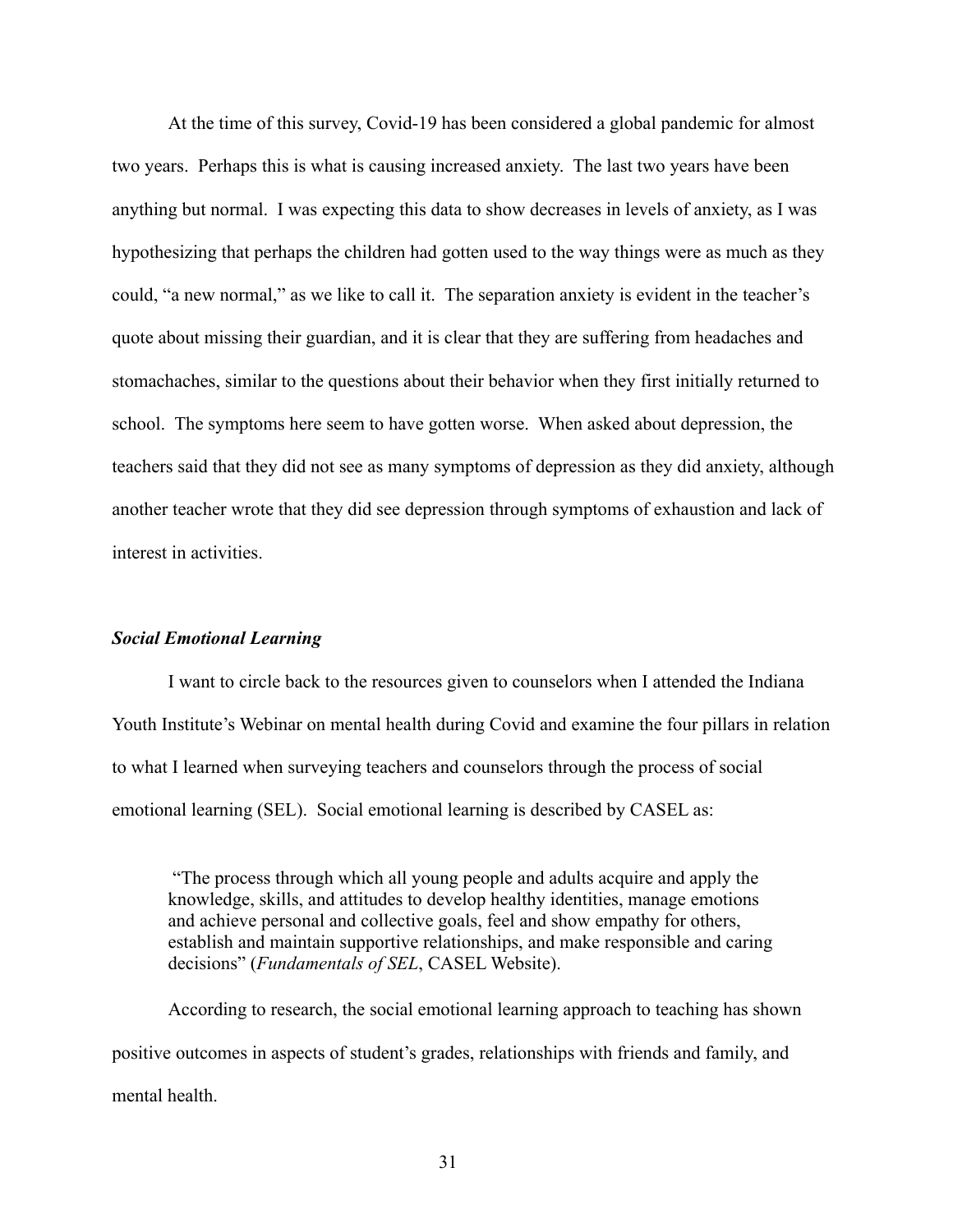

The first of these pillars is *Take.* The specialists write that educators should "take time to cultivate and deepen relationships, build partnerships, and plan for SEL" (social emotional learning). This was evident in the US Department of Education's report: "Supporting Child and Student Social, Emotional, Behavioral, and Mental Health Needs." However, I feel as though this was not overly apparent in responses I received from local educators. I did receive a few responses to the question "What resources are available to students?," although some educators were not entirely sure. Below are their responses to this question that I feel apply to the *take* pillar of social emotional learning.

"Building counselors, Cummins mental health, RTI supports, tutoring, and the SPED department."

"We have a partnership with Cummins Behavioral Health that some students are able to utilize."

"All of the resources that were available before covid - in addition to free breakfast and lunch everyday. There is counseling if a student qualifies for services, and I am seeing more students qualify for this."

"Students can meet with the counselors and [spelling corrected] can get a mask if they need it."

"Tutoring and an after school program that has been funded with Covid [spelling corrected] relief money."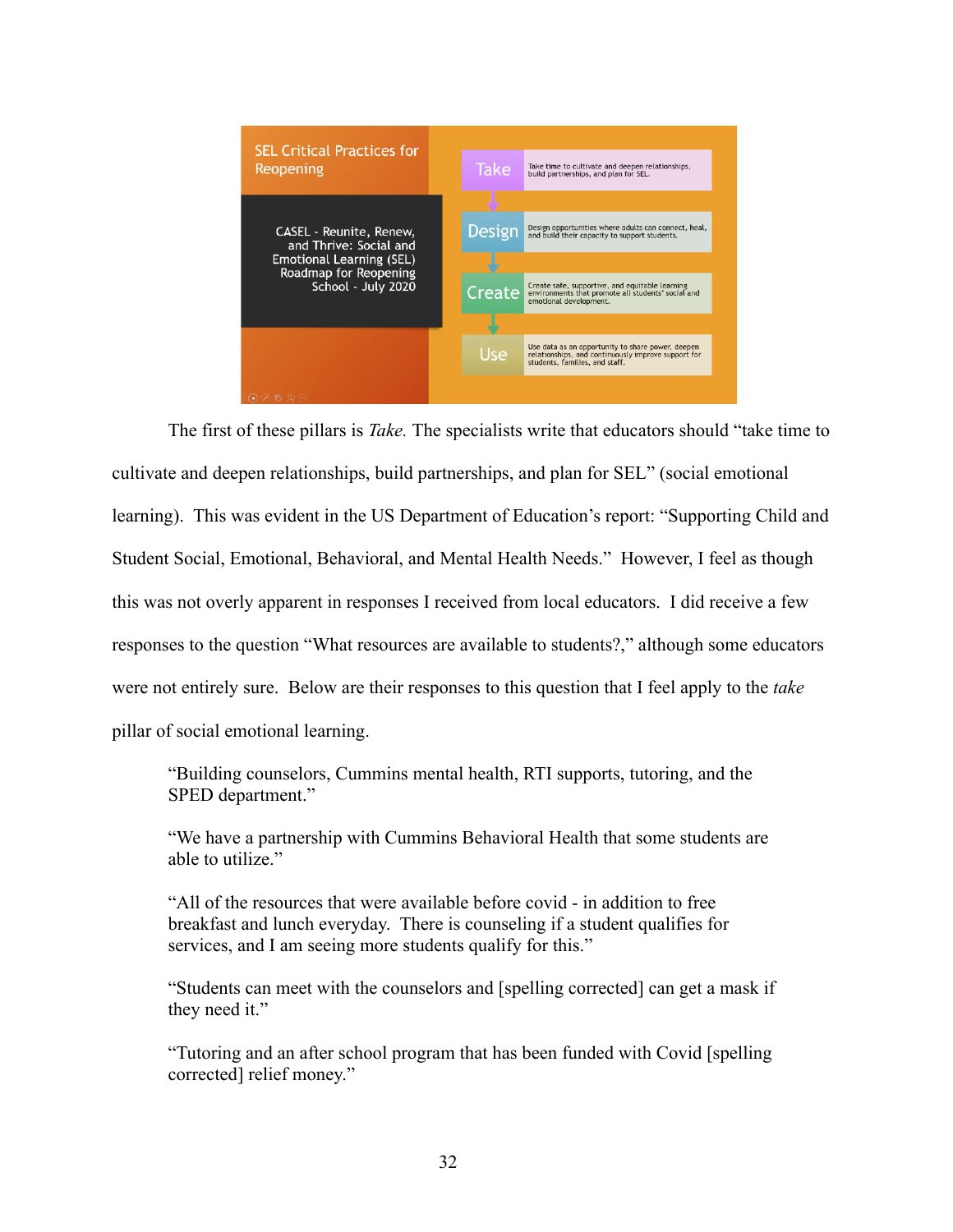"Cummins."

"Cummins wrap around, food backpack program, counselors, Title I support at primary level, after school enrichment and homework help."

These are great responses and show that some students truly are being supported by their educators, but it also leaves some support to be desired. However, not one of these educators highlighted what resources they were providing for students in their own classrooms. I do not want, to put it colloquially, 'read too far into this,' because I fully recognize that providing for students while educators themselves are struggling, is incredibly difficult. That being said, I find it interesting that they did not mention any practices they were enforcing to make their students more comfortable and improve their well-being. In addition, I have not heard much about the Cummins Wrap Around program, but I do know that Cummins prefers to take patients that do not have health insurance. Cummins only takes Medicaid or Medicare. While this is an amazing resource and great for a low-income community, like Greencastle, this makes these mental health services not available for middle-class families that may have access to insurance but not enough funds to cover the cost of therapy or counseling. In their wrap-around programming, Cummins does allow children with insurance to participate in counseling *if recommended* by an educator. One teacher directly stated that they are currently seeing more and more students qualify for counseling through Cummins. This could mean two things depending on the situation. One, there has been a decrease in families that do not have access to health insurance, another side effect of the pandemic due to job loss and economic upheaval. Or, alternatively, educators are noticing an increase in concerning mental health behavior 'after' Covid-19.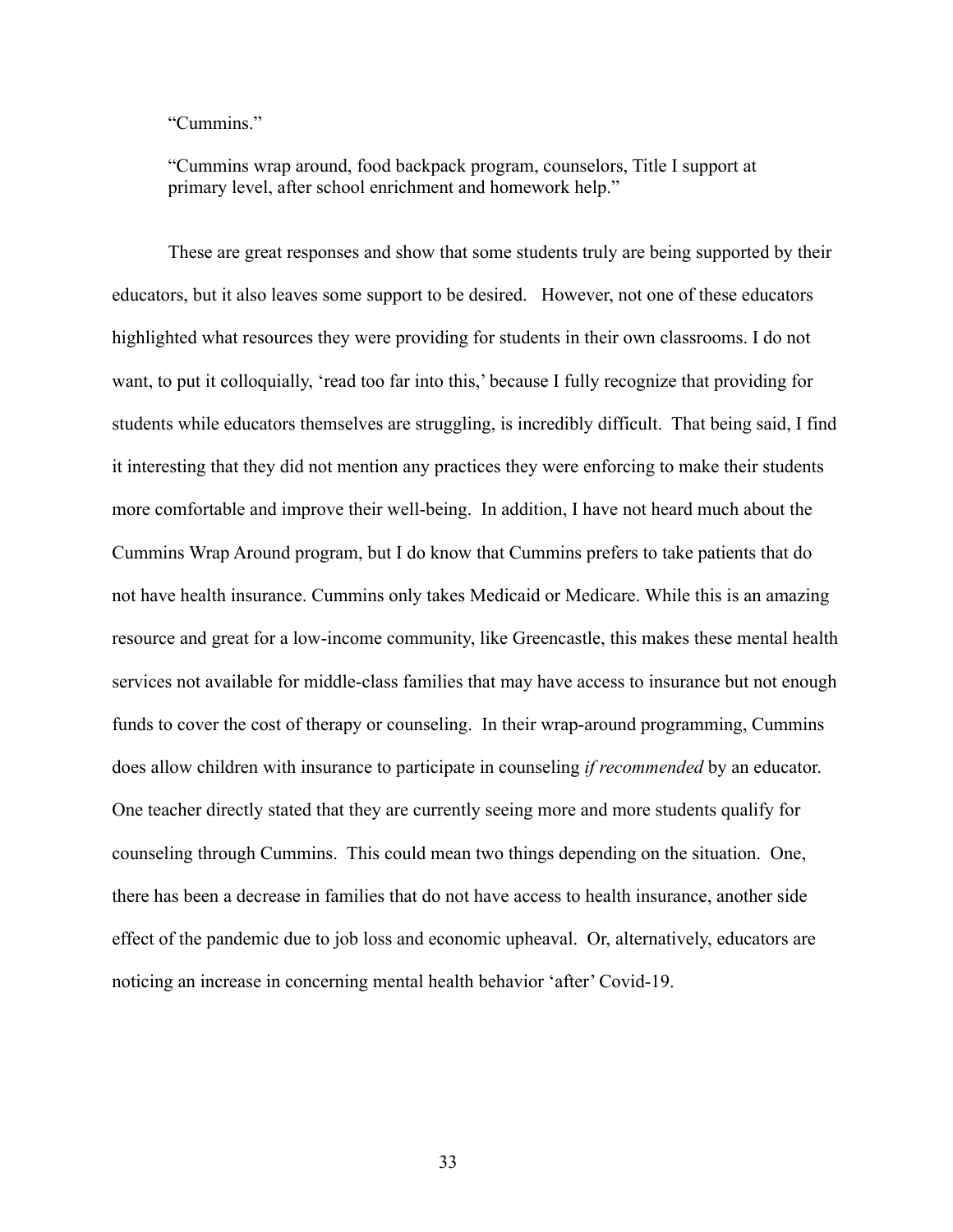However, I also received responses that I felt did not qualify as the type of resources I was searching for. Listed below are the responses and my explanation of why I feel as though they do not apply.

"Not sure about this one."

This response is self-explanatory as it reflects on how some students may not be fully supported by present implementation in the Greencastle school district. If a teacher or a counselor has to think about what resources are available to their students, I feel as though there is a significant chance that they are not receiving the appropriate support.

"I had masks donated by the community."

I feel similarly about this response, because, while masks being donated are great support for a student's physical well-being and might be incredibly helpful for students living in a low-income household, this is only encompassing one part of the social emotional learning goal. This only covers physical health, while mental health is also of significant importance.

The second pillar for social and emotional learning focuses on designing a place or providing resources for adults/educators so that they can heal and, in turn, have enough mental strength to provide for their students. This pillar also correlates with a question I posed on the survey: "What resources are available to you?" I now recognize, given the responses I received, I should have made this question more explicit in defining what *type* of resources I was inquiring about. I have again divided these answers into sections of whether or not I believe they fall under the pillar of *design.*

"Teachers Pay Teachers, Discovery, ASHA, ISHA, Education.com, a nice budget from the district to use towards materials and trainings to improve hybrid or online therapy sessions, and the counselors in each building."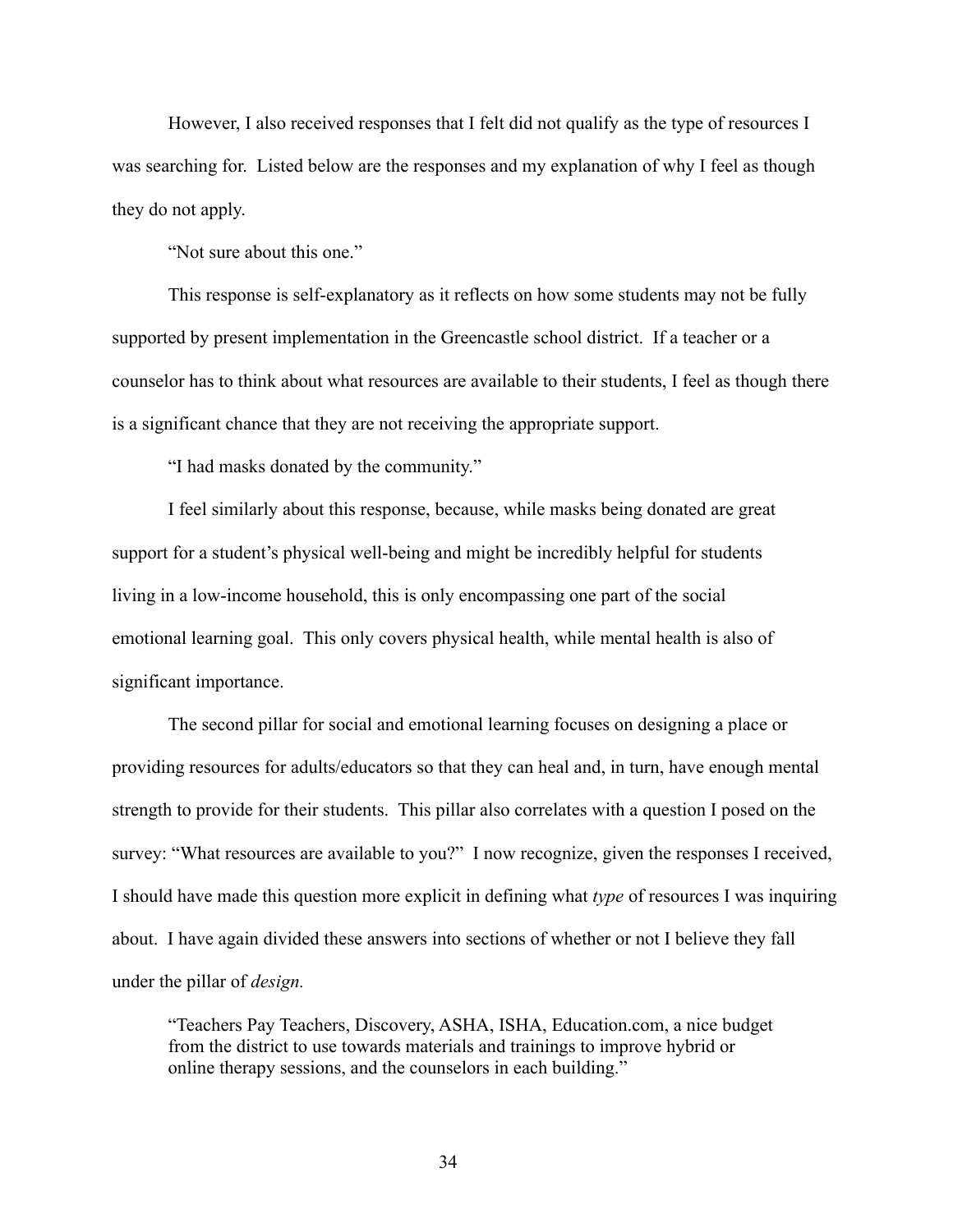These were the type of responses I was expecting from this question initially. I have done my own research on Teachers Pay Teachers, and it is a great resource for educators that are not as handy at making graphics, or run out of time to plan an activity. That being said, I am unsure if the school pays for this subscription, because each item appears to cost at least a few dollars. Discovery is similar but it appears as though it is more of an online workspace for teachers and students to collaborate (Discovery Teaching 2022). During my research, the only teaching resource I could find was the American Speech-Language-Hearing Association. Based on their website, I am not entirely sure what resources they give educators, other than providing speech language therapy. ISHA is similar, but it is Indiana's Speech-Language-Hearing Association and has a lot of resources for counselors, such as telehealth laws, guidance for language pathologists, and relief funds (ISHA 2022). Education.com has a multitude of resources from worksheets to lesson plans and activities. The participant also mentions that they got a budget from the district to improve telehealth counseling, which is great. These are the types of resources I was wondering about when I initially asked the question. Below are more quotes from teachers about other resources they have available to them:

"Mindful Mondays and Talk about it Tuesdays with our counselor."

"I work with the counselors, administrators for resources."

"We have a lot of resources available to us if we need. We just need to ask."

The second participant does not go into detail about what Mindful Mondays or Talk about it Tuesdays are, but from the sounds of it, I think that the implementation of these programs are very important to teachers. As I mention later in this research, professionals recommend that educators and students talk openly about mental health and emotional well-being in order to decrease the stigma and direct students to the correct resources. I think it is important that a few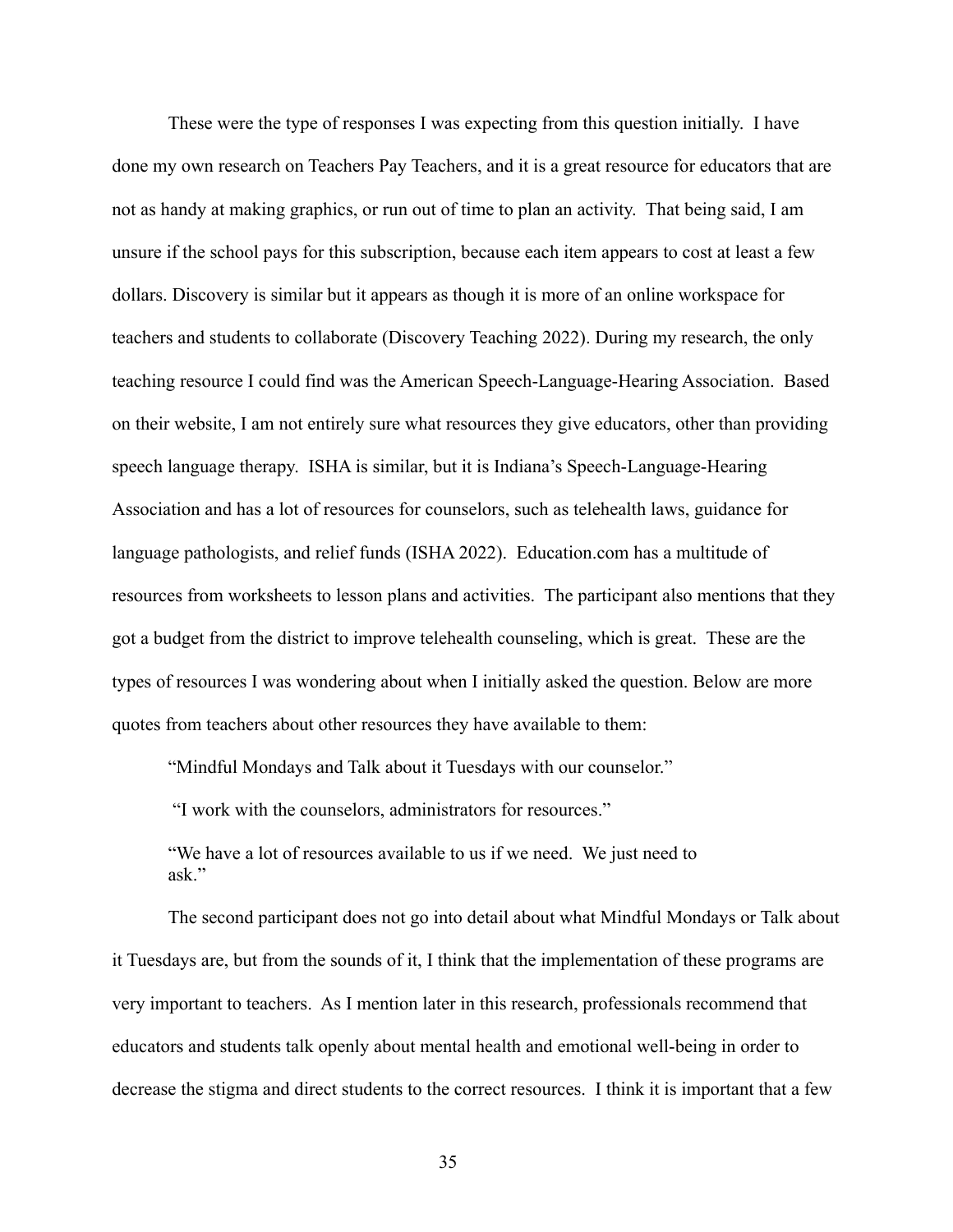teachers noted that they feel comfortable talking to administrators and counselors if they need resources or assistance. This speaks largely to the culture that they have created for their staff. I hope that because this appears to be a very trauma-informed, self-care forward environment, that teachers are then able to relay this same attitude towards their students.

## "Funding from ESSER/CARES grants were available to help purchase some resources to help support students' social-emotional needs."

I did some research on these programs and I think they are great resources for school systems that are struggling. ESSER/CARES stands for Elementary and Secondary School Emergency Relief Fund/Coronavirus Aid, Relief, and Economic Security Act. Upon researching this further, I discovered an article from WFYI Indiana that stated that Indiana schools have to report how they allocate the funds they receive (WFYI 2022). The Greencastle School Corporation received a total of \$2,367,336.02 of funds that must be used by the year 2023. The document that I found was posted by the Greencastle School Corporation, through the WFYI website, and outlined how they were planning to spend that stipend. The four categories they divided these funds into were: learning loss, instructional supplies, professional development, and equipment (Database: Indiana Schools' Plans for \$3B in Federal COVID Stimulus, n.d.). Although this is a great resource for the district, none of their spending focused on the mental health of teachers, counselors, or, most importantly, students. In addition, it is important to keep in mind that this money will be divided across multiple schools. The budget did support increasing student's literacy and bridging the gap of academic achievement that was lost during the pandemic, which I have identified as a main issue in Greencastle school children; but there is no resource for helping the mental health of students.

"We have sanitizers and masks for students who need one. The school counselors have been checking to make sure the staff is doing okay."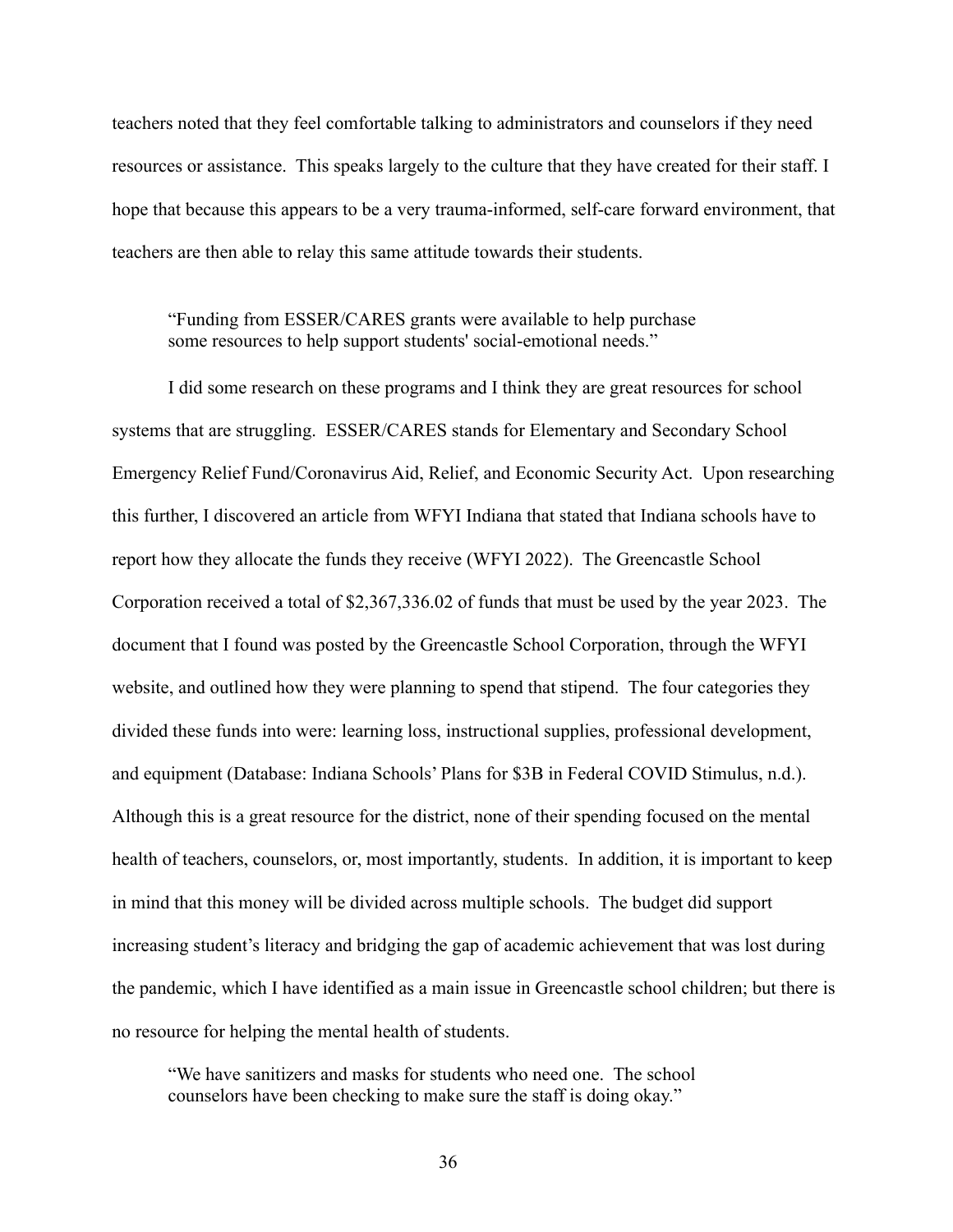"I had masks donated by the community."

I received a few more responses that were not aligned with the type of resources I was asking about. Two educators mentioned that they had masks and hand sanitizer donated for students who do not have access to them. Although these items may take the financial burden off of teachers from having to purchase their own protective equipment and are essential to the physical health and wellbeing of students, I am more interested in assessing the current state of mental wellbeing.

"We actually have less resources this year than in years prior because of less personnel. We have been short two aide positions in our preschool the entire first semester of 2021."

This answer was different from the rest, but I appreciated the transparency in it. As I will elaborate more on later, schools across the country are struggling with staffing and communication between teams. The answer speaks for itself here. Being short in two teaching positions would certainly add stress, miscommunication, and anxiety in educators. In addition, I am considering how this deficiency might affect students. With two aide positions remaining unfilled, I am sure that teachers have had to stretch their time differently, which could result in not only stress for the teacher, but unmet learning needs for children.

The third pillar illustrated in the CASEL report is "Create: Create safe, supportive, and equitable learning environments that promote all students' social and emotional development" (CASEL 2020). Given all of the quotes that I included in the first and second pillars, I do believe that the Create pillar is being met, but not to the extent that it should be. To explain this, I want to eliminate the aspect of an "equitable learning environment," simply because race, gender, and ability were not included in my survey or interview questions. Through the usage of masks, we have seen physical safety being considered, and with the testimonies from counselors,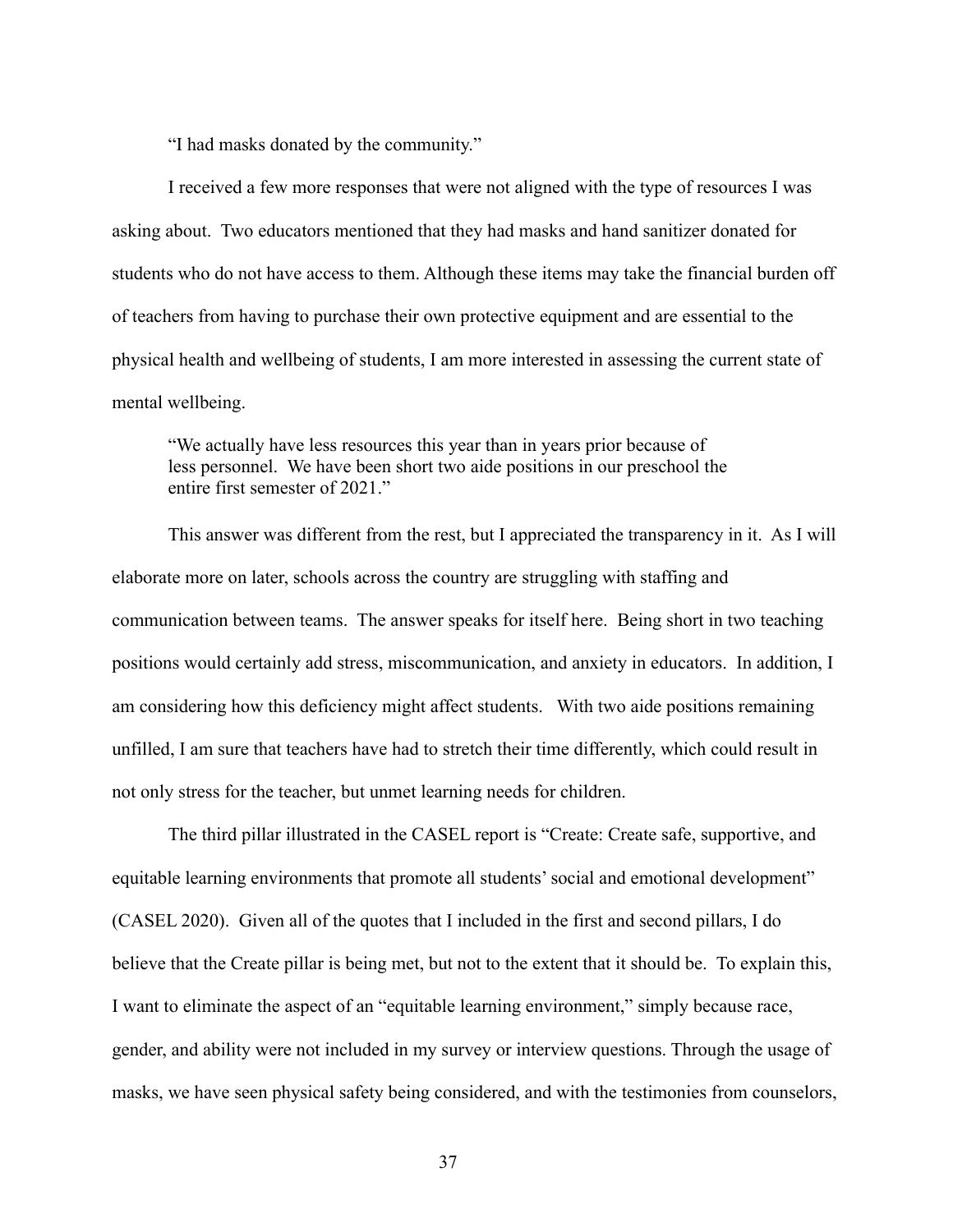it appears that children who are showing severe signs of mental health difficulties are being supported. I do not necessarily have data I collected that solely supports teachers being supportive, but I do believe that teachers are supportive of their students. Given the fact that I had multiple teachers willing to take this survey, and the fact that they are still trying their best to educate during an incredibly strange and difficult time, I feel that they are supportive of their students.

The fourth and final pillar for reopening schools is "Use: Use data as an opportunity to share power, deepen relationships, and continuously improve support for students, families, and staff" (CASEL 2020). Again, this pillar does not necessarily have evidence that solely supports this claim. However, I hope that this research and the data I have collected serves as, exactly as CASEL states, "an opportunity to share power" and "improve support" for children.

#### **INTERVIEW ANALYSIS / ETHNOGRAPHY**

In the middle of February, I got the opportunity to meet with a local non-profit director who wanted to discuss the effects of Covid-19 on mental health she had seen in the community, Clarissa.<sup>5</sup> I had already established a relationship with Clarissa, she was one of my supervisors during my two-year-long internship. She is incredibly knowledgeable about mental health and is very involved in the community. She is the director of a local mental health non-profit and assists in locating resources for community members, and spreads awareness for those that are struggling with their health. Clarissa is about fifty-years old and has three children. One is in college, and the other two are still in the Greencastle school district - high school and middle school.

<sup>&</sup>lt;sup>5</sup> Name changed for privacy.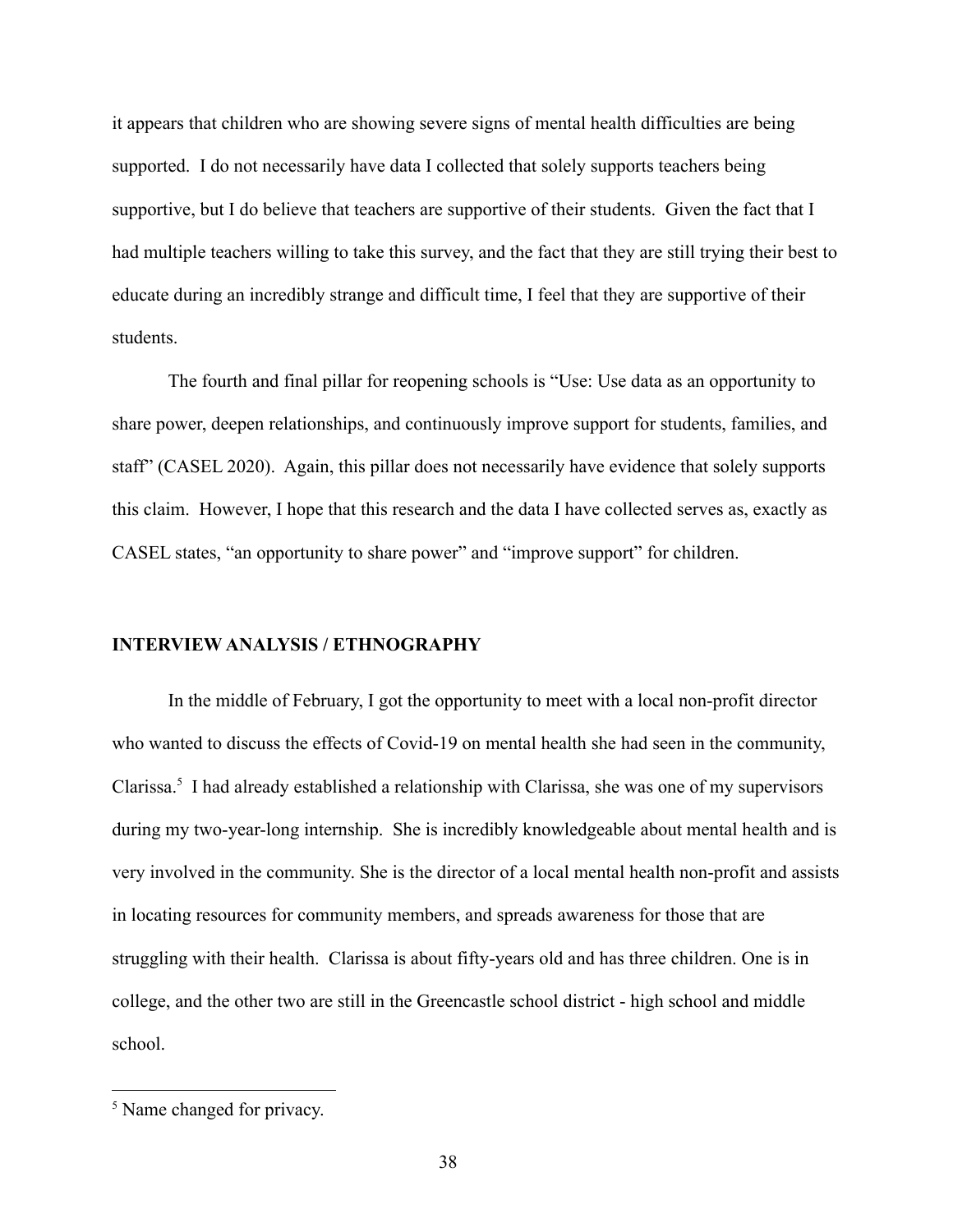I met her on Friday, February 4th, 2022, on Zoom. It was after a large snowstorm that shut down the city for a few days, and I could feel the cold air pouring through my closed, but drafty, window. She was sitting in what I presumed to be her living room when she turned on her camera. I could see the snow still falling in the background of her screen, and I kept getting distracted by the flakes falling in my peripheral vision. We spent the first few minutes catching up, and then got into the interview. Because Clarissa has children of her own, a lot of the questions she answered were based on her own personal experiences over the last two years. I had to use questions I had prepared previously for school counselors because I could not change them without Institutional Review Board approval, but I still consider Clarissa a kind of counselor (and knowledgeable about the Greencastle community) even though she is not a *school* counselor, rather a community resource counselor.

We first discussed how she felt children were doing after returning to in-person school after the initial wave of Covid-19 in the Spring and Summer of 2020. She stated that she thought children were actually doing better being in school than they were during virtual school, mainly because of their emotional and social wellbeing, in which she noticed huge changes in her own kids. Clarissa said that in her personal experience in talking to other parents and educators, they much prefer in-person interactions for teaching:

For a variety of, you know, mental health reasons, or just, you know, that it's so much easier to, you know, teach, I think, and I think part of that is just the incentive, right? I think, especially kids, are very incentivized by personal interactions. And if they don't have that, then they just, they kind of stop. I think, you know, you might get to this question, but I think that there's a delay in learning.

This finding that Clarissa shared that she saw in her own children was very similar to the responses I received from those working in the schools, whether it was a counselor or teacher. Although children are still not mentally recovered (and in my humble opinion, will never be),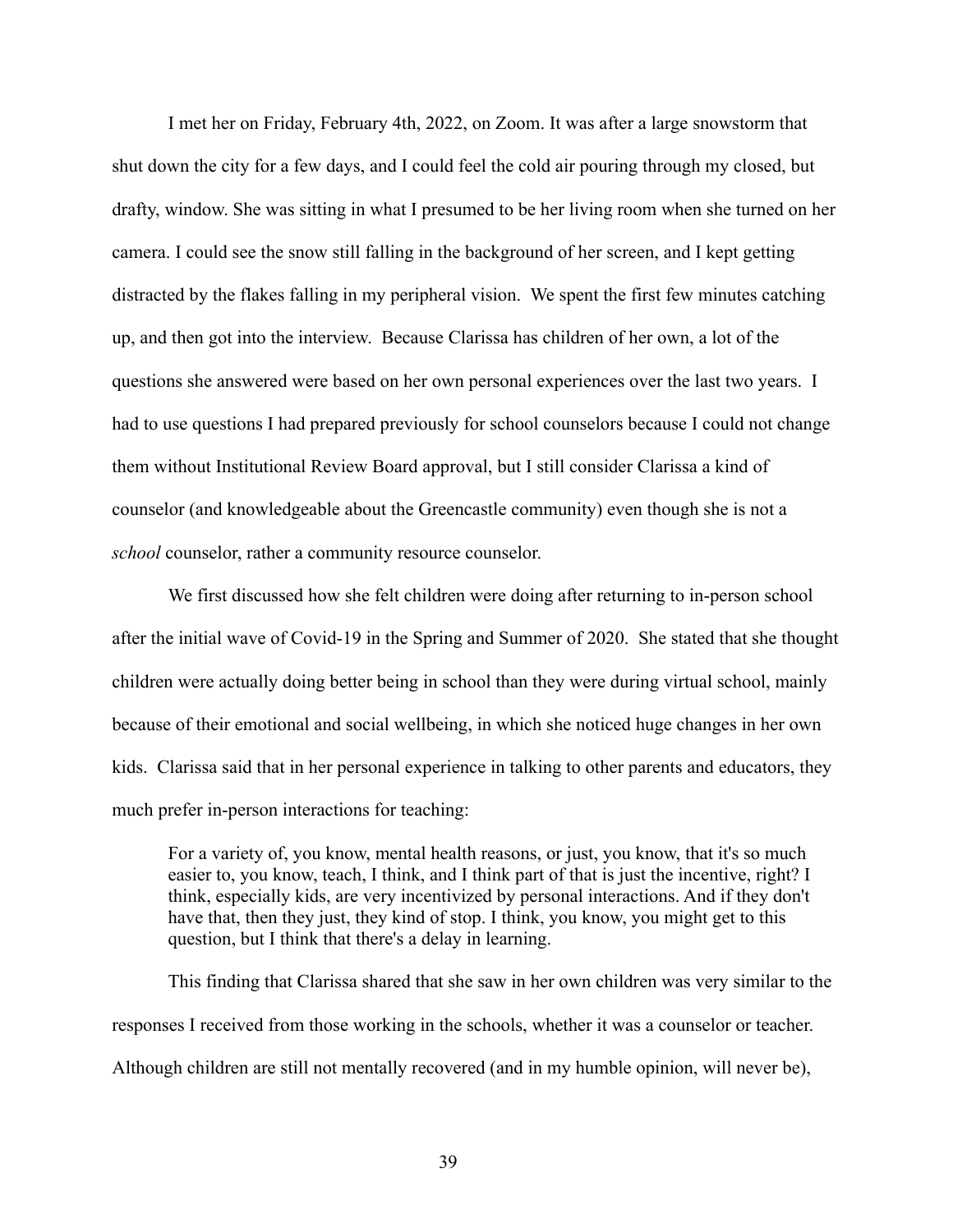some aspects, such as learning goals and social skills, seemed to somewhat improve once they returned to school. For instance, as seen in my survey results, seven of the ten teachers reported decreased learning habits and goals whilst participating in virtual learning. When looking at current learning goals during the 2021-2022 school year, six of the ten teachers still were seeing issues with continuity in their learning habits.

Due to the snowstorm that had plagued the town for the past few days, we started discussing virtual learning in terms of snow days. I was very curious if her children still had to do schoolwork, or if they were given the day off. She replied that her kids did, in fact, still must log onto school that day. She appeared frustrated and I noticed her brows pulling together. Clarissa said that the snowstorm felt oddly similar to the beginning of Covid-19 - all the shoppers in the local Kroger, getting ready for *something* to hit, whether it be germs or piles of snow. It was a type of flashback, almost reminiscent of a form of collective Post Traumatic Stress - a collective trauma of sorts, as I mentioned earlier that Generation Z experienced in response to gun violence.

Clarissa was so disappointed, because she wished her kids could still have fun during their snow days like they used to: "It used to be so fun, right? Like, oh, yeah, you know, one of my kids did, right?" Clarissa shared that only one of her kids had experienced what a real snow day was like, but the others were thrown into it too late and in the age of digital learning and virtual meetings.

But the other one's kind of a hermit. And you know, it was, it does have like, it's reminiscent of COVID. Like, where you're just isolated, you can't do anything. You don't want to do anything. You're not really getting your work done.

In my own opinion, as a student, it simply cannot be that bad to let kids have one day off from school for fun and relaxation. I specifically remember when I was a kid, schools budgeted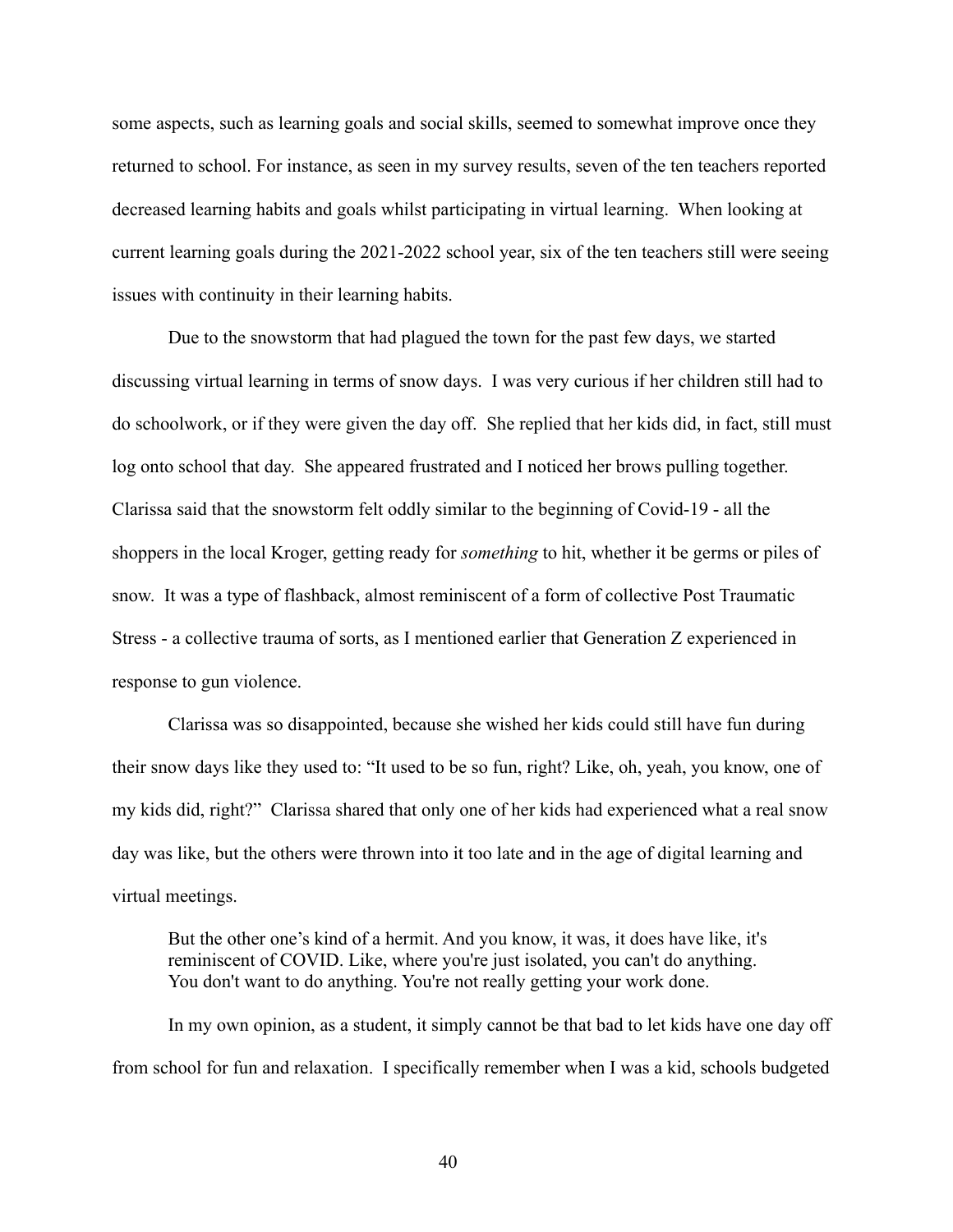days at the end of the year for them to make up for the class time they missed. But before they even got to that point, there were built-in days that were okay to be missed, so that days like these could happen and relieve stress in both children and teachers. A virtual snow day was like torture to even me, an adult. I had to sit in online class for several hours, watching the white snow float down from the heavy clouds and be content with sitting inside for the entirety of a beautiful day, whilst I saw other students, without class, sledding down a hill at the back of the Green Center. I just wanted to go sledding, and I am sure Clarissa's kids did, too.

Before moving onto the next session, Clarissa seemed to get a bit more emotional and her tone of voice changed, like there was emotion she was holding tight in her throat. I could tell she felt sorry for her own children: "If...for a real snow day, before COVID? It would have been: 'Okay, I'll find things for you to do today that are still relevant, but we're not holding class. That wasn't an option.'" I could tell she, along with her kids, were really struggling with a post-Covid world.

The reason that I am avidly discussing the importance of this random snow day is because it shows how much our lives have changed since March 2020. Snow days were a common occurrence during my childhood, and I imagine every generation's childhood until this point. They were days looked forward to with excitement and relaxation, a day to sleep a bit later and watch more cartoons than normal. Snow days were a break. With all of those aspects of excitement, rejuvenation, and hours spent playing in the snow gone, what remains? If this age of digital learning remains the norm, there are no days off. Where does this lead children's mental health?

The conversation slowly changed into talking about depression during virtual classes and after, during in-person activities. Clarissa said that she didn't fully believe depression "just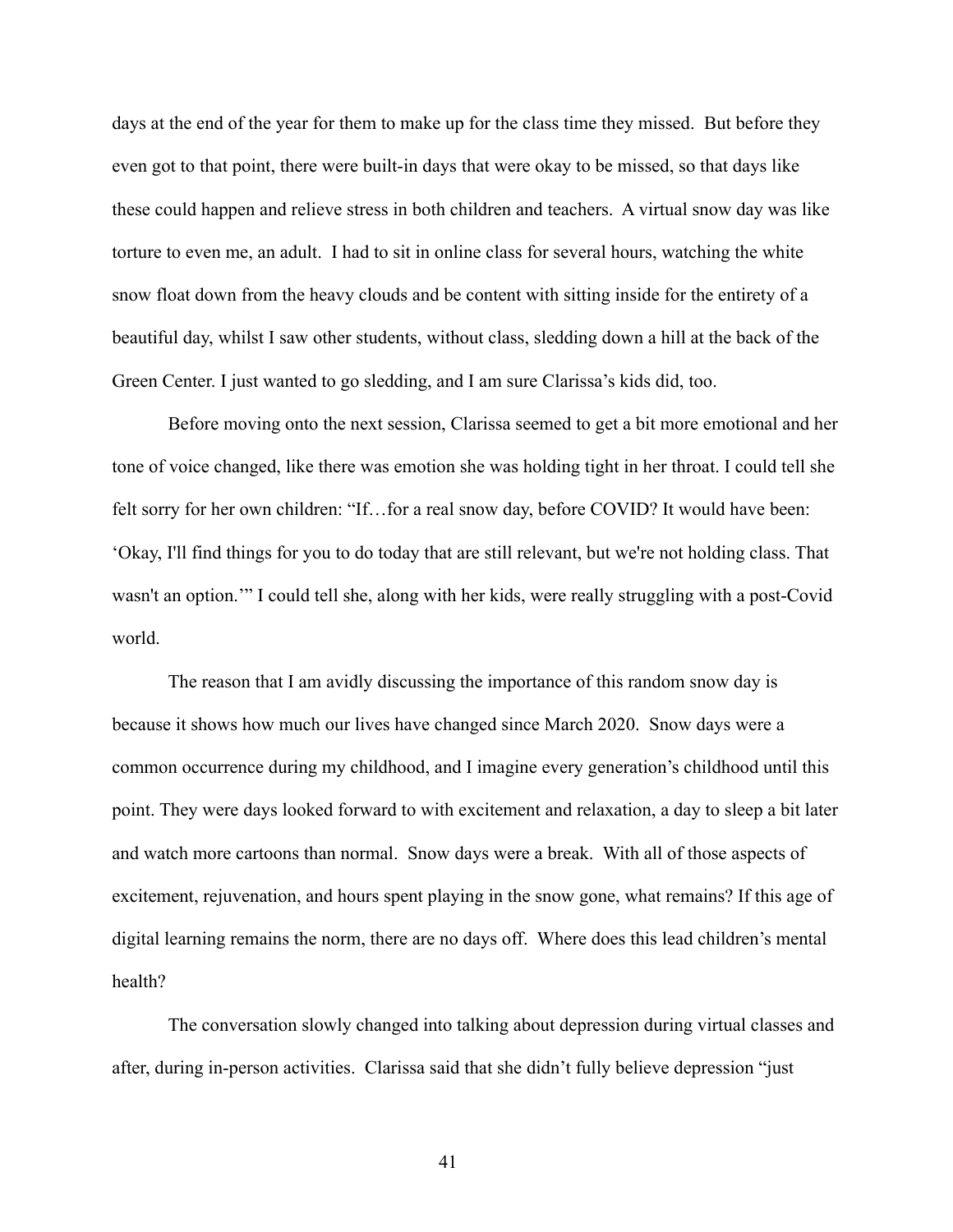disappeared" after Covid, and understandably so. From my own observation with my friends, I wholeheartedly agree with her. It is unrealistic to think that depression can fade away. Although we transitioned to a different topic, I noticed the wateriness in Clarissa's eyes did not change and her voice continued to waiver slightly. As long as I had known Clarissa, I often saw her like this during passionate moments. She has such a strong determination to help those with mental illness and it's obvious just through her facial expressions.

Clarissa shared with me that she had access to some screening statistics that collect data based on postal code, so she could see who was screening for depression in Putnam County, Indiana. She said that there were not only more people screening for depression, but the results were increasing in severity: "I think it was something like 50-some percent were screening, like moderate to severe. Okay, so, you know, so if you went out to take a screening, then you're needing help." Clarissa also brought up the severity of not having many available resources during the pandemic to accommodate this increase in numbers of those that were dealing with moderate to severe depression.

We discussed transportation and how Greencastle is not a walkable city, and it is likely that not every resident has access to a car and, as I mentioned previously, 11% of the Greencastle population falls below the poverty line (US Census 2019). From my experience of being a student at DePauw for the last four years, I know that transport is hard to find. There are no ride shares - no Lyft, no Uber - and only one bus that makes trips to retail locations, not necessarily counseling or therapy offices. I used an online algorithm on the WalkScore website to determine the walkability of Greencastle, which received a 63 out of 100 (63%). If the walkability was graded on an assignment, graded on a scale of A+ to F, it would be given a D minus. In addition, WalkScore also has a feature that allows you to visualize how long it would take someone to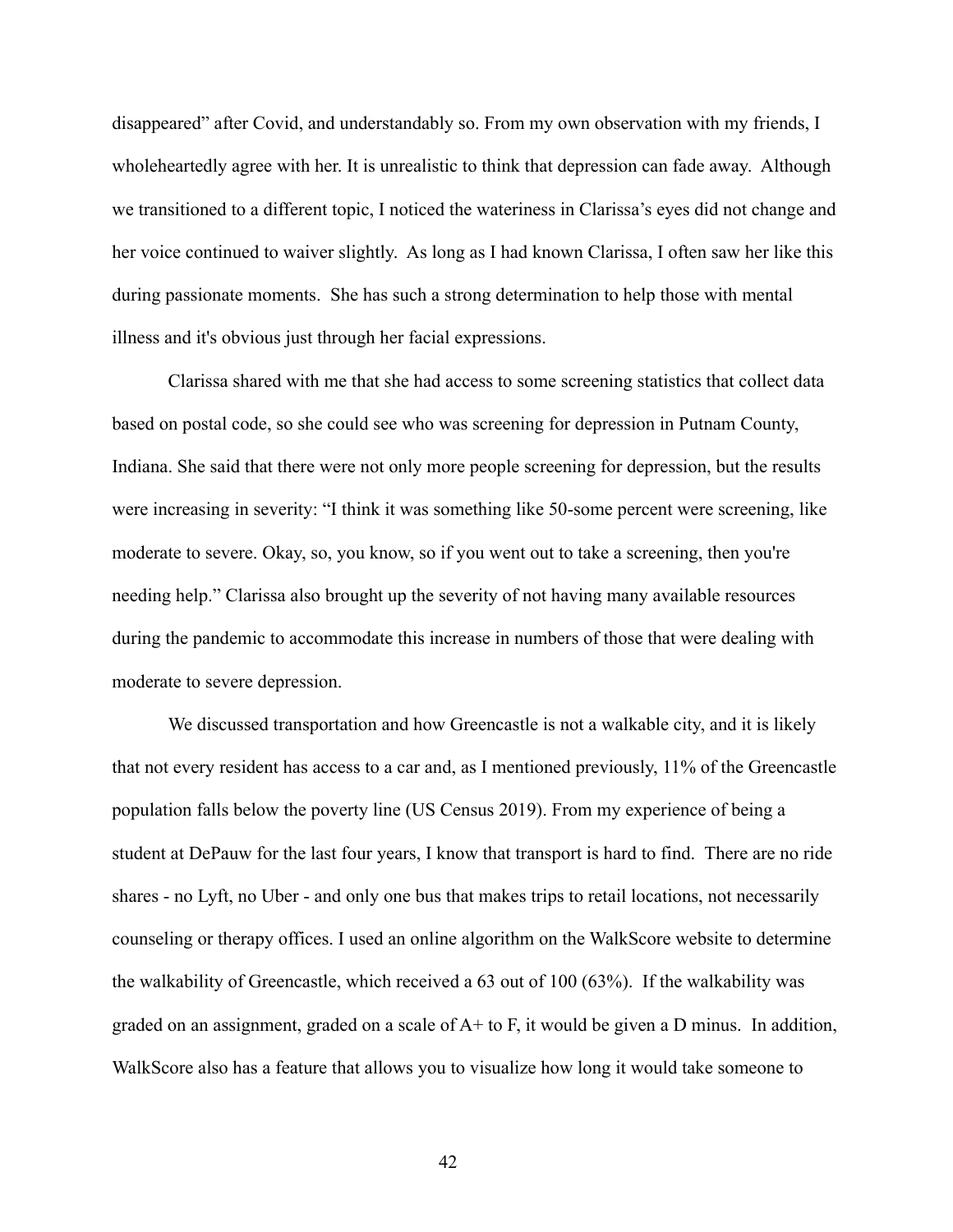walk across the city. You can get pretty much anywhere in Greencastle in a 20-minute walk, which might not sound bad, but when taking into account that most places you walk are not a one-way trip, you would also have to walk back 20 minutes (WalkScore). Furthermore, this is not accessible for those that have disabilities or cannot walk that far for health reasons. Also speaking from my experience studying and working in the community for the last four years, many community members go to Terre Haute or Plainfield to receive services, which is not walkable in the slightest and is, at minimum, 40 minutes by car. This all being said, it is very difficult to receive mental health services as a resident of Greencastle if you have a disability, have health concerns, or cannot afford a car.

We then discussed the mental health resources that were available to Greencastle residents. There are two main mental health clinics in the city: Cummins and Hamilton Center. Cummins prefers to not take clients that have health insurance and instead cater towards those that have either Medicaid or Medicare. Clarissa made it clear that while Cummins does sometimes accept those that have health insurance, they are not currently because of the backlog of clients due to the mental health effects of Covid. They do have a wrap-around program for students, which I outlined earlier. The wrap-around program allows students in public school, regardless of the type of insurance their family has, to access services if recommended by an educator. The Hamilton Center is similar, although they have a program that allows you to set up insurance through them. It is unclear if they prefer self-pay or if they take private insurance. There are also a handful of private practitioners in Greencastle, but Clarissa said that they are also filled with clients. My concerns with this system currently represented in Greencastle is that it creates a large gap for some residents. If those that are experiencing poverty are on Medicaid, and those that are wealthy have enough resources to self-pay their services, this leaves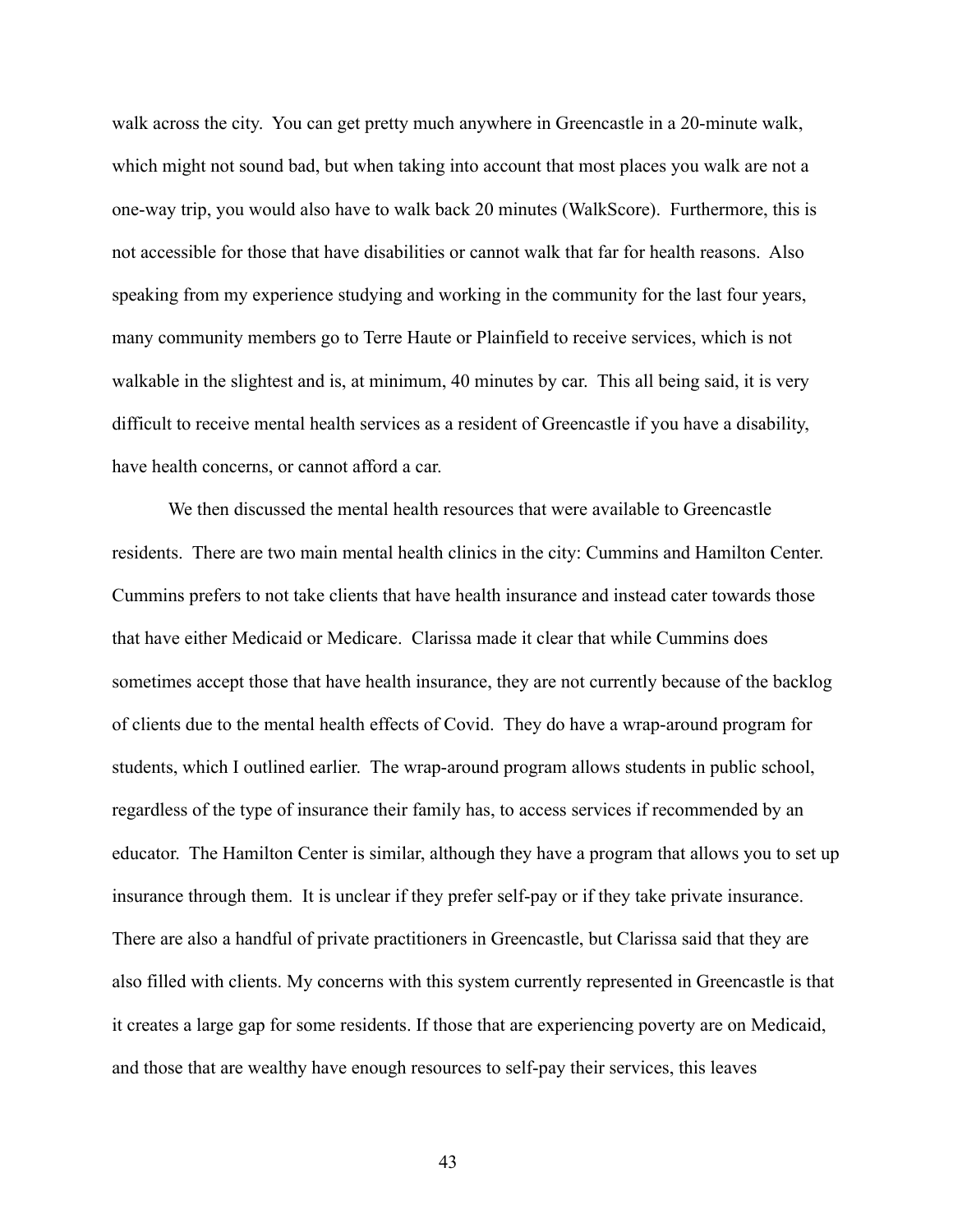middle-class clients somewhere in the middle. They do not have access to public insurance, nor do they have enough money to cover a session of counseling.<sup>6</sup>

Clarissa did share one bright side to the pandemic regarding services available to local residents: "A lot of people who get licensed in one state now can practice really anywhere," which I consider one, positive 'win' for mental health during Covid-19.

<sup>6</sup> Based on personal experience, an hour-long session of counseling could cost anywhere from \$40 to \$150. This includes insurance coverage.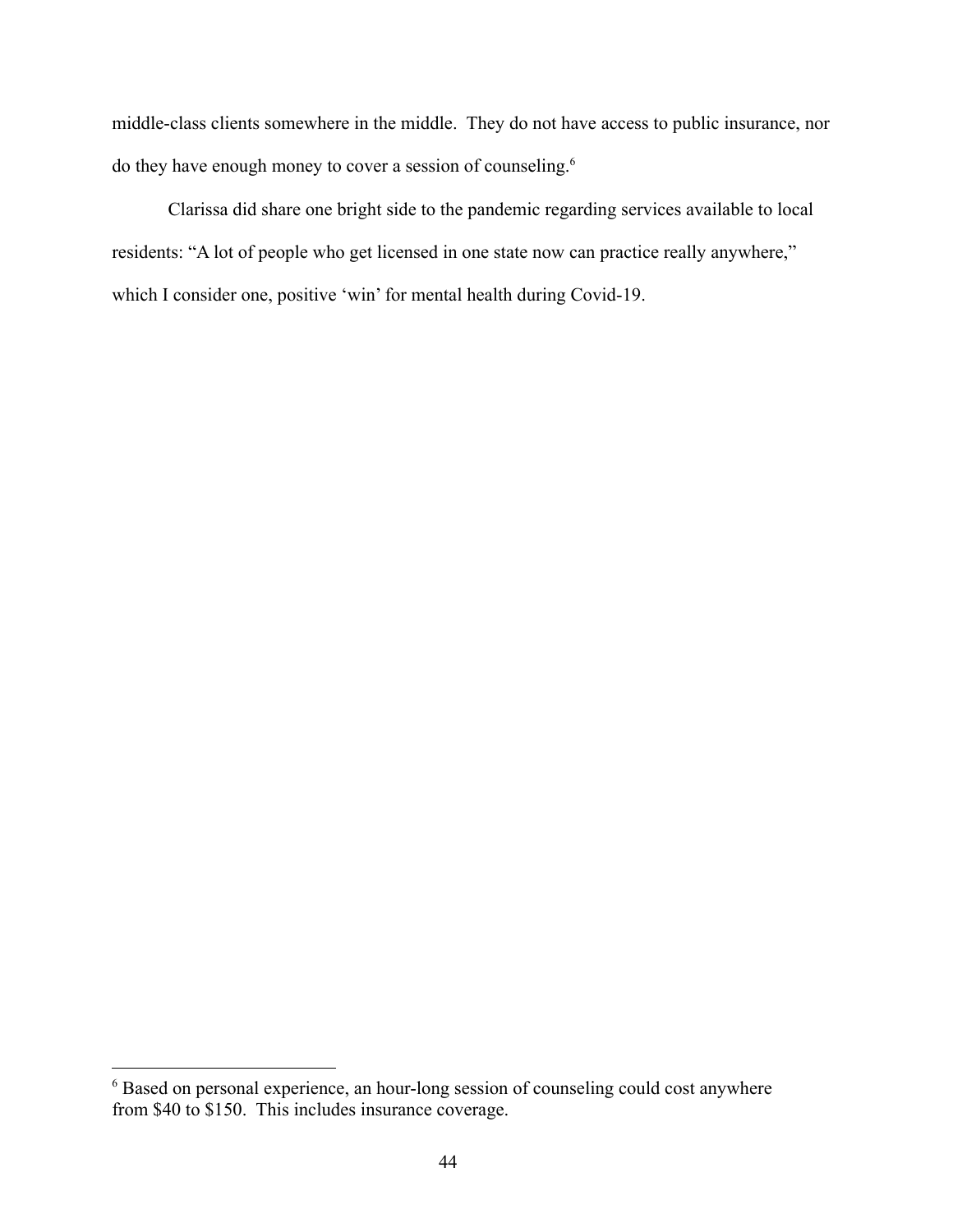#### **LOOKING TO THE FUTURE**

Based on the evidence supplied by teachers, counselors, and mental health professionals, it is obvious that a large portion of the Greencastle youth, and the Nation as a whole, are struggling with their mental health. Even students who are not overtly expressing behaviors that signal mental health difficulties will most likely be impacted by strain on their social emotional learning.

A child spends, based on average calculations, around eight hours of their day at school and ideally, another eight sleeping. I say this because it is important to recognize that a large portion of a child's youth is spent at school. Due to underlying circumstances, such as parents working or after school care, some children may spend even longer at school. Because school is such an important location and aspect of a child's development, it is not a stretch to assume that schools should be providing mental health services and resources. According to the National Center for Educational Statistics, "49.4% of students were not accessing necessary mental health treatment, and in 2018, 48.7% of public schools were not providing resources to their students (Prevalence of Mental Health Services, 2020). In rural areas, this number dropped to 44.3% (PMHS, 2020). On top of these statistics, the question still remains as to how schools will combat mental health difficulties in their students.

#### *School-Based Counselors and Covid-19*

Teachers and counselors have worked hard in the past two years, however, in an effort to continue lifting up both their voices and the children's, I have included this section. As one would expect during a global pandemic, resources fell short, districts had to cut back on who they employed, and some parents served as essential workers. This all affects the child. In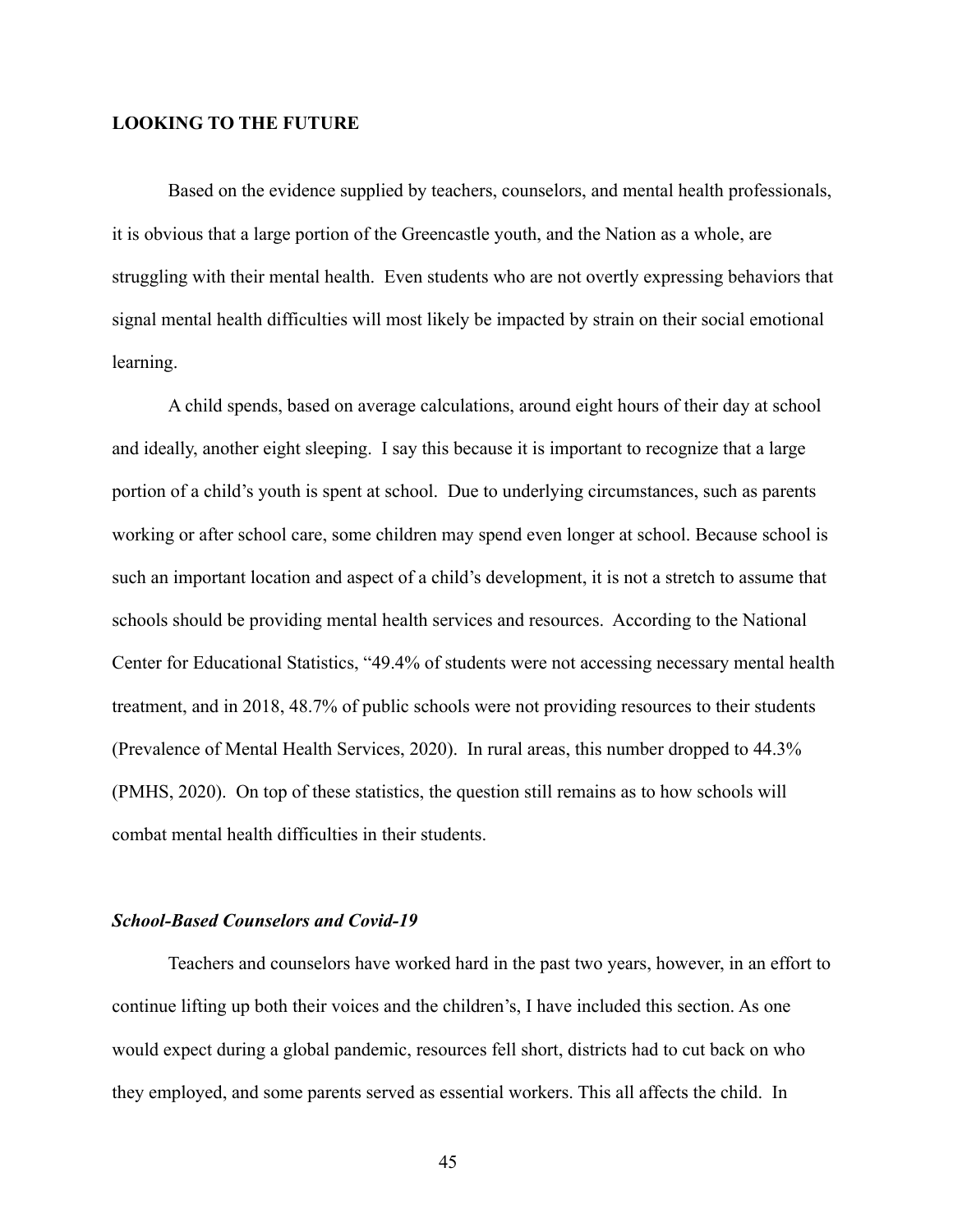conjunction with the data I obtained during surveys and interviews, the following recommendations come from educational professionals, and I am simply relaying the information in a concise manner in an effort to help the children and educators of Greencastle, Indiana.

In the middle of the pandemic, researchers at Harvard sent out a survey to over 900 school-based counselors to discuss their role in helping children cope throughout the Covid-19 pandemic. The researchers reported six main findings amongst school counselors and included recommendations to bridge communication gaps between educators and administrators. First, the authors claim that many school-based counselors were experiencing a lack of leadership and direction from school leaders (Expanding support beyond the virtual classroom: Lessons and recommendations from school counselors during the COVID-19 crisis, 1). Half of the counselors reported that they did not feel as though they understood their responsibilities when the school transitioned to a virtual environment, and 72% felt that their local and state governments did not have "a clear vision for counseling during COVID-19 (...) nor provided adequate resources to support their work" (4). Judging by the survey responses from Greencastle counselors, they did not say anything that agreed with these statements, but they also did not contest this viewpoint. Therefore, it is possible that they were also experiencing stress surrounding the unknown requirements of their critical position as a counselor during remote learning.

The second finding was that when planning how the school would shift to remote learning, counselor's voices were left out. According to their survey of 900 counselors, elementary school counselors were among the most common to be left behind when asking for input. This goes along with the previous finding in that because counselor's voices were not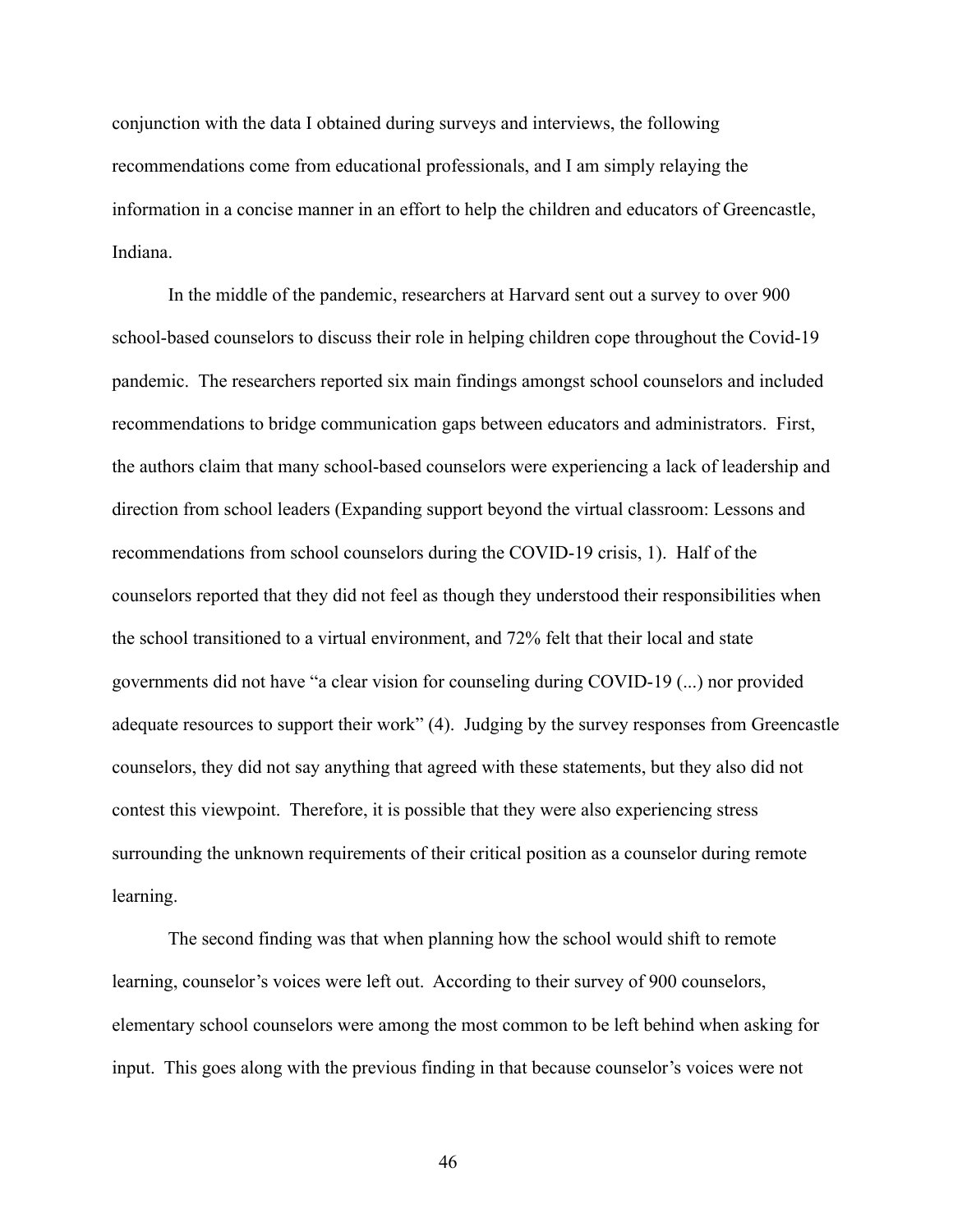included in the discussion, they were unaware of what their role should be. Some mental health professionals also reported that there were restrictions in place on what they could do through their position, such as hosting virtual counseling sessions or conferencing (5). In addition, because the pandemic by nature is a very traumatizing event for many children, counselors' voices and concerns should have been not only listened to, but lifted, so that they could mitigate trauma responses in the best way possible.

The study's third key point was that counselors had less time to meet with students as they took on other administrative tasks. According to the report, "school counselors were often tasked with tracking down students on attendance issues, supporting teachers, and delivering social service and technology information to families" (6). In rural settings, as specified in the report, 48% of school counselors found that they were spending less time with students as opposed to before the pandemic, although during a strange and confusing time, this is when students needed support the most (6). As discussed previously, we are aware that Greencastle schools opted for all students to receive free lunch in response to the economic crisis that came along with the pandemic. Harvard's study found that in schools with changes to their lunch policy, counselors were even more affected by all of these variables (6). The study does not explain this finding, but using contextual cues, I can hypothesize this is because of one of two things. The first could occur due to the school being in a low-income area. Because these students were allocated free lunch, the area is most likely low-income, which could mean that these families would need more support during this time period of heavy adjustment. The second being that if lunch periods were more flexible, counselors would not have time to complete their daily tasks or have their lunch break. Either way, these situations could result in serious burn-out on behalf of counselors.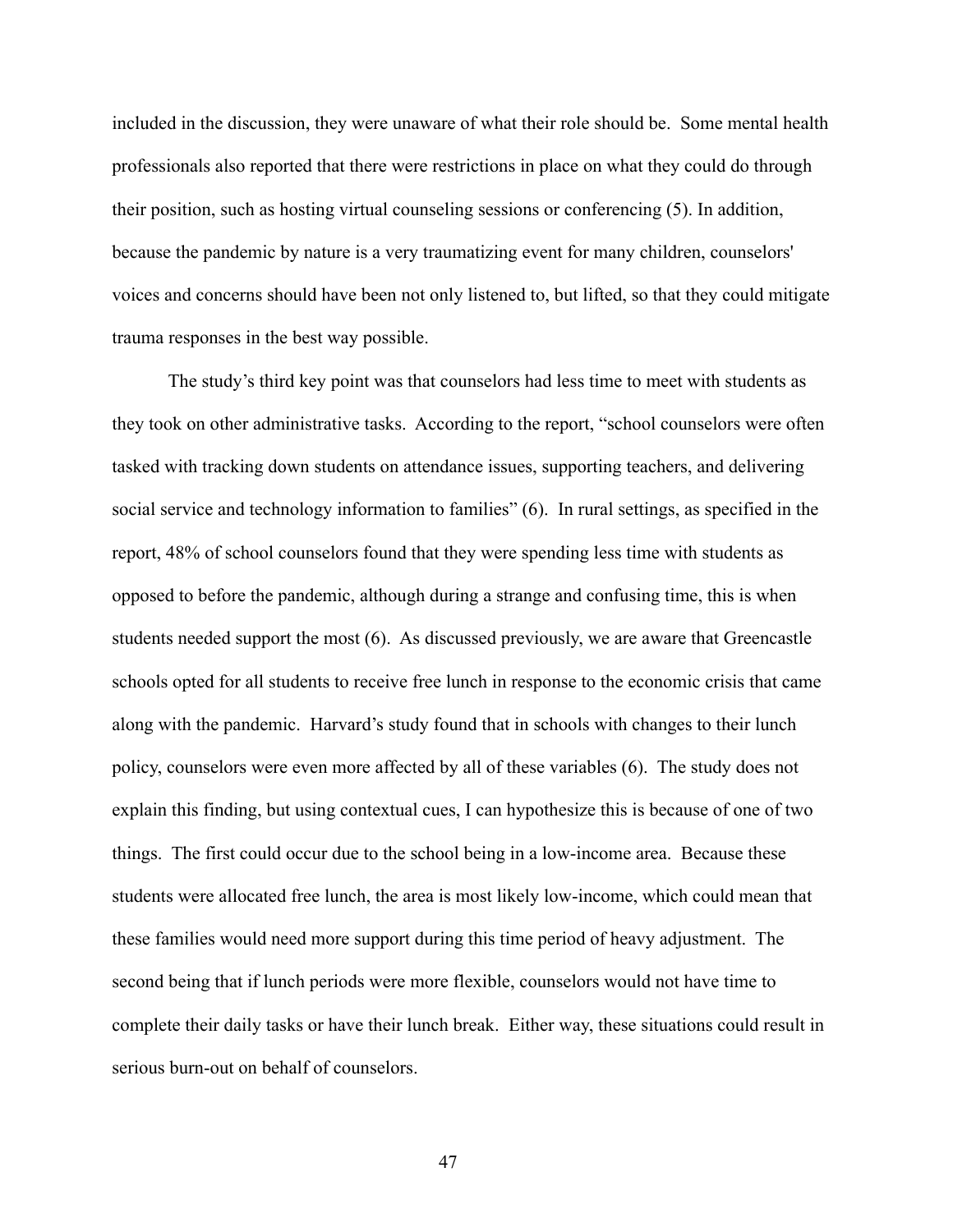Similar to the third finding, the fourth point asserts that school-based elementary counselors were spending more time allocating resources to help students with their emotional and personal needs, rather than academic or college counseling, at the high school level. Although this is not a horrible outcome, as students needed that emotional support, it still means that certain aspects a student needed attention on started slipping through the cracks. This is especially true in my own experience. My mother, during the beginning of the pandemic, was a college counselor at a private high school. It was very obvious that a large portion of her time was spent not helping her students plan for the future, but rather processing the present they were living through. Again, this is not necessarily bad, as the focus is on what the student needs at that moment, but it does leave some skills undeveloped.

Key findings number five and six both focus on allocating resources elsewhere and competing with demanding technology. Finding number five points out that counselors struggled with "limited privacy, reduced time in students' schedules for meeting, and difficulties connecting with hard-to-reach students," as well as technological issues (8). A counselor that took the Harvard survey said that they thought around 65 to 75 percent of all calls she made to parents were never returned (8). Another stated that they had to break boundaries previously set in place by giving students their personal cell-phone number because that was the only way to reach them, and the counselor knew that they needed support (8).

Finding six asserts that the presence of technology created barriers and multiple hurdles to work through. Similar to what teachers reported on the survey, the study also includes a quote from a counselor stating that due to the rural location of their school, some students did not have internet access and, if they did, they later stopped communication altogether (9). This is an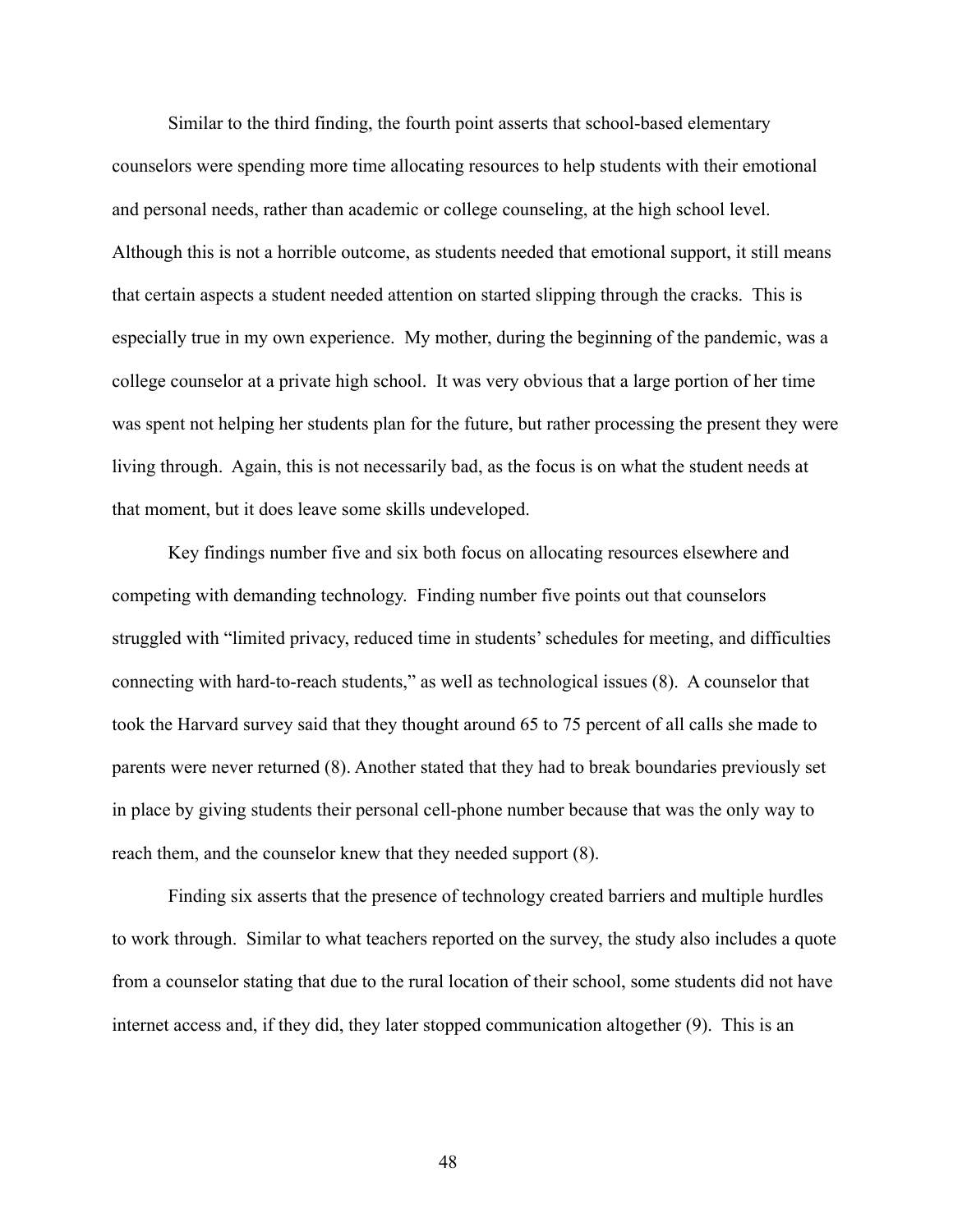example of a barrier that was difficult to overcome, and most likely worsened student's mental health, due to not having services, or lowered their chances of meeting learning goals.

The Harvard researchers also included in their report a list of three recommendations for schools of how they should proceed for the remainder of the pandemic and the coming years. The first being that counselors' voices should be heard and lifted up. The researchers commented that:

I would encourage the state and districts to actively include their school counselors. School counselors have a wealth of knowledge regarding the school as a whole that is valuable in helping identify best practices and potential impacts of plans (10).

Given that a school counselor's main job is to assist their students, leaving them in the dark about new policies or not asking them to join in on vital conversations is a disservice to their students. The second recommendation for schools was to protect employees' time. As the study mentioned, many counselors felt as though they did not have enough time to assist all the children who needed their help. Instead, they were given administrative tasks, such as helping families with technology or taking attendance. Protecting counselors' time would allow them to allocate their time wisely, help students in need, and avoid burnout.

The third recommendation was that counselors be given resources on how to do their job better, as well as better technological platforms to conference with students and avoid breaking confidentiality, as well as being given time to take care of their own mental health amidst the flurry of breaking news and lockdowns.

Although this study was done during the beginning of the Covid-19 Pandemic, I still believe that these recommendations hold true in a non-virtual, now in-person school setting.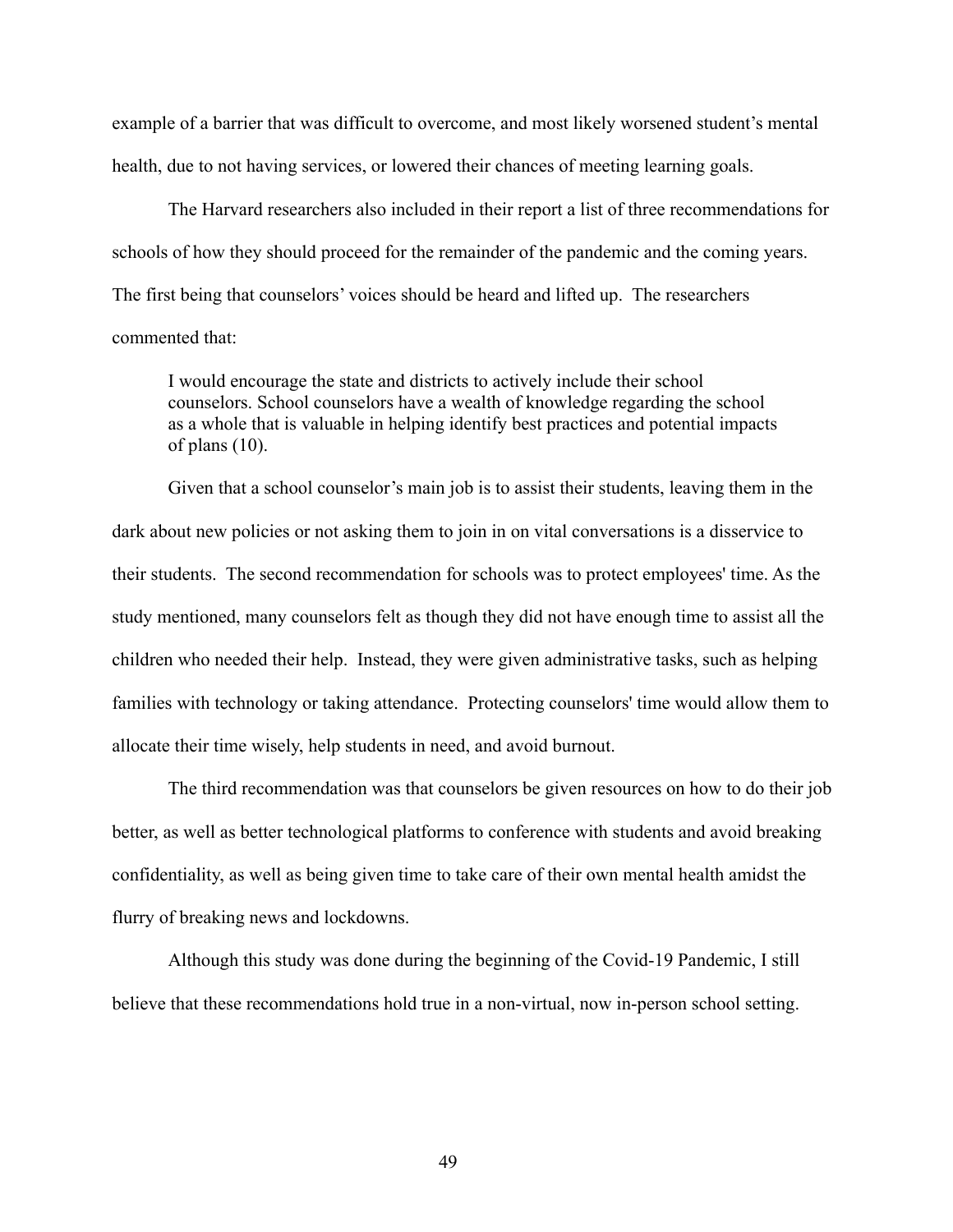#### *Student's Needs Nationally*

The US Department of Education's guidebook, "Supporting Child and Student Social, Emotional, Behavioral, and Mental Health Needs," includes a series of recommendations, as well as additional examples, to school corporations on how to help their students succeed amidst the Covid-19 pandemic. Although I focus my study on Greencastle, I wanted to include some statistics about children across the country. I feel that this document highlights the major issue that is occurring in student mental health

The first recommendation is to "Prioritize Wellness for Each and Every Child, Student, Educator, and Provider" (19). The authors state that "Wellness is multidimensional and may include medical, emotional, environmental, occupational, physical, intellectual, spiritual, social, and financial components," meaning that wellness is achievable in many ways and can be improved upon endlessly (19-20). However, they also affirm that student wellness starts from teacher wellness. Drawing upon one of my favorite anonymous quotes that I believe fits well here, "You can't pour from an empty cup, you have to take care of yourself first," teachers cannot be expected to preach mental health and well-being if they themselves are not healthy or thriving in their environment. For educators, the department recommended engaging in "habits of connection" (21). Some examples of this include building a set time into your schedule to talk to your students about how they are feeling or reaching out to coworkers to discuss mental wellness (21). These examples would increase workplace wellness and allow teachers time to process their own emotions before being expected to care for their students.

The second recommendation listed for educators was to "Enhance Mental Health Literacy and Reduce Stigma and Other Barriers to Access" (22). The authors write that although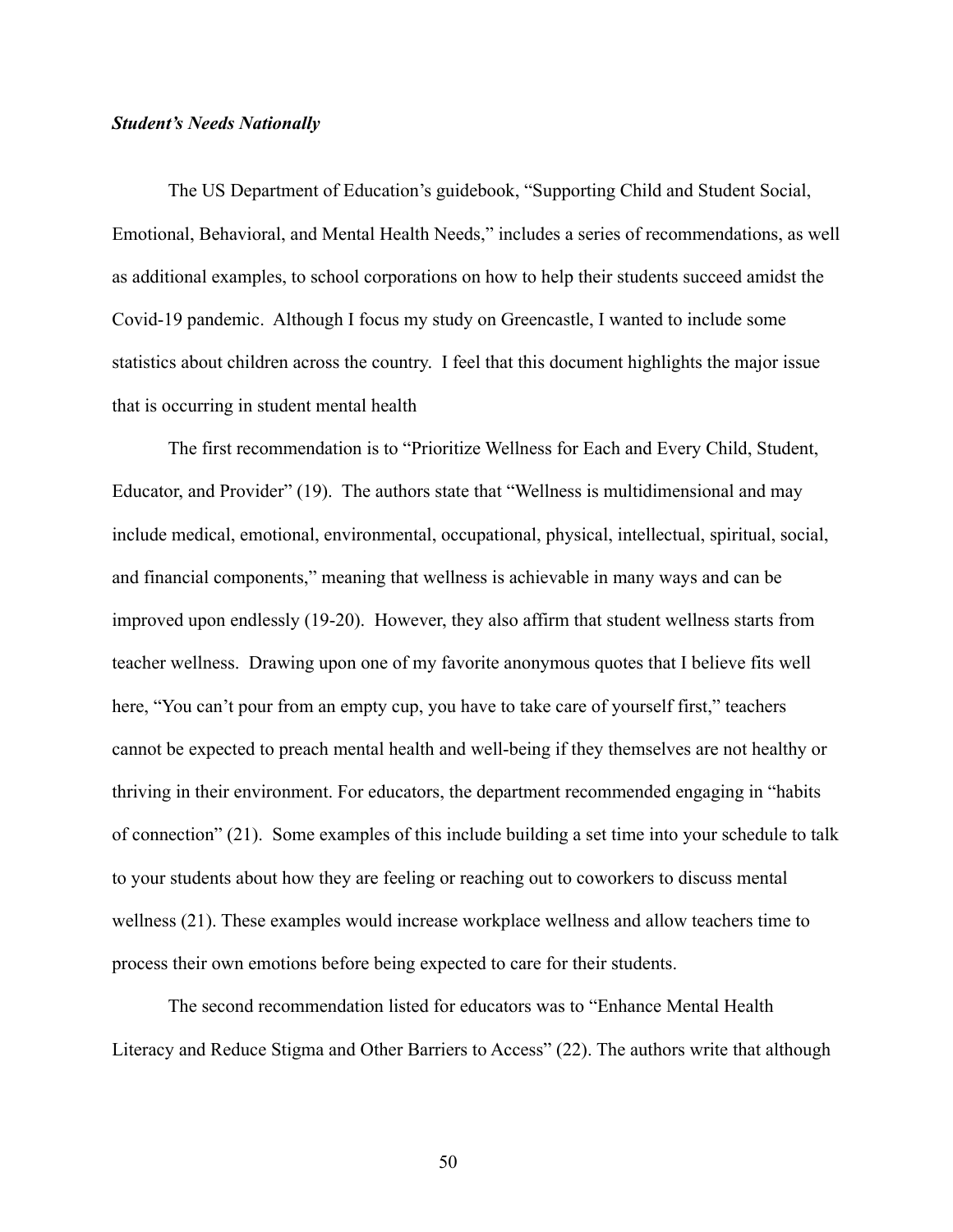this is not an easy task and it will take time, this is crucial to developing a safe environment for students and colleagues. They elaborate that:

There is an urgent need to improve access to mental health support by reducing barriers, changing attitudes and perceptions about mental health, and eliminating discriminatory practices that harm students with mental health challenges. This will require intentional efforts including providing information, building skills, actively engaging learners in intervention, empowering individuals with mental health challenges, and engaging in structural and policy change (22).

Ways in which teachers can do this include being explicit about what help you need and what help you can provide, continuously reminding students that mental health has the same level of importance as physical health, and providing support for both staff, students, and families. To advance policy change and further educate teachers, they recommend programs such as Mental Health First Aid, which Mental Health of Putnam County, a local non-profit, has access to, or learning about the Adverse Childhood Experiences Study (ACES) (23).

The third recommendation that researchers have is to "implement a continuum of evidence-based prevention practices" (24). To explain this recommendation, they first separate students into three risk categories: primary prevention, secondary prevention, and tertiary prevention. Primary prevention includes steps as detailed above, such as creating an opening and welcoming environment for all students. Secondary prevention is "targeted support" for children with continuous behavioral and/or emotional difficulties. The authors advise that for these students, teachers should engage in "more frequent opportunities for connection, reminders, skill practice, feedback, and acknowledgement" (23). Tertiary prevention focuses on students that suffer with "chronic or intense" social needs. For these students, the department recommends narrowing in on "(a) individual assessment data to identify specific areas of strength and need and (b) develop an individualized plan that promotes educational, social, emotional, and behavioral skill development and improves overall mental health or well-being" (23). The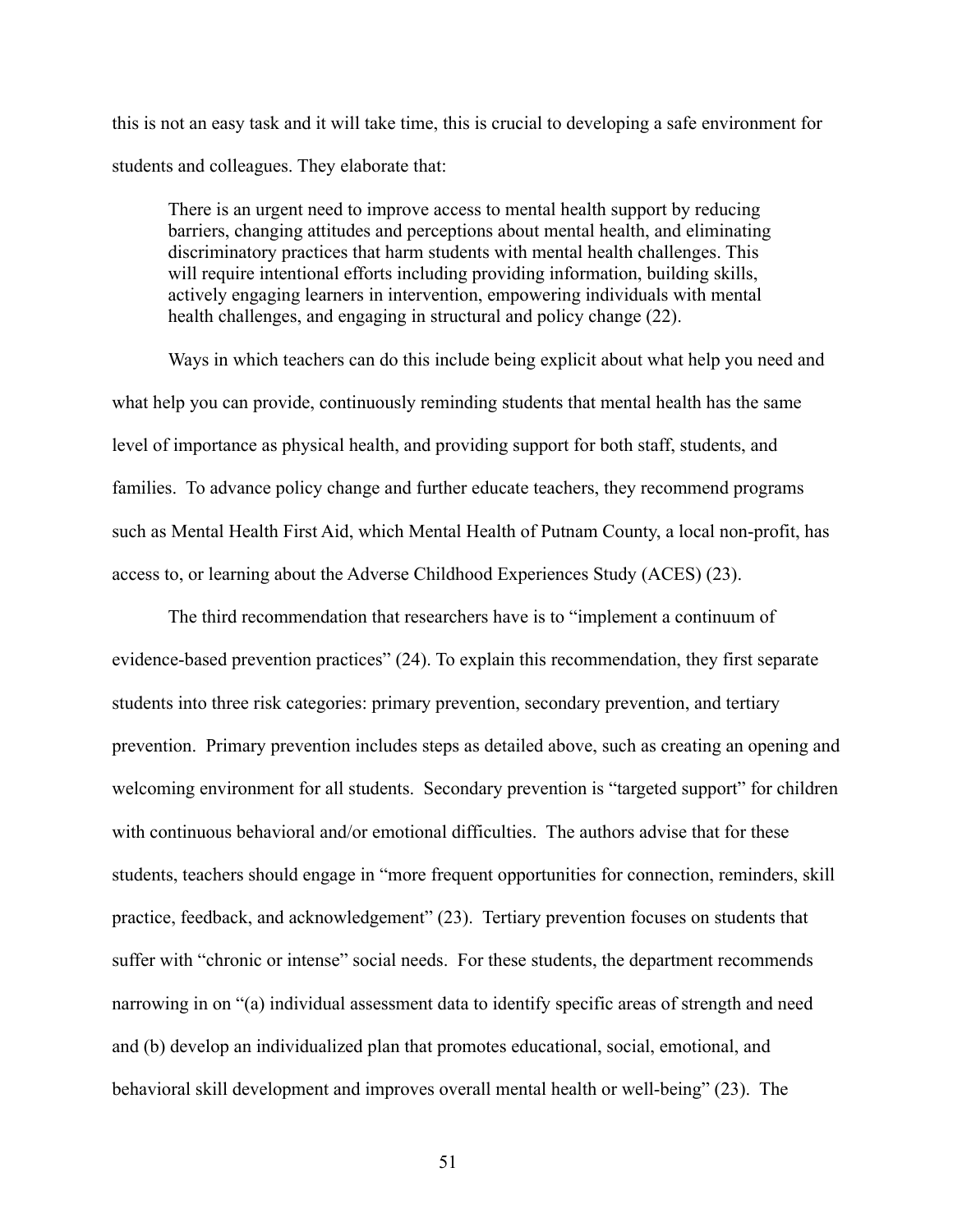authors state that teachers should aim to integrate this framework of wellness into everything that they do. They suggest that ways to do this include healthy communication, teamwork, and support outside the classroom (28).

The fourth recommendation is to continue to exhibit an "integrated framework" for emotional, social, and mental health. The authors state that mental health is a crucial part of education, to which I agree. As seen in the survey results, if children's mental health is not satisfactory, their learning goals will slip. This is the same if their physical health was deteriorating. One would not reasonably expect a child to succeed in school if they had a severe illness, so why would a child be expected to do well with anxiety or depression? The Department of Education also states that by integrating all of these considerations into one pedagogy, research has shown that "children and students learn more, report feeling safer, and develop more authentic trusting relationships with peers and adults" (27).

A second report was released by the national government in 2021 by the Office for Civil Rights entitled "*Education in a Pandemic: The Disparate Impacts of COVID-19 on America's Students,*" following an executive order from President Joe Biden opening schools across the country (i). Upon research in collaboration with the US Department of Education and their report summarized above, they released five key findings specific to students K through 12 (iii).

The first, and most obvious finding, was that the pandemic has severely impacted core education goals, specifically in mathematics and reading (iii-iv). This was affected by the amount of time students spent in the classroom pre-pandemic, as opposed to when all students were virtually attending. In May of 2020, a percentage of school districts stated that their students were receiving more than four hours of learning each day (Education in a Pandemic, 2). Although the percentage was small, I still feel as though this should be taken into consideration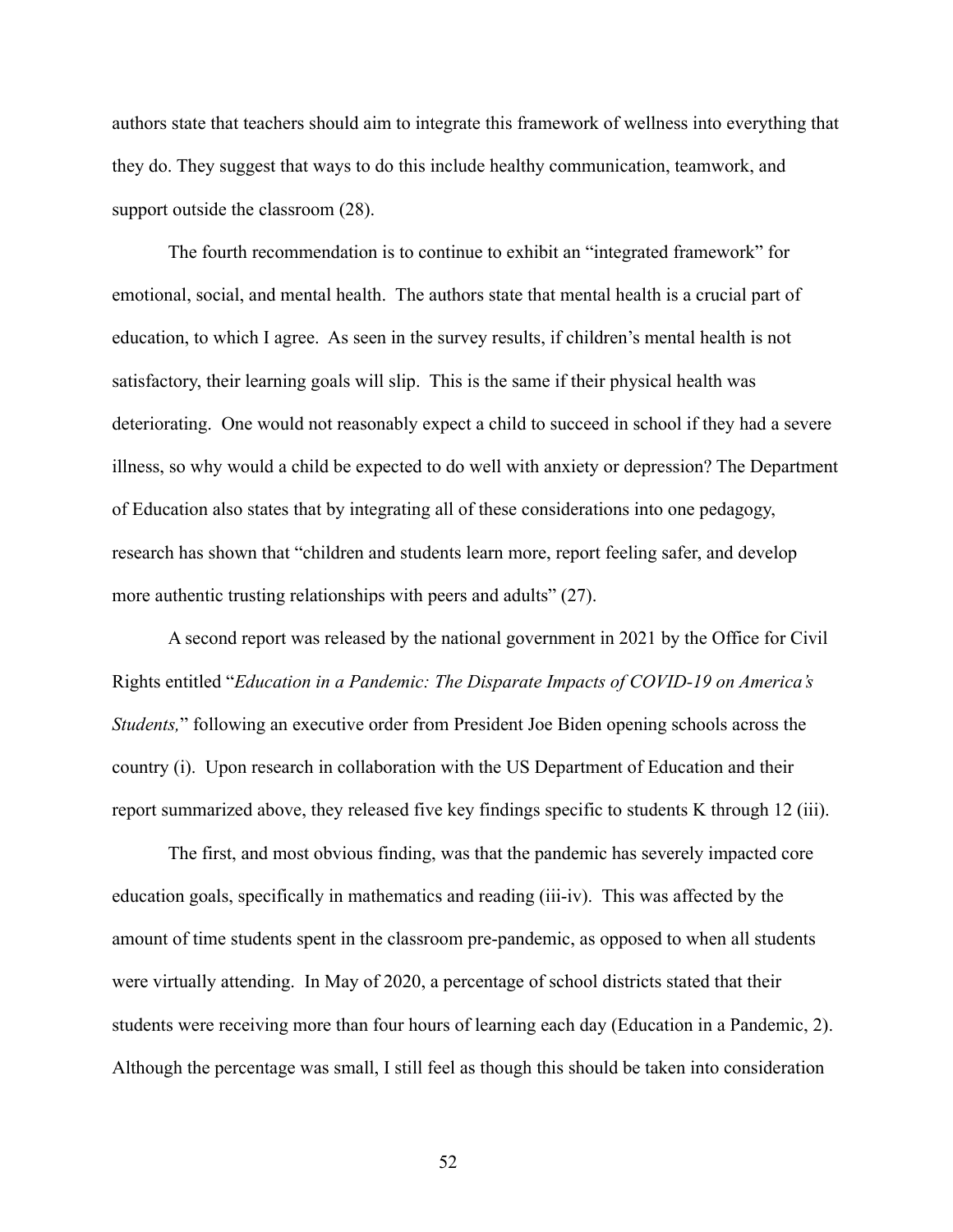when analyzing decreased learning time, as it does apply to some schools and affects the children that attend. Pre-pandemic, the national average for instructional time was five hours. This has since improved during the 2020-2021 year. In January of 2021, in a survey conducted by the National Center for Education Statistics: "31% of districts were reportedly offering more than five hours of live instruction" (2). These statistics align with the data I received in my survey results. A handful of teachers at Greencastle schools reported that some students simply did not show up to online classes, were distracted, or that their learning goals have not been met since the beginning of the pandemic. Throughout the Spring of 2021, students nationally were offered more learning time, although BIPOC (Black, Indigenous, people of color) students were still suffering as many were not able to access in-person enrollment (2). It is unclear why exactly BIPOC students were unable to attend in-person class, but the researchers share a statistic that "only 36% of Black students, 35% of Latinx students, and 18% of Asian students" were enrolled in-person, compared to 58% of white students.

Secondly, nationally, BIPOC students struggled with access to technology or the internet, resulting in loss of education for these students. As a general statistic, in 2018, BIPOC students, on average, attended districts that received "13% less in state and local funding" when compared to school districts that served white students, resulting in general academic inequities (Education in a Pandemic, 6). In addition, due to the extenuating reach of racism in the United States, Black students are faced with a high probability of living in poverty. In 2020, 16.8% of Black families in the United States were living under the poverty line (*Percentage of black families in the United States who live below the poverty level from 1990 to 2020*, Statista). This poverty would be exacerbated by a parent working odd hours in order to make ends meet, and not being home to serve as a supportive resource for their child. During Covid-19, it is likely that, due to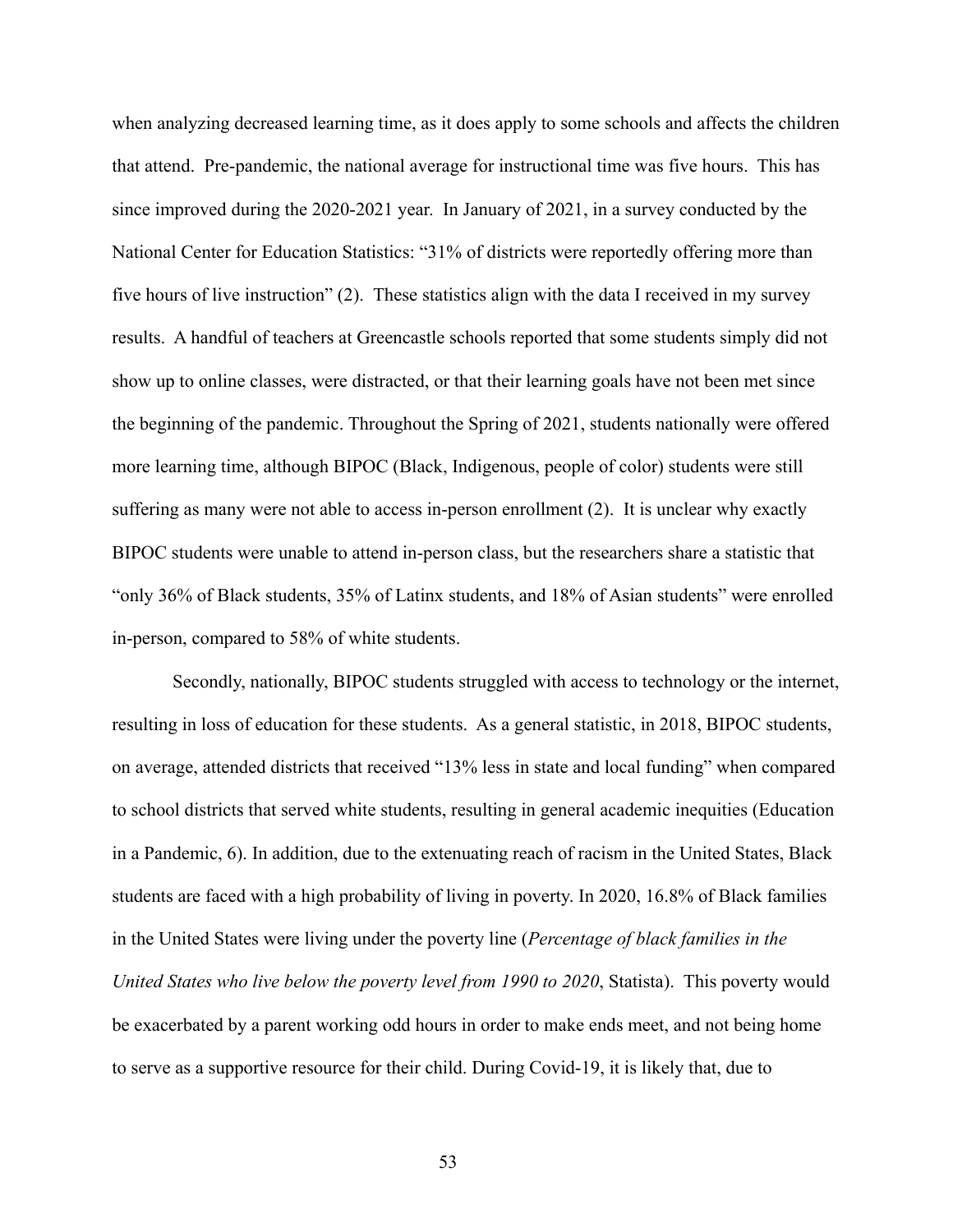generational poverty, many of the essential workers were Black, and "even without a destabilizing and potentially catastrophic event like parental job loss—or a global pandemic—this resource disparity can affect household access to essential learning tools," such as access to the internet (*Education in a Pandemic: The Disparate Impacts of COVID-19 on America's Students* 2021, 6). On top of all of these inaccesability's Black children are facing, in February of 2021, it was estimated that 20% of Black children lost a parent to Covid-19, despite only making up 14% of the population (*Education in a Pandemic,* 11). It is expected that the grief these children felt further worsened the risk for depression, anxiety, and stress (11). Unfortunately, this statistic has likely grown, as this was reported over a year ago.

Third, the pandemic impacted the ability of students whose first language was not English to learn the language while also attempting to stay on top of their primary class assignments (*Education in a Pandemic* 2021, iv). Fourth, for students who have disabilities, "COVID-19 has significantly disrupted the education and related aids and services needed to support their academic progress and prevent regression," and there are early signs that these disruptions may be impacting their long-term education and aid (iv). The Office for Civil Rights states that "students with disabilities are more likely than their non-disabled peers to be subject to restraint, seclusion, and school discipline and other exclusions from class," (23). The Office for Civil Rights also asserted that a significant number of parents filed claims alleging that their children were not receiving adequate care or accessible services.

The three main claims were: schools did not have the resources to meet a student's individualized education program (IEP), students had been "placed in inappropriately restrictive educational environments," and "students were inappropriately restrained, secluded, or wrongly disciplined due to behavior related to their disability" (22-23). All of these issues continued, and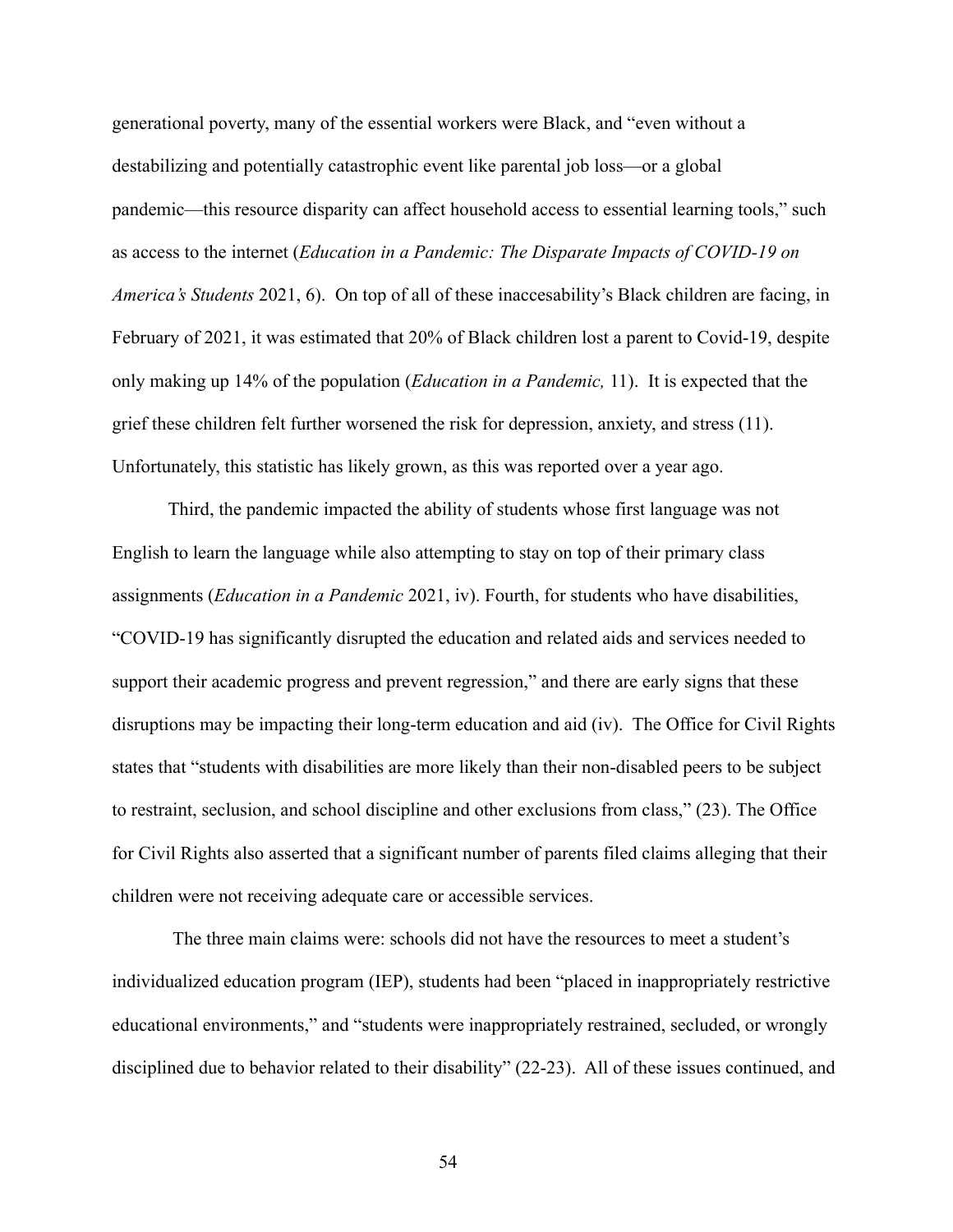grew worse, into the pandemic. Issues like technological difficulties, changing instruction techniques, or simply not being able to communicate with the student the way that they needed to thrive; severely impacted their growth and learning goals (25). Services that needed to be in-person, such as occupational therapy, stopped. In 2020, through a group survey on Facebook by an educational advocacy group called ParentsTogether, only 20 percent of parents said that their child was receiving any of the services as laid out by their IEP. <sup>7</sup> These issues continued into the 2020-2021 school year and a school district located in Virginia reported a 111% increase in students with disabilities "receiving Fs in two or more subjects" (26).

The fifth and last finding was that LGBTQ+ students faced an increased amount of anxiety and stress due to no longer being able to access supports normally gained through school (i.e. students, teachers, support groups). They also are at an increased risk currently for neglect and abuse at the hands of unsupportive household members (iv). I recognize that it may not be as likely that a school-age child would have discovered their sexual orientation or gender identity by this time, and these statistics may be more applicable to students in middle or high school, but identity formation this young is possible for some children, and so I have included it here. The Office for Civil Rights cited four main areas of concern that directly affected children's mental health: reduced sense of safety due to harassment and bullying, poorer mental health and risk of suicide, truancy, avoiding restrooms due to their gender identity, and lowered outcomes. Due to the heightened risk of bullying during the pandemic, LGBTQ+ students were hurt dramatically.

<sup>&</sup>lt;sup>7</sup> I recognize that a Facebook Group may not be the best data collection method. However, I wanted to include it because I believe social media is a powerful social tool and I did not want to diminish these parents' voices.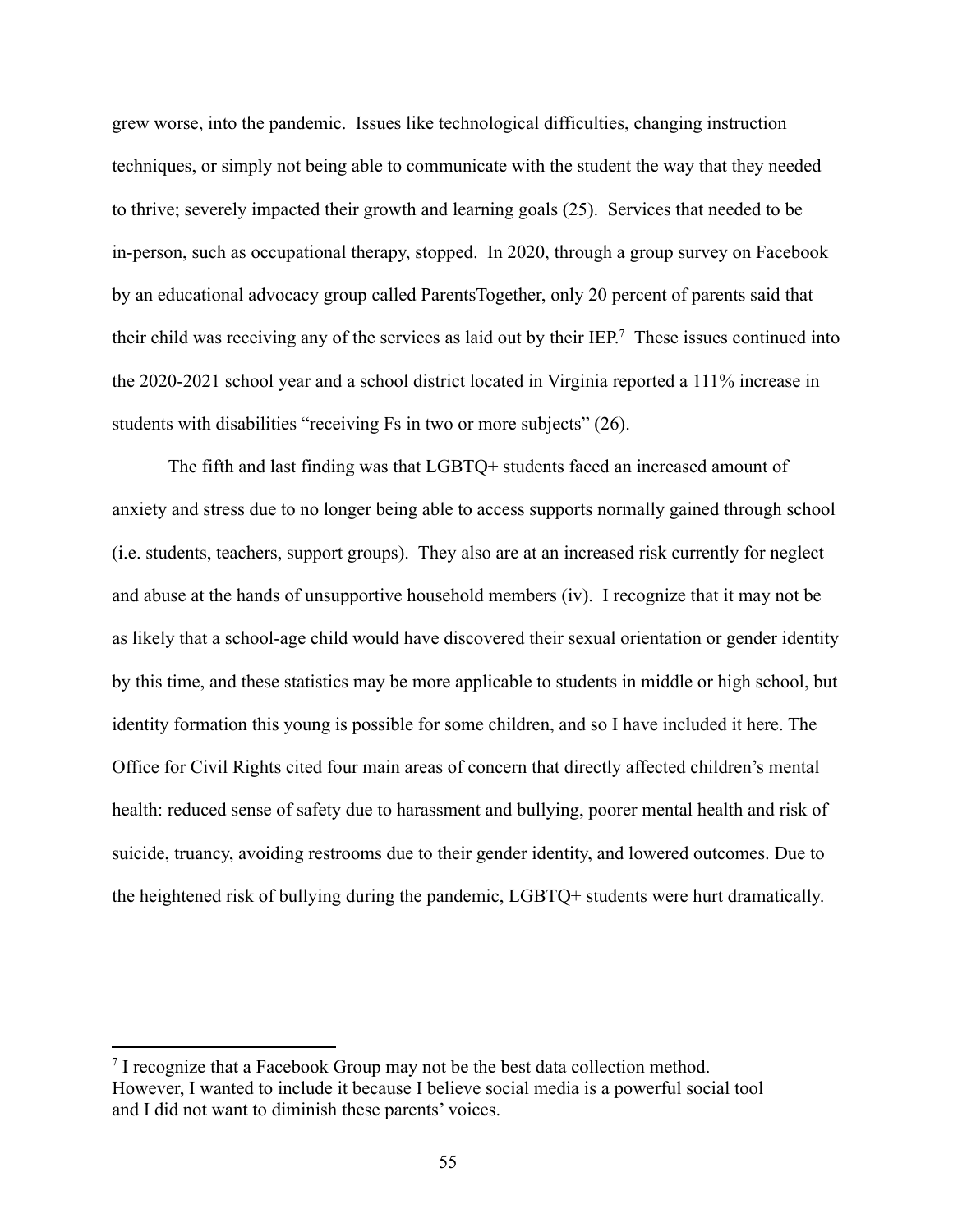#### **FINAL DISCUSSION**

How are children supposed to heal through this trauma without resources being provided to them? The answer is, in my opinion, they will not. Unless the majority of the children that have been affected by the pandemic receive resources such as counseling or support from their parents or in the classroom, it is extremely likely that this generation will feel the effects of the pandemic forever. As I mentioned in the introduction, Generation Z did not receive emotional support whilst enduring gun and racial violence and are still affected today.

At the beginning of this research project, finding articles based on children's mental health following the Covid-19 pandemic was incredibly difficult. Many news outlets were reporting on adult mental health or, more specifically, college students. Perhaps this is because adults know how to express their emotions and those opinions were attracting media coverage or for some other reason unbeknownst to me.

In the last few months of 2021 and the beginning of 2022, children's mental health seemed to become a more prevalent issue in the mainstream news cycle. CNN released an article in late February 2022 that went over warning signs of mental health in children, according to a professional. They also mentioned relevant studies that showed mental health disparities in children. However, I have already referenced both articles by the US Center for Disease Control and a meta-analysis by JAMA Pediatrics. I find it extremely concerning that these reports by mainstream media are just now becoming more prevalent. Before now, articles on children's mental health in relation to the pandemic were mainly published through academic sources. In my opinion, after all of the research I have done, this is an issue for adolescents who need mental health support. Children were already struggling with their mental health before these articles came out, and so they were not receiving the aid that they needed until now. A perfect ending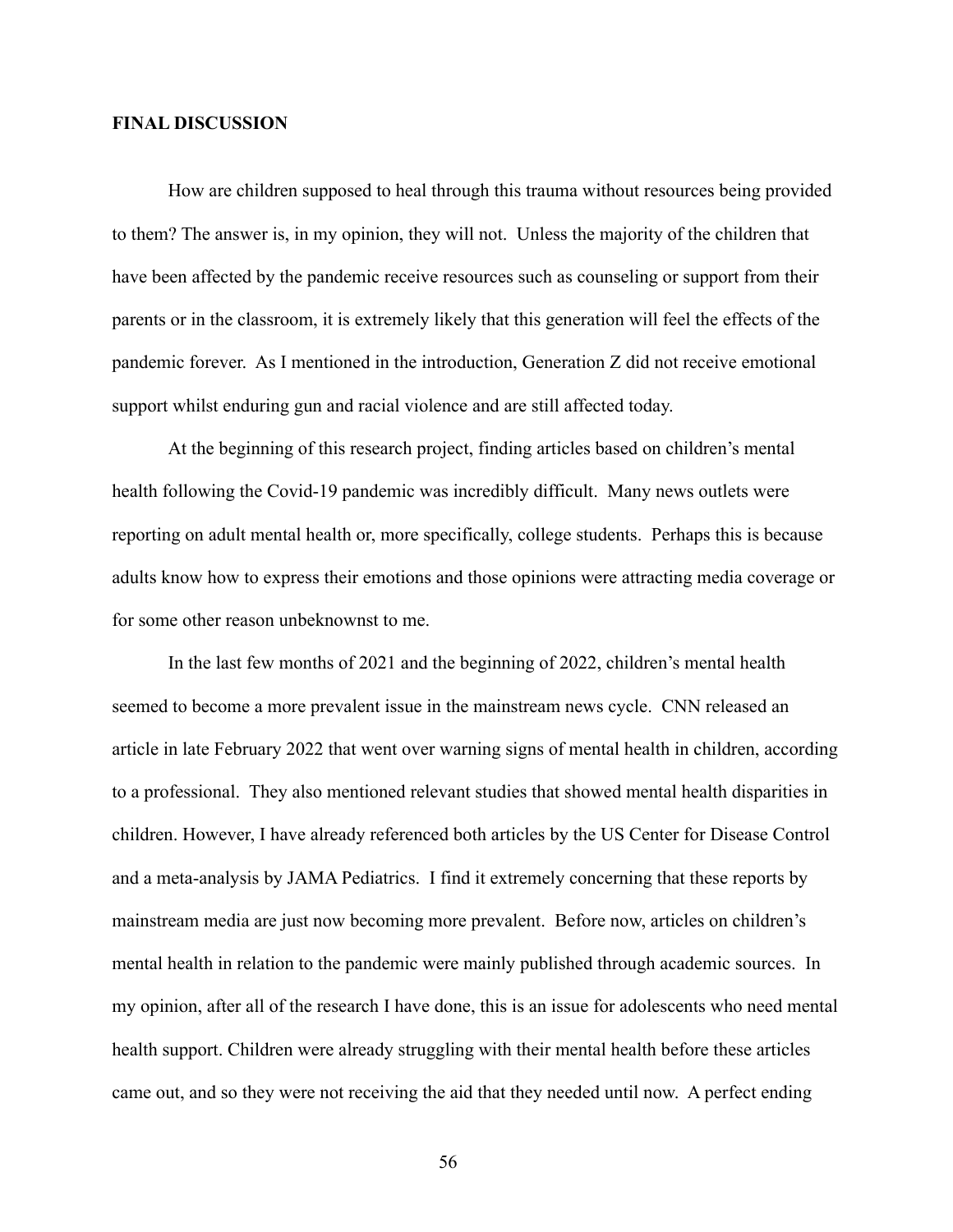statement that could not be written any better by myself comes from *'I Still Just Worry': 3*

*Teachers on Covid's Long Shadow Over American Schools* by reporters Kalyn Belsha, Melanie

Asmar and Lori Higgins:

This pandemic may become less acute, but its effects on schools will linger: the children coping with the death of their caregivers, the fissures that remain over how to keep kids healthy and safe, the kindergartners struggling with their ABCs, the seventh graders tamping down anxiety, the high schoolers fretting over their diplomas (Belsha et al., 2022).

I sincerely hope that the data I have collected will assist educators and administrators in

understanding the current needs of their students, and hopefully increase the support offered to

students in the future.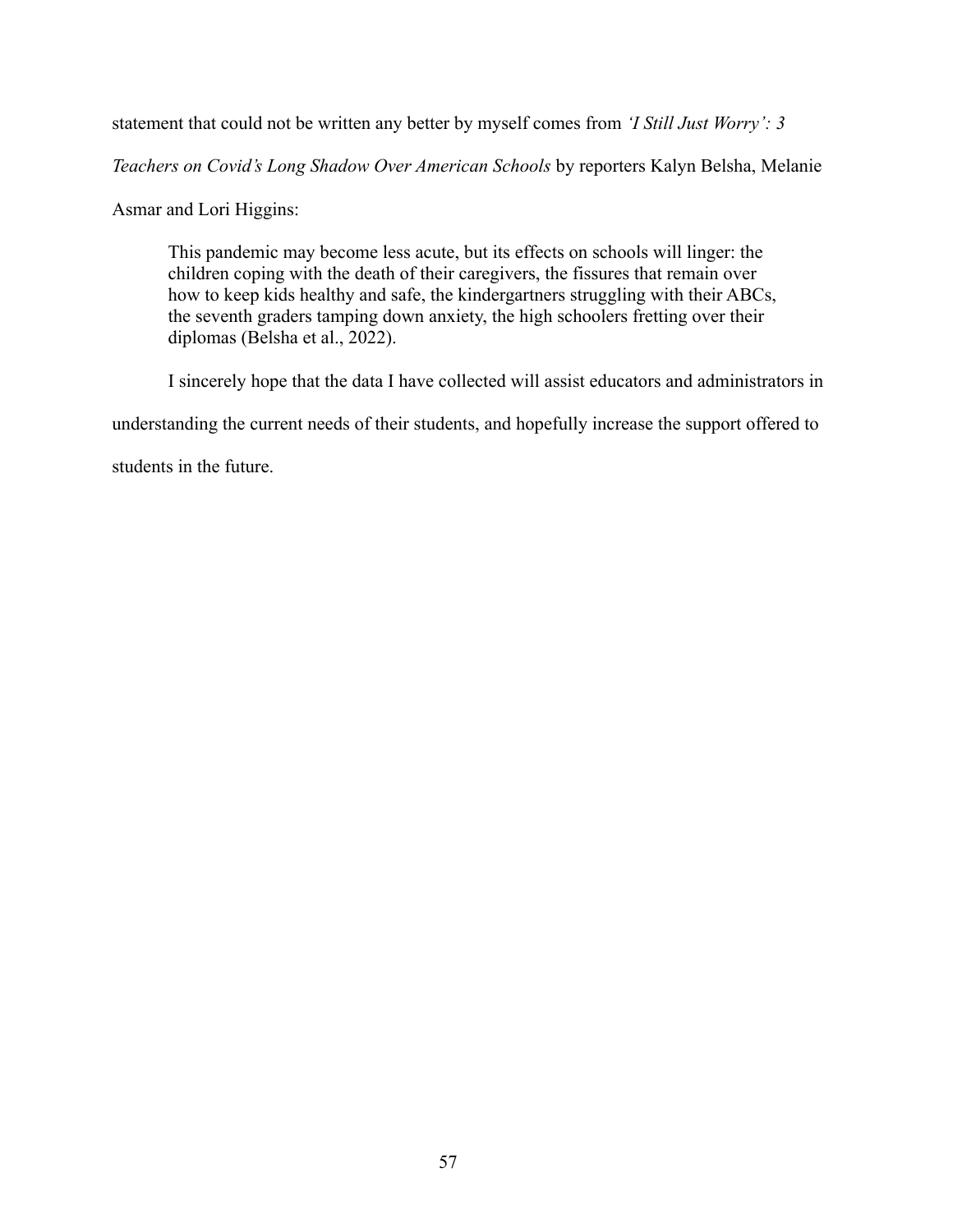## **DATA INSTRUMENTS**

## **APPENDIX A - TEACHER AND COUNSELOR SURVEY**

Please complete this survey, focusing on the mental health of school-aged children during and following the Covid-19 pandemic.

- 1. What grade do you teach?
- 2. How long have you been teaching at this current grade level?
- 3. How long have you been teaching in general?
- 4. How long have you been teaching at this school?
- 5. Which of the following best describes what your school did in response to Covid-19 from March 2020 until May 2020?
	- a. Online learning only
	- b. No school at all, complete shutdown
	- c. In person learning only
	- d. Combination of online and in-person learning
	- e. Other Please specify
- 6. Which of the following best describes what your school did in response to Covid-19 from August 2020 until the Present?
	- a. Online learning only
	- b. No school at all, complete shutdown
	- c. In-person learning only
	- d. Combination of online and in-person learning
	- e. Other Please specify
- 7. Did your school return to in-person classes during the 2020-2021 school year?
	- a. If yes, what month did you return to in-person classes during the 2020-2021 school year?
- 8. If you taught virtual classes, how would you describe your students' behavior?
- 9. If you taught virtual classes, how would you describe your students' learning habits?
- 10. If you taught virtual classes, how would you describe your students' emotional status?
- 11. Have you noticed any of the following behavioral changes in your students *during virtual classes*? (Check all that apply).
	- a. Difficulty focusing on class assignments
	- b. Restlessness
	- c. Not eating lunch or snack multiple times on multiple occasions throughout the year
	- d. Frustration over simple tasks
	- e. More reliance on fidget devices
	- f. Outbursts of anger in typically calm students
	- g. Increase in complaining about headaches
	- h. Increase in complaining about stomach aches
- 12. If you taught in-person classes, how would you describe your students' behavior?
- 13. If you taught in-person classes, how would you describe your students' learning habits?
- 14. If you taught in-person classes, how would you describe your students' emotional status?
- 15. Have you noticed any of the following behavioral changes in *any* of your students *after returning to in-person school*? (Check all that apply).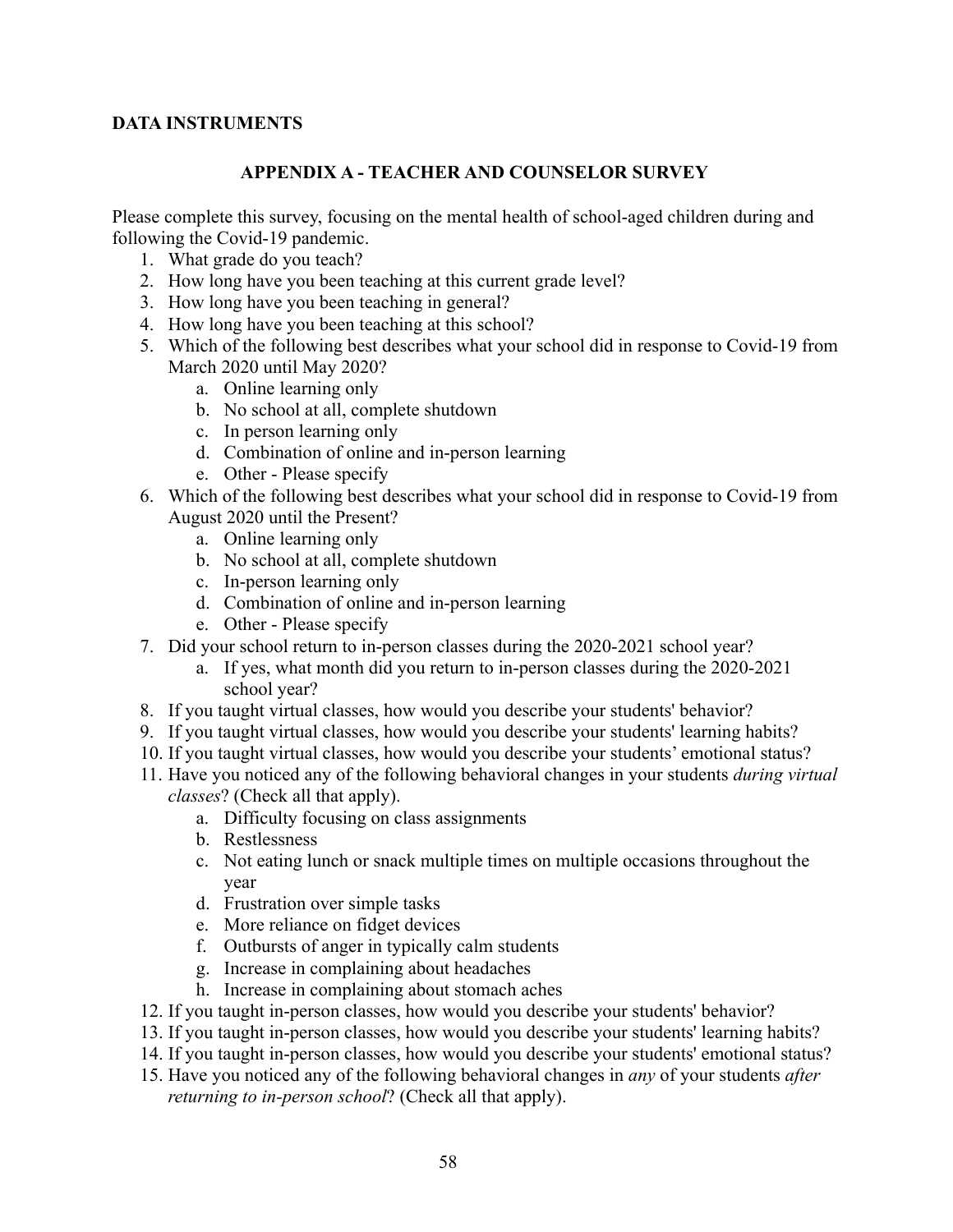- a. Difficulty focusing on class assignments
- b. Restlessness
- c. Not eating lunch or snack multiple times on multiple occasions throughout the year
- d. Frustration over simple tasks
- e. More reliance on fidget devices
- f. Outbursts of anger in typically calm students
- g. An increase in separation anxiety from caregivers
- h. Increase in visits to the nurse due to headaches
- i. Increase in visits to the nurse due to stomach aches
- 16. Have you noticed any of the following behavioral changes in *any* of your students *after returning to in-person classes*? (Check all that apply).
	- a. Outbursts of sadness in typically calm students
	- b. "Usually" social students withdrawing in social situations
	- c. Increase in visits to the nurse due to tiredness
	- d. Falling asleep in class
	- e. Students appearing "tearful"
	- f. Less interest in daily activities
- 17. Since returning to in-person classes, has your school shut down?
	- a. What month did your school shut down?
	- b. What was the purpose of the shutdown?
	- c. Upon shutdown, did you return to virtual classes?
- 18. Please select answer number two
	- a. 1
	- b. 2
	- c. 3
	- d. 4
	- e. 5
- 19. Have you noticed any of the following behavioral changes in *any* of your students *after returning to in-person classes*? (Check all that apply).
	- a. Outbursts of sadness in typically calm students
	- b. "Usually" social students withdrawing in social situations
	- c. Increase in visits to the nurse due to tiredness
	- d. Falling asleep in class
	- e. Students appearing "tearful"
	- f. Less interest in daily activities
- 20. What Covid protocols were implemented in your school in the time from March 2020 until May 2021?
- 21. What Covid protocols were implemented in your school in the time from August 2021 to present?
- 22. Have you noticed an increase in student's anxiety *after returning to school*?
	- a. If yes, how?
- 23. Have you noticed an increase in student's depression *after returning to school*? a. If yes, how?
- 24. Did you notice an increase in student's anxiety *during virtual classes*?
	- a. If yes, how?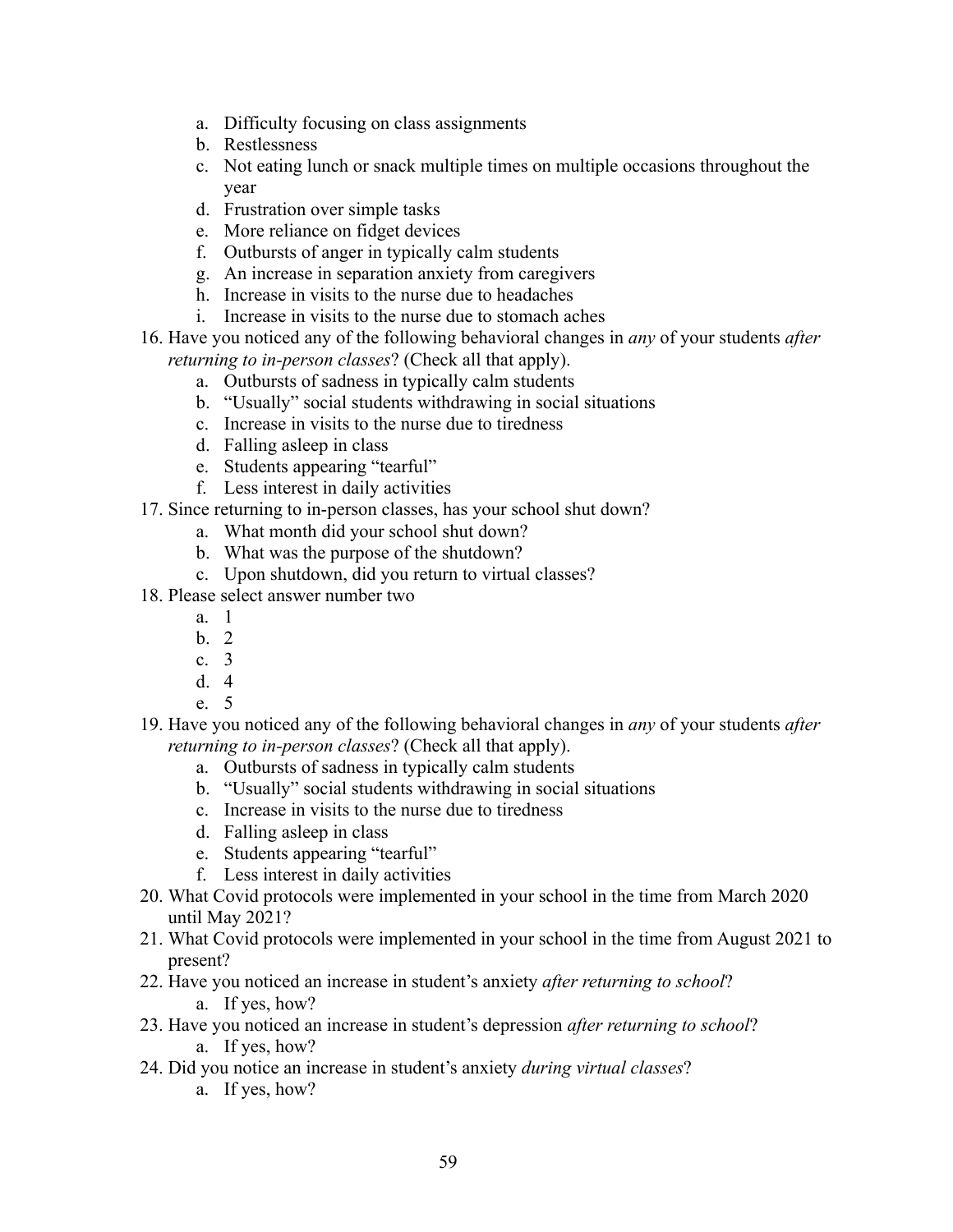- 25. Did you notice an increase in student's depression *during virtual classes*?
	- a. If yes, how?
- 26. Have you noticed a change in students that need free and/or reduced school lunches?
	- a. If yes, how?
- 27. Have you noticed a change in student's grades?
	- a. Can you elaborate on the changes?
- 28. Based on your observations...
	- a. Are students excited to be back in school?
	- b. Are students nervous to be back in school?
	- c. Are students scared to be back in school?
	- d. Are students sad to be back in school?
- 29. Please select answer number five
	- a. 1
	- b. 2
	- c. 3
	- d. 4
	- e. 5
- 30. What is the general attitude of students towards masks?
- 31. Have you heard students discussing anything regarding vaccinations?
	- a. If yes, what have you heard?
- 32. How has your job changed to meet the needs of students learning during Covid-19?
- 33. What resources are available to you?
	- a. From/by whom?
- 34. What resources are available to students?
	- a. From/by whom?
- 35. If you would like to be entered to win a \$50 Starbucks gift card, please leave your contact information here. Please note that this waives the anonymity of the survey, but I will be keeping your opinions confidential.
- 36. If you would like to submit to a follow-up interview, please leave your contact information here. Please note that this waives the anonymity of the survey, but I will be keeping your opinions confidential.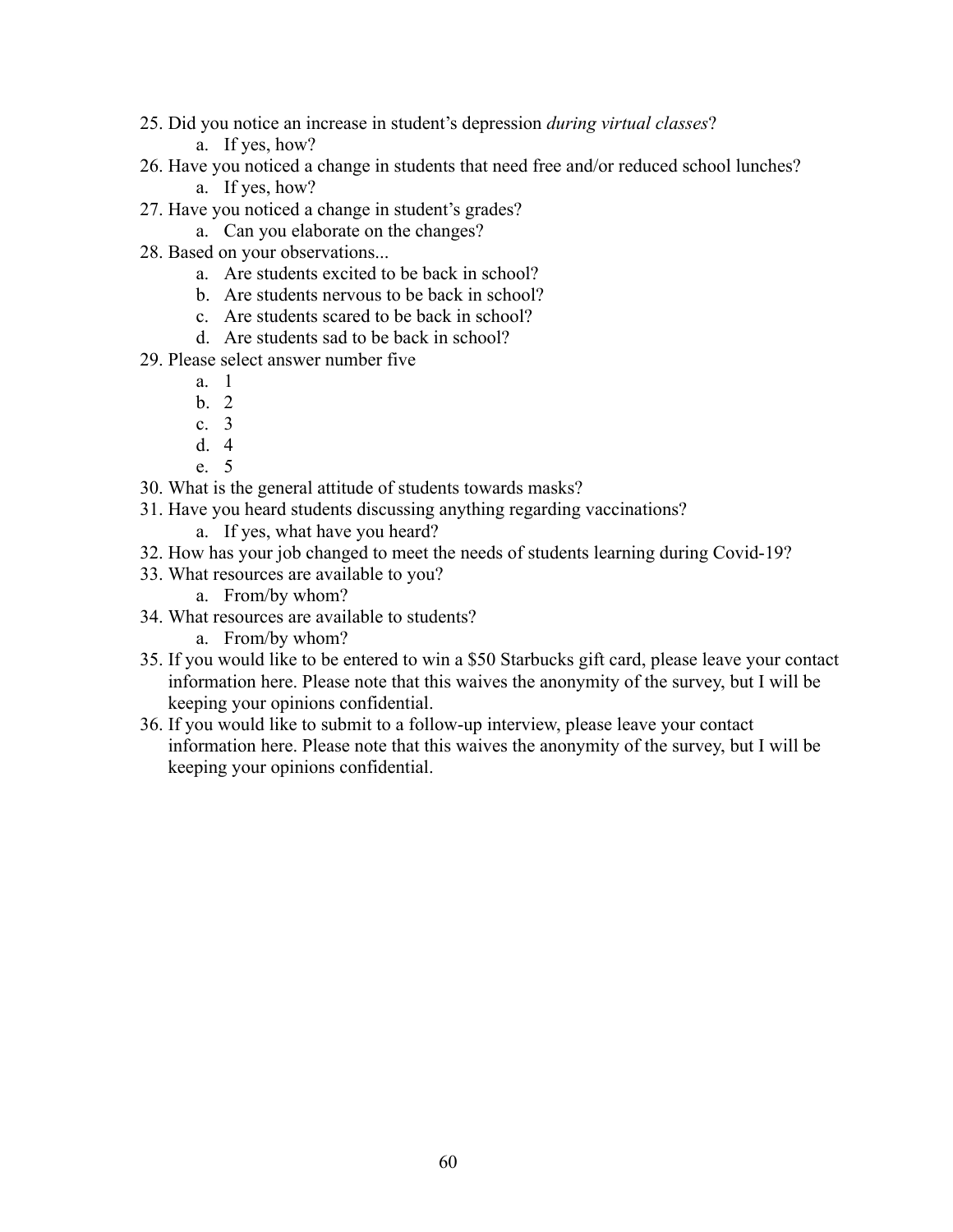## **APPENDIX B - FOLLOW-UP INTERVIEW QUESTIONS**

- 1. What has your experience been like working through Covid-19?
- 2. If answering yes to any of the following questions on the survey: Can you elaborate?
	- a. Have you noticed an increase in student's anxiety *after returning to school*?
	- b. Have you noticed an increase in student's depression *after returning to school*?
	- c. Did you notice an increase in student's anxiety *during virtual classes*?
	- d. Did you notice an increase in student's depression *during virtual classes*?
	- e. Have you noticed a change in students that need free and/or reduced school lunches?
	- f. Have you noticed any of the following behavioral changes in *any* of your students *after returning to in-person school*?
- 3. If you answered any of these questions on the survey, can you elaborate on your answers?
	- a. If you taught virtual classes, how would you describe your students' behavior?
	- b. If you taught virtual classes, how would you describe your students' learning habits?
	- c. If you taught virtual classes, how would you describe your students' emotional status?
	- d. If you taught in-person classes, how would you describe your students' behavior?
	- e. If you taught in-person classes, how would you describe your students' learning habits?
	- f. If you taught in-person classes, how would you describe your students' emotional status?
- 4. How has your experience teaching/counseling changed?
- 5. How have you had to adapt your teaching/counseling experience to accommodate students?
- 6. Has there been any changes in how you conduct lunch? Recess? Specials like art and music? If yes, how?
- 7. Have you noticed a change in the financial needs of students and their families?
- 8. Have you noticed a change in student's grades?
- 9. What are the general emotions of students you are noticing?
- 10. Have any of your students had to quarantine?
	- a. What were their experiences with that like?
	- b. What were their emotions?
	- c. What about the response from the parents?
- 11. What were teachers/counselors told to do following March 2020?
	- a. What resources were available?
	- b. How did you feel about the situation and how it was handled?
- 12. What are teachers/counselors currently being told to do in response to Covid-19?
	- a. What resources are available?
	- b. How do you feel about the current situation and how it is handled?
- 13. What are your general perceptions of your students throughout the entirety of virtual classes?
- 14. What are your general perceptions of your students since returning to in-person classes?
- 15. Have you noticed any changes in the number or frequency of visits to the counselor/social workers?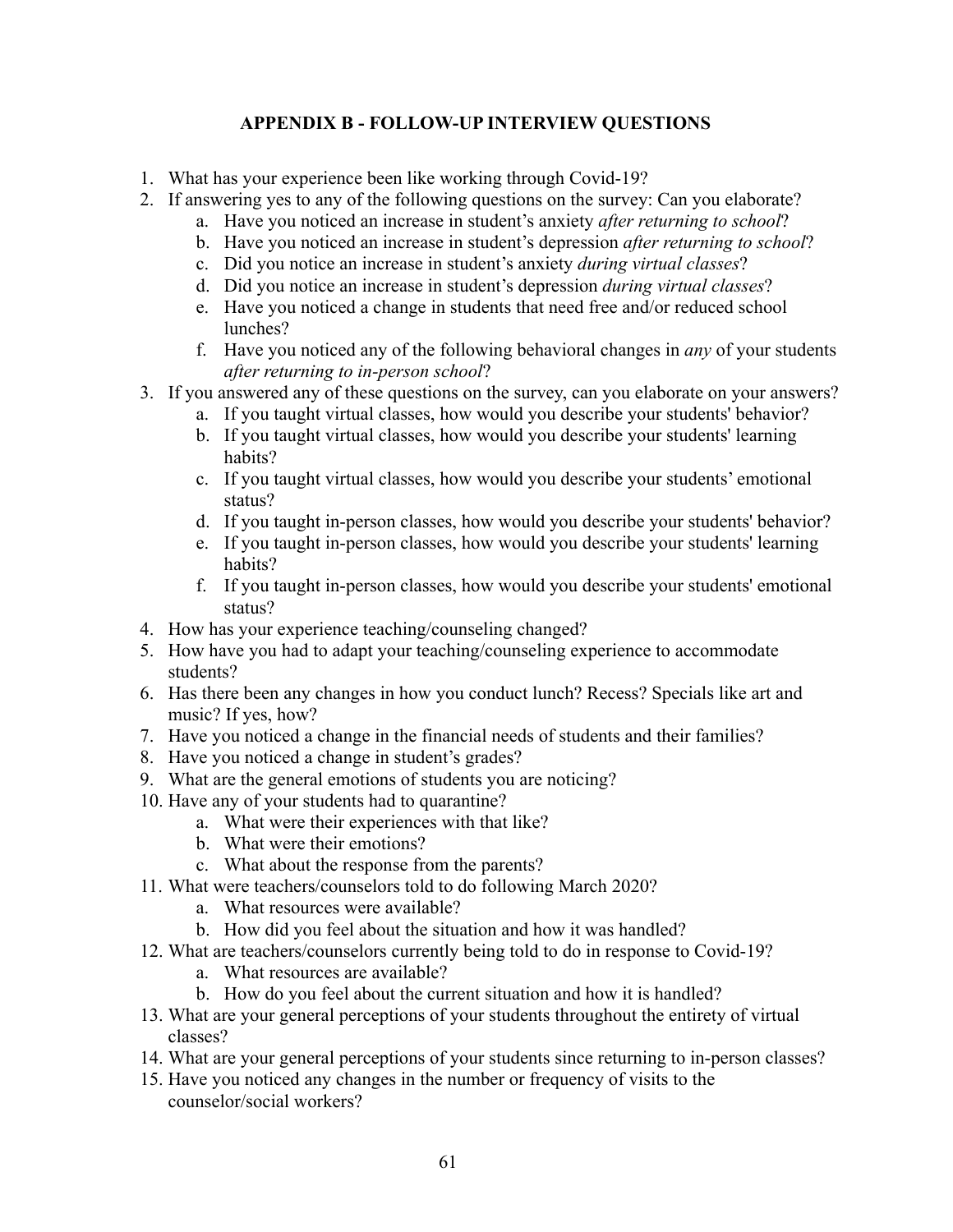- 16. What else do you feel is important to know about the current state of mental health?
- 17. Has there been a change in anything else I have not mentioned?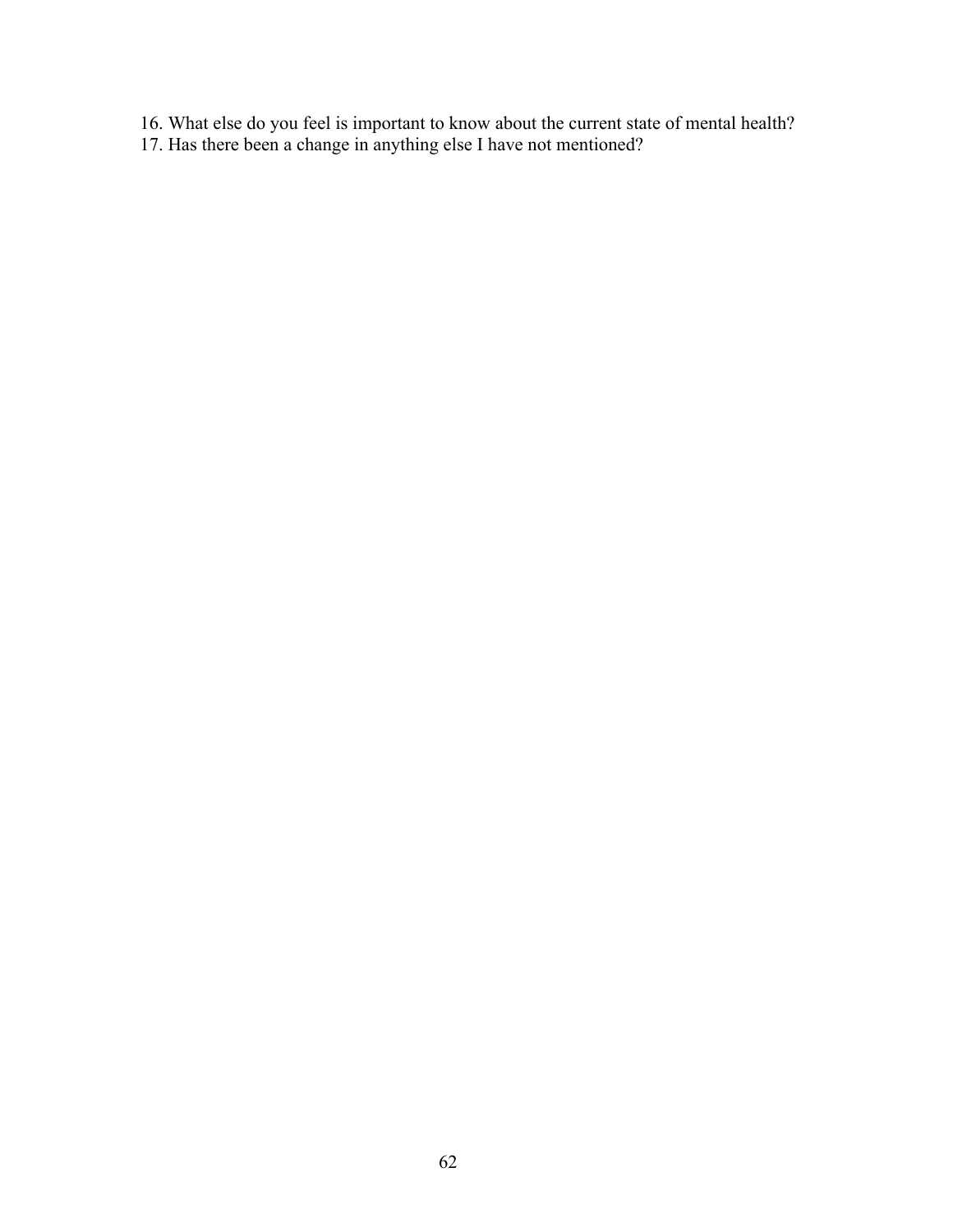## **APPENDIX C - INFORMED CONSENT SHEET**

## **Informed Consent to Participate in Research The Decline of Mental Health: Pandemic Effects in School-Age Children**

**Researcher:** Katherine Lenger, senior Anthropology and Honor Scholar student We're inviting you to take a survey for research. This survey is completely voluntary. There are no negative consequences if you don't want to take it. If you start the survey, you can always change your mind and stop at any time.

## **What is the purpose of this study?**

We want to understand the connection between mental health in school-age children and the Covid-19 pandemic.

## **What will I do?**

This survey will ask questions about your experience teaching during the Covid-19 pandemic and observations you have made of your students.

## **Risks:**

· Some questions may be personal or upsetting. You can skip them or quit the survey at any time.

·Online data being hacked or intercepted: Anytime you share information online there are risks.

·Breach of confidentiality: There is a chance your data could be seen by someone who shouldn't have access to it. We're minimizing this risk in the following ways:

- o Data is anonymous unless you decide to submit to enter to win a \$50 Starbucks gift card or agree to a follow-up interview.
- o We'll store all electronic data on a password-protected computer.

**Possible benefits**: This survey will help us understand more about our local youth enrolled in Putnam County schools. The data will allow us to better understand how youth are affected mentally by the pandemic, as well as be able to provide resources that may be beneficial to them.

**Estimated number of participants**: 37 participants including teachers and counselors at Greencastle Primary schools.

**How long will it take?** This survey will take approximately 15 to 20 minutes.

## **Costs:** None

**Compensation:** None, but there will be a \$50 Starbucks Gift Card giveaway for those that take the survey.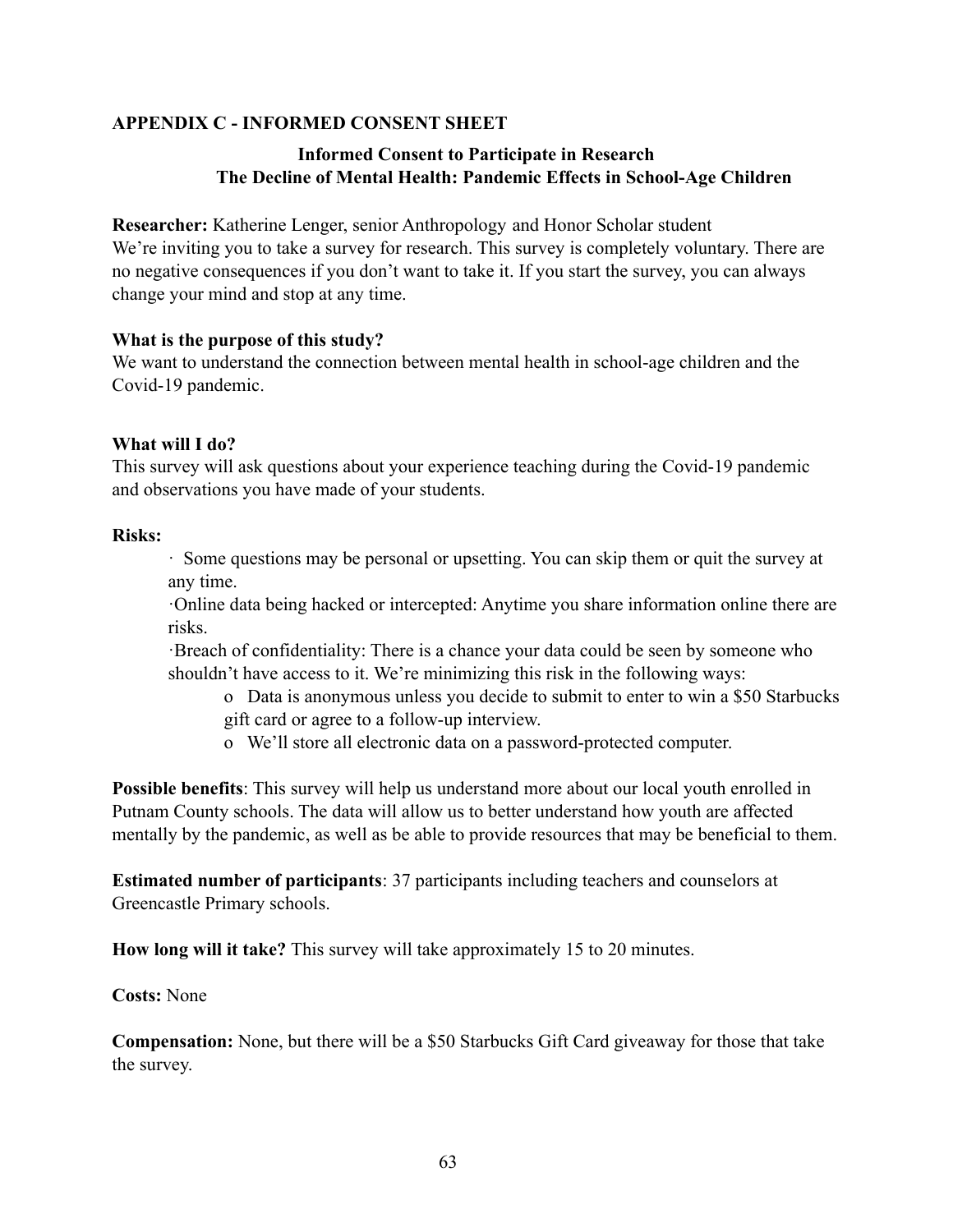**Future research:** Your data won't be used or shared for any future research studies.

**Funding source:** Douglas and Mary Hallward-Driemeier Fund for The Honor Scholar

## **Confidentiality and Data Security**

Your email is necessary if you wish to enter to win the gift card or volunteer for a follow-up interview, otherwise no other information will be collected.

## **Where will data be stored?**

On the researcher's password protected computer.

## **How long will it be kept?**

Until completion of the project in May 2022.

## **Who can see my data?**

· I (the researcher) will have access to your data, which will be kept separately from any identifiable information. This is so we can analyze the data and conduct the study.

- Agencies that enforce legal and ethical guidelines, such as
	- o The Institutional Review Board (IRB) at UWM
- o The Office for Human Research Protections (OHRP)

· We may share our findings in publications or presentations. If we do, the survey results will be de-identified with no personal information, such as name, birthdate, address, etc. If we quote you, we'll use pseudonyms (fake names).

· My advisor may view this data, but they will not see any identifiable information.

Questions about the research, complaints, or problems: Contact Katherine Lenger at katherinelenger\_2022@depauw.edu.

Questions about your rights as a research participant, complaints, or problems: Contact the DPU IRB (Institutional Review Board) at irb@depauw.edu

## **Agreement to Participate**

Your participation is completely voluntary, and you can withdraw at any time. To take this survey, you must be:

- · At least 18 years old
- · Employed by one of the Greencastle Schools.

If you meet these criteria and would like to take the survey, click the button below to start.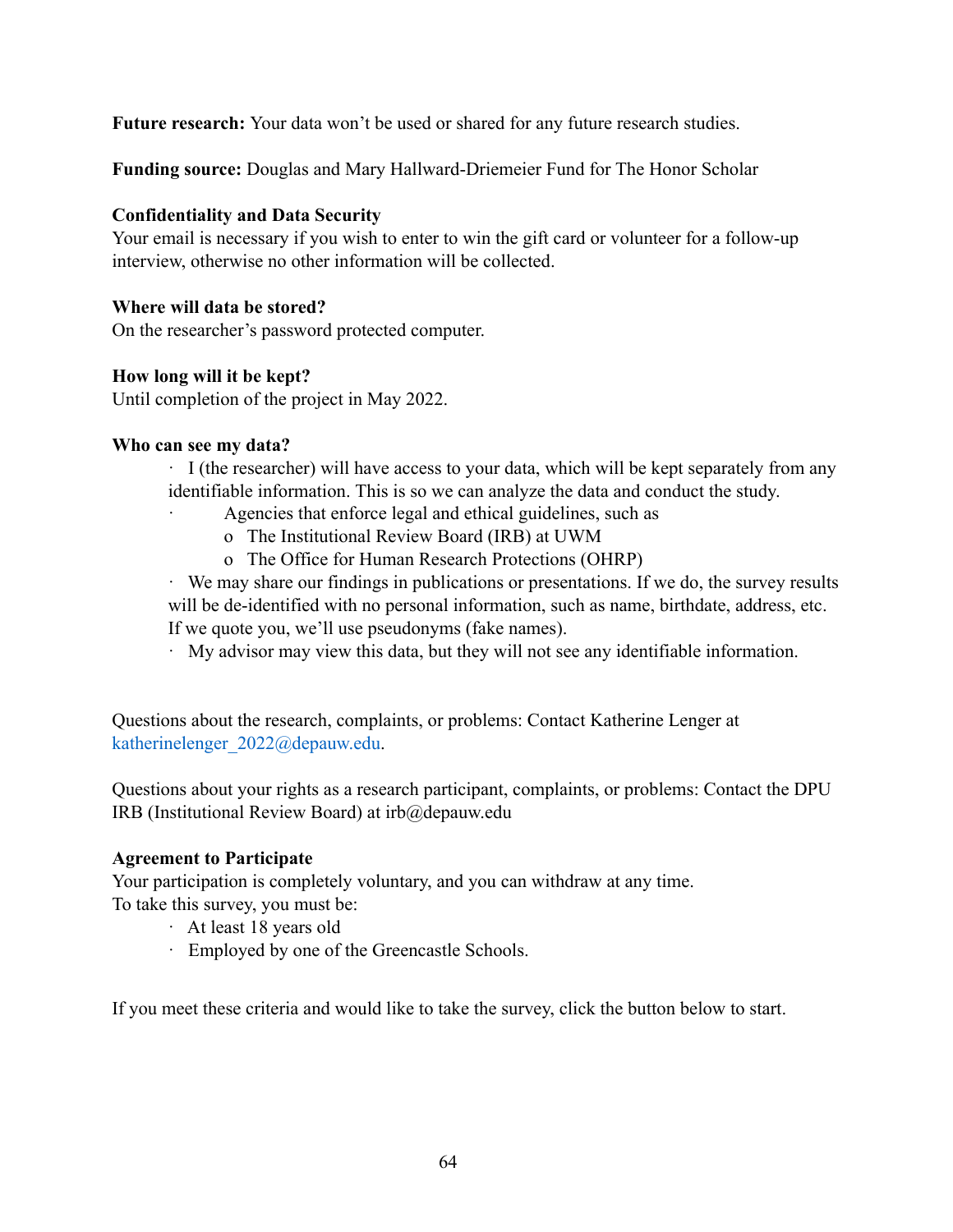#### Bibliography

- American Psychological Association. (2019, February). *Helping your children manage distress in the aftermath of a shooting.* American Psychological Association. Retrieved April 6, 2022, from https://www.apa.org/topics/gun-violence-crime/school-shooting
- Back to School Time: Focus on Social Emotional Learning. (2021). Indiana Youth Institute. Retrieved February 9, 2022.
- American Psychological Association. (n.d.). *Trauma and shock*. American Psychological Association. Retrieved April 6, 2022, from https://www.apa.org/topics/trauma
- Belsha, K., Asmar, M., & Higgins, L. (2022, March 19). 'I Still Just Worry': [3](https://www.nytimes.com/2022/03/19/sunday-review/pandemic-school-education.html) Teachers on Covid's Long Shadow Over American Schools. *The New York Times*. <https://www.nytimes.com/2022/03/19/sunday-review/pandemic-school-education.html>
- Cohen, J. A., Mannarino, A. P., & Deblinger, E. (2006). *Treating trauma and traumatic grief in children and adolescents*. Guilford Press.
- Diaz, A. (2018, October 30). *Generation Z reported the most mental health problems, and gun violence is the biggest stressor*. CNN[.](https://www.cnn.com/2018/10/30/health/generation-z-stress-report-trnd/index.html) <https://www.cnn.com/2018/10/30/health/generation-z-stress-report-trnd/index.html>
- Department of Education Office for Civil Rights (Ed.). (2021, June 9). Education in a Pandemic: The Disparate Impacts of COVID-19 on America's Students. US Department of Education. Retrieved from https://www2.ed.gov/about/offices/list/ocr/docs/20210608-impacts-of-covid19.pdf
- Fagan, C. (2020, October 5). The Impact of Mass School Shootings on the Mental Health of Survivors: What Parents Need to Know. *PsyCom*. Retrieved February 9, 2022, from [https://www.psycom.net/mental-health-wellbeing/school-shooting-survivor-mental-healt](https://www.psycom.net/mental-health-wellbeing/school-shooting-survivor-mental-health)**h**
- *Greencastle, IN | Data USA*. (n.d.). Retrieved March 30, 2022, from <https://datausa.io/profile/geo/greencastle-in>
- *Greencastle IN*. (n.d.). Walk Score. Retrieved March 30, 2022, fro[m](https://www.walkscore.com/score/greencastle-in) <https://www.walkscore.com/score/greencastle-in>
- Horowitz, J. M., & Graf, N. (2019, February 20). *Most U.S. Teens See Anxiety and Depression as a Major Problem Among Their Peers*. Pew Research Center's Social & Demographic Trends Project. Retrieved April 6, 2022.
- Jansen, J. D., & Farmer-Phillips, T. (Eds.). (2021). Teacher stories about pandemic teaching. In *Teaching In and Beyond Pandemic Times* (1st ed., pp. 19–148). African Sun Media. <https://doi.org/10.2307/j.ctv1smjn5p.9>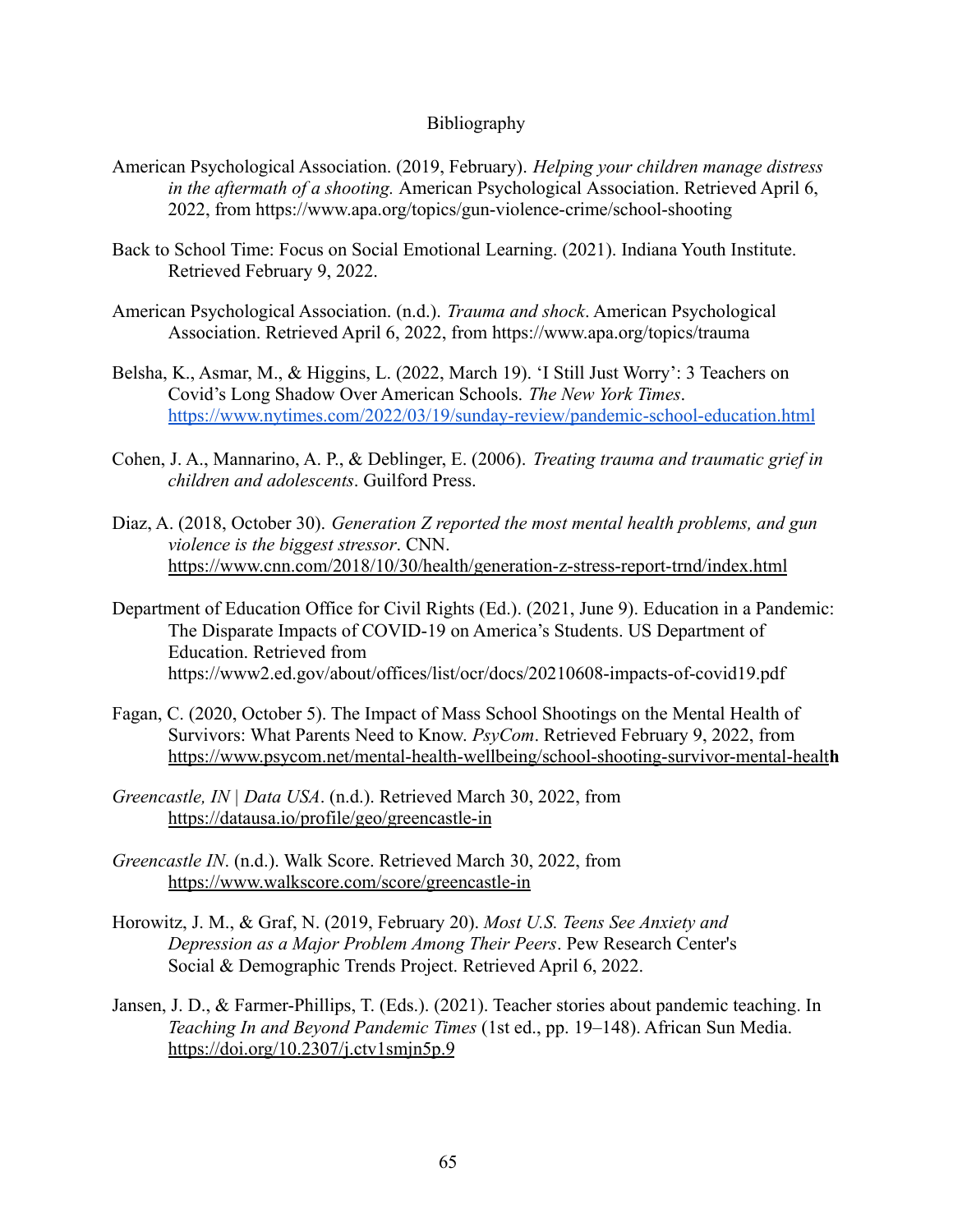- Leonhardt, D. (2022, January 4). No Way to Grow Up. *New York Times*. Retrieved February 9, 2022, from https://www.nytimes.com/2022/01/04/briefing/american-children-crisis-pandemic.html.
- Little, S. G., & Akin-Little, A. (2013). Trauma in Children: A Call to Action in School Psychology. *Journal of Applied School Psychology*, *29*(4), 375–388. <https://doi.org/10.1080/15377903.2012.695769>
- [Lowe, S. R., & Galea, S. \(2017\). The Mental Health Consequences of Mass Shootings.](https://www.zotero.org/google-docs/?zV3PW1) *Trauma, [Violence, & Abuse](https://www.zotero.org/google-docs/?zV3PW1)*, *18*(1), 62–82. <https://doi.org/10.1177/1524838015591572>
- McCoy, D. P. (2022, January 10). *Database: Indiana schools' plans for \$3B in federal covid stimulus*. WFYI Public Media. Retrieved April 6, 2022, from https://www.wfyi.org/news/articles/database-indiana-schools-plans-covid-stimulu s-esser
- Monchuk, L., Day, L., Rizzo, S., & Percy-Smith, B. (2020). Exploring young people's experiences of growing-up under COVID-19. In H. Kara & S. Khoo (Eds.), *Researching in the Age of COVID-19 Vol 2: Volume II: Care and Resilience* (1st ed., pp. 58–67). Bristol University Press. <https://doi.org/10.2307/j.ctv18dvt4f.10>
- O'Donnell, M. L., & Greene, T. (2021). Understanding the mental health impacts of covid-19 through a trauma lens. *European Journal of Psychotraumatology*, *12*(1). https://doi.org/10.1080/20008198.2021.1982502
- Published by Statista Research Department. (2021, October 5). Poverty rate of black families U.S. 2020. Statista. Retrieved February 22, 2022, from https://www.statista.com/statistics/205059/percentage-of-poor-black-families--in-the-us/
- Ramanujam, Abhijit. (2020). For Whom the School Bell Tolls: Helping Youth During the COVID-19 Crisis. Psychiatric Times. Retrieved October 5, 2021, from [https://www.psychiatrictimes.com/view/whom-school-bell-tolls-helping-youth-during-co](https://www.psychiatrictimes.com/view/whom-school-bell-tolls-helping-youth-during-covid19-crisis) [vid19-crisis](https://www.psychiatrictimes.com/view/whom-school-bell-tolls-helping-youth-during-covid19-crisis)
- Ruiz, N. G., Horowitz, J. M., & Tamir, C. (2020, December 17). *Many black and Asian Americans say they have experienced discrimination amid the COVID-19 outbreak*. Pew Research Center's Social & Demographic Trends Project. Retrieved April 6, 2022.
- Savitz-Romer, M., Rowan-Kenyon, H.T., Nicola, T.P., Carroll, S., & Hecht, L. (2020) Expanding support beyond the virtual classroom: Lessons and recommendations from school counselors during the COVID-19 crisis. Harvard Graduate School of Education & Boston College Lynch School of Education and Human Development.
- *School SLPS: Additional resources*. Indiana Speech-Language-Hearing Association. (n.d.). Retrieved April 6, 2022, from https://islha.org/school-slps-additional-resources/